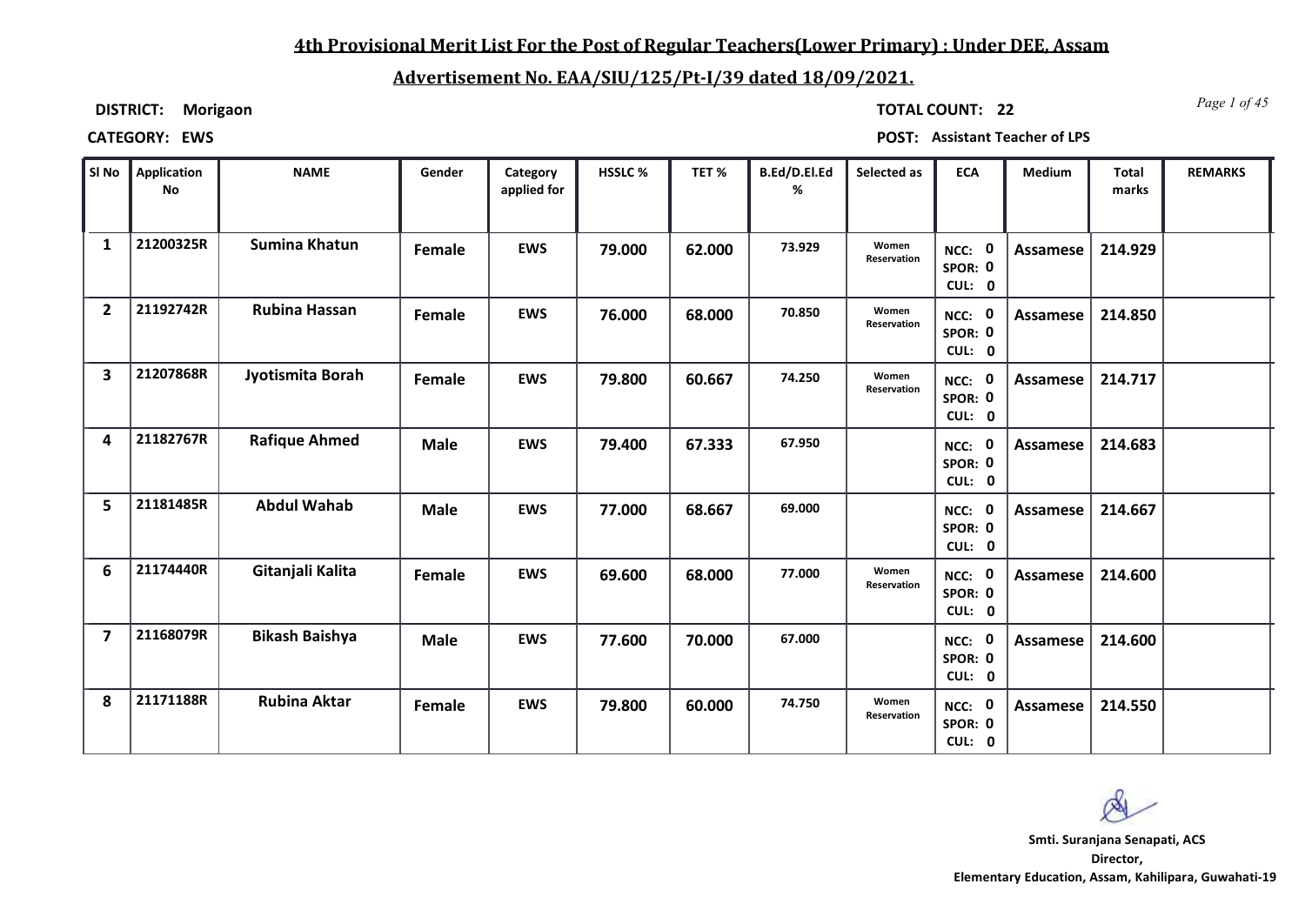| <b>DISTRICT:</b> | Morigaon |
|------------------|----------|
|------------------|----------|

*Page 2 of 45* **TOTAL COUNT: 22**

| SI No | <b>Application</b><br><b>No</b> | <b>NAME</b>                   | Gender      | Category<br>applied for | HSSLC % | TET %  | B.Ed/D.El.Ed<br>% | Selected as          | <b>ECA</b>                         | <b>Medium</b>   | <b>Total</b><br>marks | <b>REMARKS</b> |
|-------|---------------------------------|-------------------------------|-------------|-------------------------|---------|--------|-------------------|----------------------|------------------------------------|-----------------|-----------------------|----------------|
| 9     | 21170240R                       | Pankaj Goswami                | <b>Male</b> | <b>EWS</b>              | 72.200  | 68.000 | 74.300            |                      | NCC: 0<br>SPOR: 0<br>CUL: 0        | Assamese        | 214.500               |                |
| 10    | 21183148R                       | Parbeen Sultana Khan          | Female      | <b>EWS</b>              | 70.000  | 60.000 | 79.500            | Women<br>Reservation | <b>NCC: 5</b><br>SPOR: 0<br>CUL: 0 | Assamese        | 214.500               |                |
| 11    | 21180229R                       | Jesmin Sultan Nahar           | Female      | <b>EWS</b>              | 66.600  | 69.333 | 78.550            | Women<br>Reservation | NCC: 0<br>SPOR: 0<br>CUL: 0        | <b>Assamese</b> | 214.483               |                |
| 12    | 21178983R                       | Anisa Rahman                  | Female      | <b>EWS</b>              | 76.400  | 60.000 | 78.071            |                      | 0<br>NCC:<br>SPOR: 0<br>CUL: 0     | Assamese        | 214.471               |                |
| 13    | 21193992R                       | <b>Hafiz Uddin Ahmed</b>      | <b>Male</b> | <b>EWS</b>              | 69.200  | 66.667 | 78.571            |                      | NCC: 0<br>SPOR: 0<br>CUL: 0        | <b>Assamese</b> | 214.438               |                |
| 14    | 21182045R                       | Archana Barman                | Female      | <b>EWS</b>              | 67.600  | 68.000 | 78.800            |                      | NCC: 0<br>SPOR: 0<br>CUL: 0        | Assamese        | 214.400               |                |
| 15    | 21194738R                       | <b>Khairun Nehar</b>          | Female      | <b>EWS</b>              | 80.400  | 60.000 | 74.000            |                      | NCC: 0<br>SPOR: 0<br>CUL: 0        | <b>Assamese</b> | 214.400               |                |
| 16    | 21187779R                       | Rupakangkana<br><b>Sharma</b> | Female      | <b>EWS</b>              | 81.800  | 60.000 | 72.571            |                      | NCC: 0<br>SPOR: 0<br>CUL: 0        | <b>Assamese</b> | 214.371               |                |
| 17    | 21118718                        | Deepjyoti Kalita              | <b>Male</b> | <b>EWS</b>              | 80.000  | 62.667 | 71.700            |                      | NCC: 0<br>SPOR: 0<br>CUL: 0        | Assamese        | 214.367               |                |

 $\infty$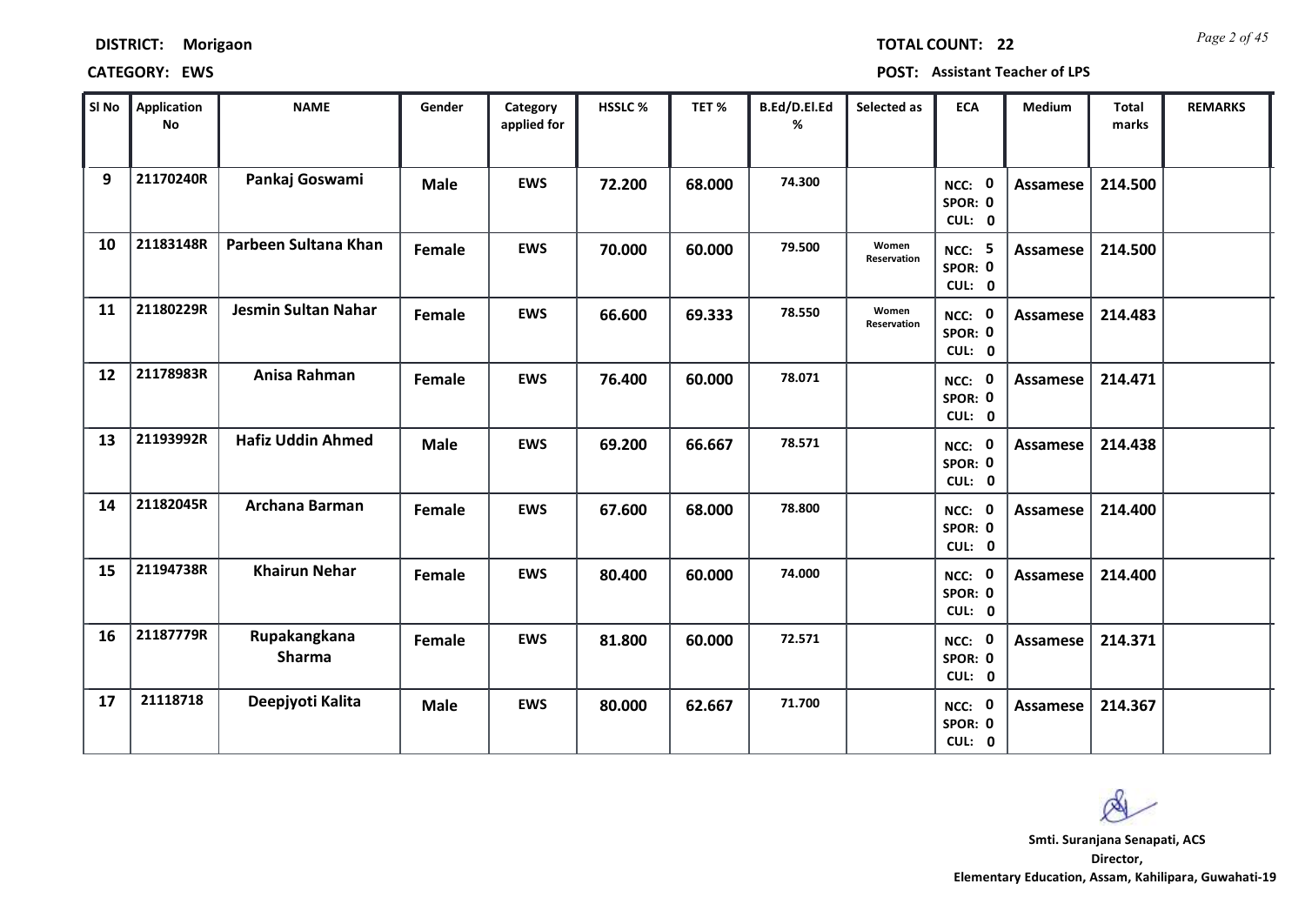*Page 3 of 45* **TOTAL COUNT: 22**

**CATEGORY: EWS POST: Assistant Teacher of LPS**

| SI No | <b>Application</b><br>No | <b>NAME</b>          | Gender      | Category<br>applied for | <b>HSSLC %</b> | TET %  | B.Ed/D.El.Ed<br>% | Selected as | <b>ECA</b>                | Medium   | <b>Total</b><br>marks | <b>REMARKS</b> |
|-------|--------------------------|----------------------|-------------|-------------------------|----------------|--------|-------------------|-------------|---------------------------|----------|-----------------------|----------------|
| 18    | 21175399R                | Himanchi Hazarika    | Female      | <b>EWS</b>              | 80.200         | 60.000 | 74.127            |             | NCC:<br>SPOR: 0<br>CUL: 0 | Assamese | 214.327               |                |
| 19    | 21185898R                | Mouchumi Kalita      | Female      | <b>EWS</b>              | 68.200         | 71.333 | 74.786            |             | NCC:<br>SPOR: 0<br>CUL: 0 | Assamese | 214.319               |                |
| 20    | 21182949R                | Chinmoy Kashyop      | <b>Male</b> | <b>EWS</b>              | 72.800         | 67.333 | 74.071            |             | NCC:<br>SPOR: 0<br>CUL: 0 | Assamese | 214.205               |                |
| 21    | 21181616R                | Jarnamani Kalita     | Female      | <b>EWS</b>              | 78.000         | 60.000 | 76.200            |             | NCC:<br>SPOR: 0<br>CUL: 0 | Assamese | 214.200               |                |
| 22    | 21124643                 | <b>Shahina Aktar</b> | Female      | <b>EWS</b>              | 82.200         | 60.000 | 72.000            |             | NCC:<br>SPOR: 0<br>CUL: 0 | Assamese | 214.200               | Withheld       |

 $\infty$ 

**Director, Elementary Education, Assam, Kahilipara, Guwahati-19 Smti. Suranjana Senapati, ACS**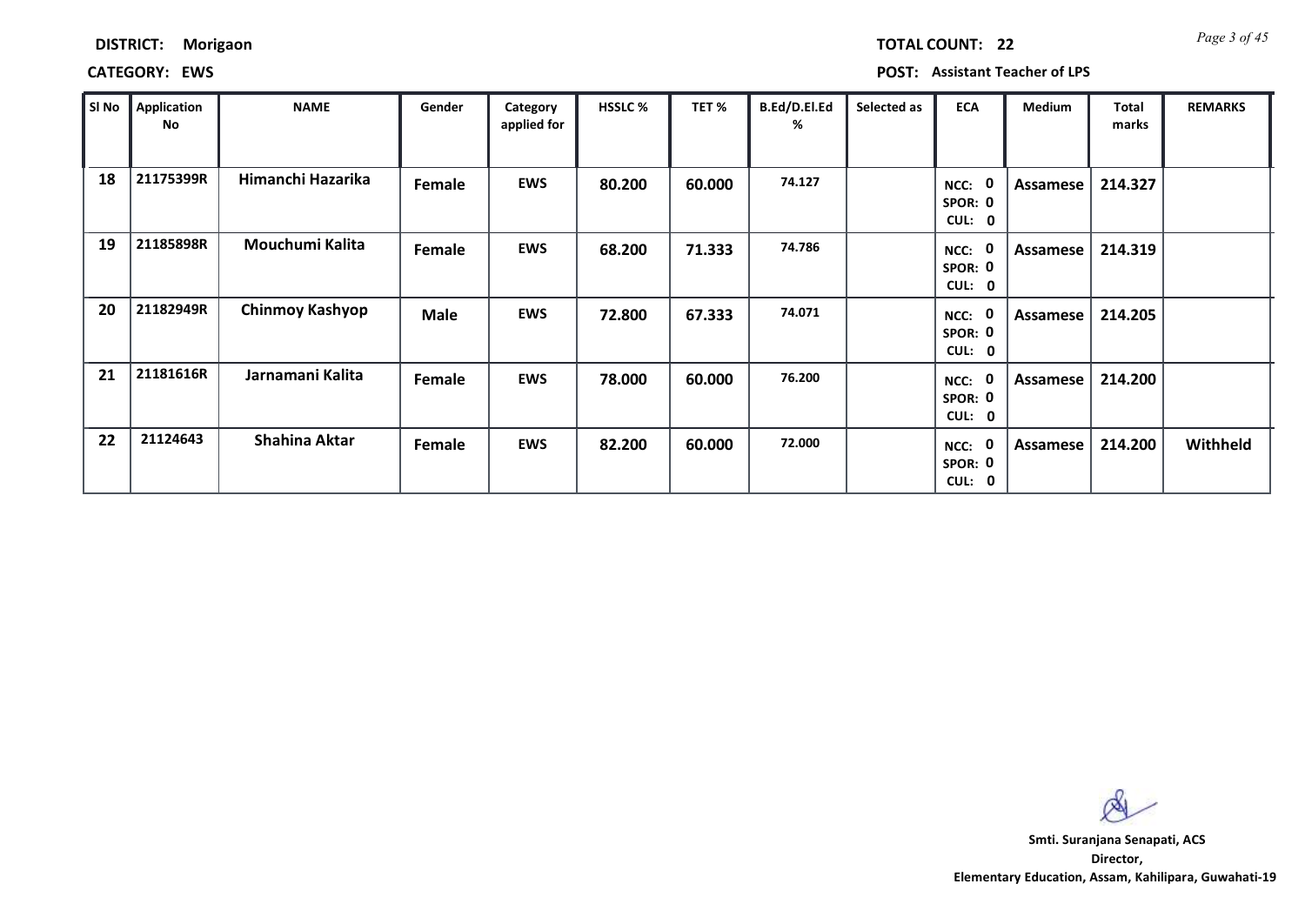| <b>DISTRICT:</b> | Morigaon |
|------------------|----------|
|------------------|----------|

# **CATEGORY: OBC/MOBC POST: Assistant Teacher of LPS**

*Page 4 of 45* **TOTAL COUNT: 24**

| SI <sub>No</sub>        | <b>Application</b><br><b>No</b> | <b>NAME</b>             | Gender      | Category<br>applied for | HSSLC % | TET %  | B.Ed/D.El.Ed<br>% | Selected as                 | <b>ECA</b>                     | Medium          | <b>Total</b><br>marks | <b>REMARKS</b> |
|-------------------------|---------------------------------|-------------------------|-------------|-------------------------|---------|--------|-------------------|-----------------------------|--------------------------------|-----------------|-----------------------|----------------|
| 1                       | 21199222R                       | Angkita Saikia          | Female      | OBC/MOBC                | 87.800  | 56.667 | 77.571            | Women<br>Reservation        | 0<br>NCC:<br>SPOR: 0<br>CUL: 0 | <b>Assamese</b> | 222.038               |                |
| $\overline{2}$          | 21183393R                       | Ruksana Rahman          | Female      | OBC/MOBC                | 82.200  | 58.667 | 77.636            | Women<br><b>Reservation</b> | NCC: 0<br>SPOR: 0<br>CUL: 0    | Assamese        | 218.503               |                |
| $\overline{\mathbf{3}}$ | 21183095R                       | <b>Sewa Brot Boruah</b> | <b>Male</b> | OBC/MOBC                | 77.400  | 62.667 | 74.700            |                             | NCC: 0<br>SPOR: 0<br>CUL: 0    | <b>Assamese</b> | 214.767               |                |
| 4                       | 21174571R                       | Rashna Chouhan          | Female      | OBC/MOBC                | 80.200  | 58.667 | 74.929            | Women<br>Reservation        | NCC: 0<br>SPOR: 0<br>CUL: 0    | Assamese        | 213.795               |                |
| 5                       | 21199262R                       | Hirakjyoti Nath         | <b>Male</b> | OBC/MOBC                | 81.600  | 55.333 | 76.000            |                             | NCC: 0<br>SPOR: 0<br>CUL: 0    | <b>Assamese</b> | 212.933               |                |
| 6                       | 21193823R                       | Sabita Hazarika         | Female      | OBC/MOBC                | 72.400  | 65.333 | 74.929            | Women<br>Reservation        | NCC: 0<br>SPOR: 0<br>CUL: 0    | Assamese        | 212.662               |                |
| $\overline{\mathbf{z}}$ | 21176660R                       | <b>Rupali Deka</b>      | Female      | OBC/MOBC                | 78.600  | 60.000 | 73.750            | Women<br>Reservation        | NCC: 0<br>SPOR: 0<br>CUL: 0    | <b>Assamese</b> | 212.350               |                |
| 8                       | 21168992R                       | <b>Abhijit Medhi</b>    | <b>Male</b> | OBC/MOBC                | 69.200  | 68.667 | 74.444            |                             | NCC: 0<br>SPOR: 0<br>CUL: 0    | <b>Assamese</b> | 212.311               |                |
| 9                       | 21123006                        | <b>Utpal Bora</b>       | <b>Male</b> | OBC/MOBC                | 70.400  | 64.000 | 77.000            |                             | NCC: 0<br>SPOR: 0<br>CUL: 0    | Assamese        | 211.400               |                |

 $\infty$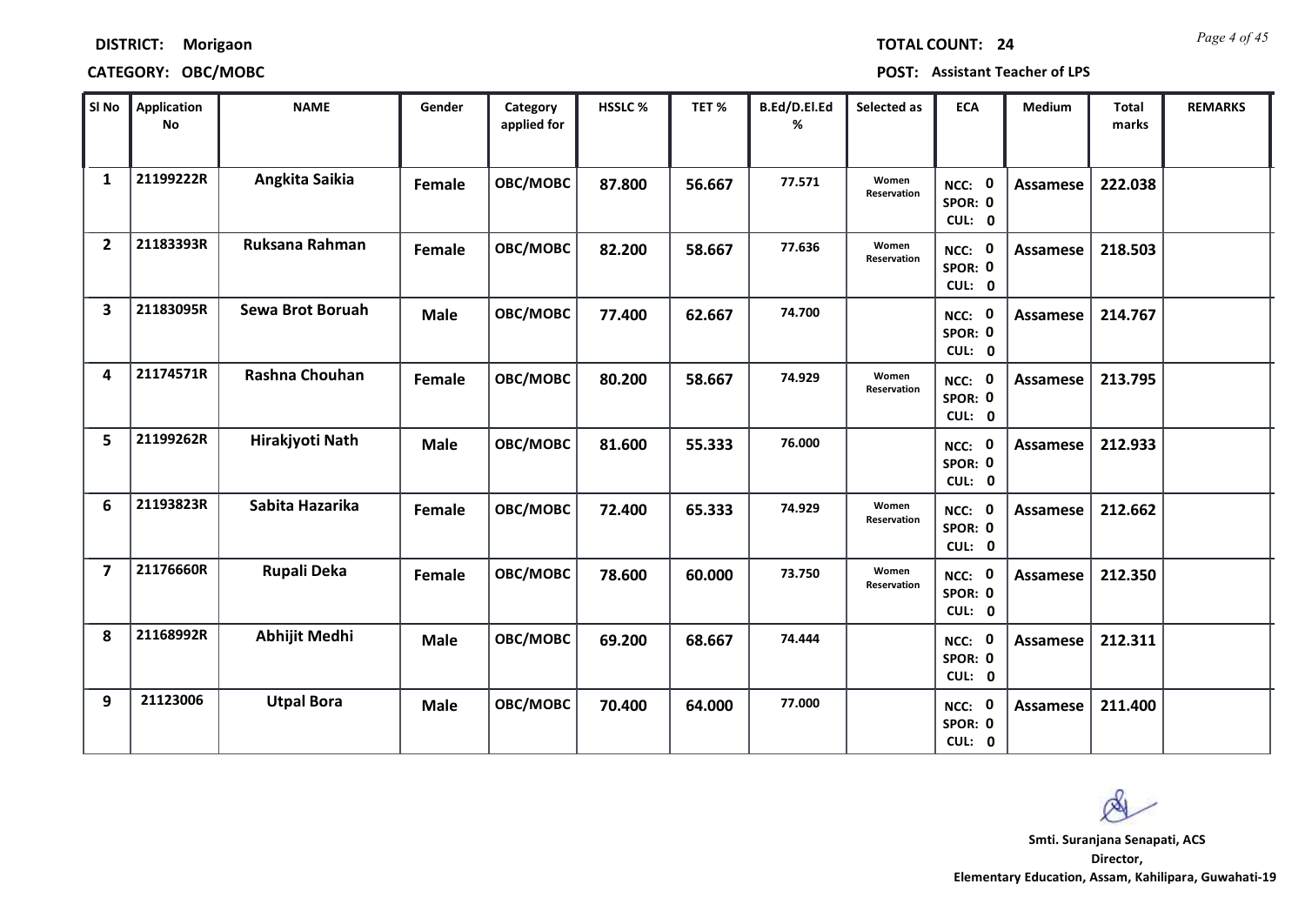|  | <b>TOTAL CO</b> |  |  |
|--|-----------------|--|--|
|  |                 |  |  |

**DISTRICT: Morigaon**

**CATEGORY: OBC/MOBC POST: Assistant Teacher of LPS**

| SI No | <b>Application</b><br>No | <b>NAME</b>           | Gender      | Category<br>applied for | <b>HSSLC%</b> | TET %  | B.Ed/D.El.Ed<br>% | Selected as          | <b>ECA</b>                  | <b>Medium</b>   | Total<br>marks | <b>REMARKS</b> |
|-------|--------------------------|-----------------------|-------------|-------------------------|---------------|--------|-------------------|----------------------|-----------------------------|-----------------|----------------|----------------|
| 10    | 21180711R                | <b>Manisha Deka</b>   | Female      | OBC/MOBC                | 69.800        | 60.667 | 80.833            | Women<br>Reservation | NCC: 0<br>SPOR: 0<br>CUL: 0 | Assamese        | 211.300        |                |
| 11    | 21173073R                | <b>Manoj Nath</b>     | <b>Male</b> | OBC/MOBC                | 66.800        | 66.000 | 78.111            |                      | NCC: 0<br>SPOR: 0<br>CUL: 0 | Assamese        | 210.911        |                |
| 12    | 21178430R                | <b>Rajiv Das</b>      | <b>Male</b> | OBC/MOBC                | 69.800        | 62.667 | 77.786            |                      | NCC: 0<br>SPOR: 0<br>CUL: 0 | Assamese        | 210.252        |                |
| 13    | 21172461R                | Krishna Moni Deka     | Female      | OBC/MOBC                | 71.400        | 61.333 | 77.100            | Women<br>Reservation | NCC: 0<br>SPOR: 0<br>CUL: 0 | Assamese        | 209.833        |                |
| 14    | 21178827R                | <b>Jublee Deka</b>    | Female      | OBC/MOBC                | 65.600        | 66.000 | 78.056            |                      | NCC: 0<br>SPOR: 0<br>CUL: 0 | <b>Assamese</b> | 209.656        |                |
| 15    | 21174263R                | <b>Ritu Moni Deka</b> | Female      | OBC/MOBC                | 76.200        | 62.000 | 71.000            |                      | NCC: 0<br>SPOR: 0<br>CUL: 0 | Assamese        | 209.200        |                |
| 16    | 21179300R                | Pangkaj Deka          | <b>Male</b> | OBC/MOBC                | 71.600        | 59.333 | 77.950            |                      | NCC: 0<br>SPOR: 0<br>CUL: 0 | <b>Assamese</b> | 208.883        |                |
| 17    | 21180860R                | <b>Punam Boruah</b>   | Female      | OBC/MOBC                | 71.400        | 63.333 | 74.050            |                      | NCC: 0<br>SPOR: 0<br>CUL: 0 | <b>Assamese</b> | 208.783        |                |
| 18    | 21203601R                | Gayatri Borah         | Female      | OBC/MOBC                | 78.800        | 56.000 | 73.929            |                      | NCC: 0<br>SPOR: 0<br>CUL: 0 | Assamese        | 208.729        |                |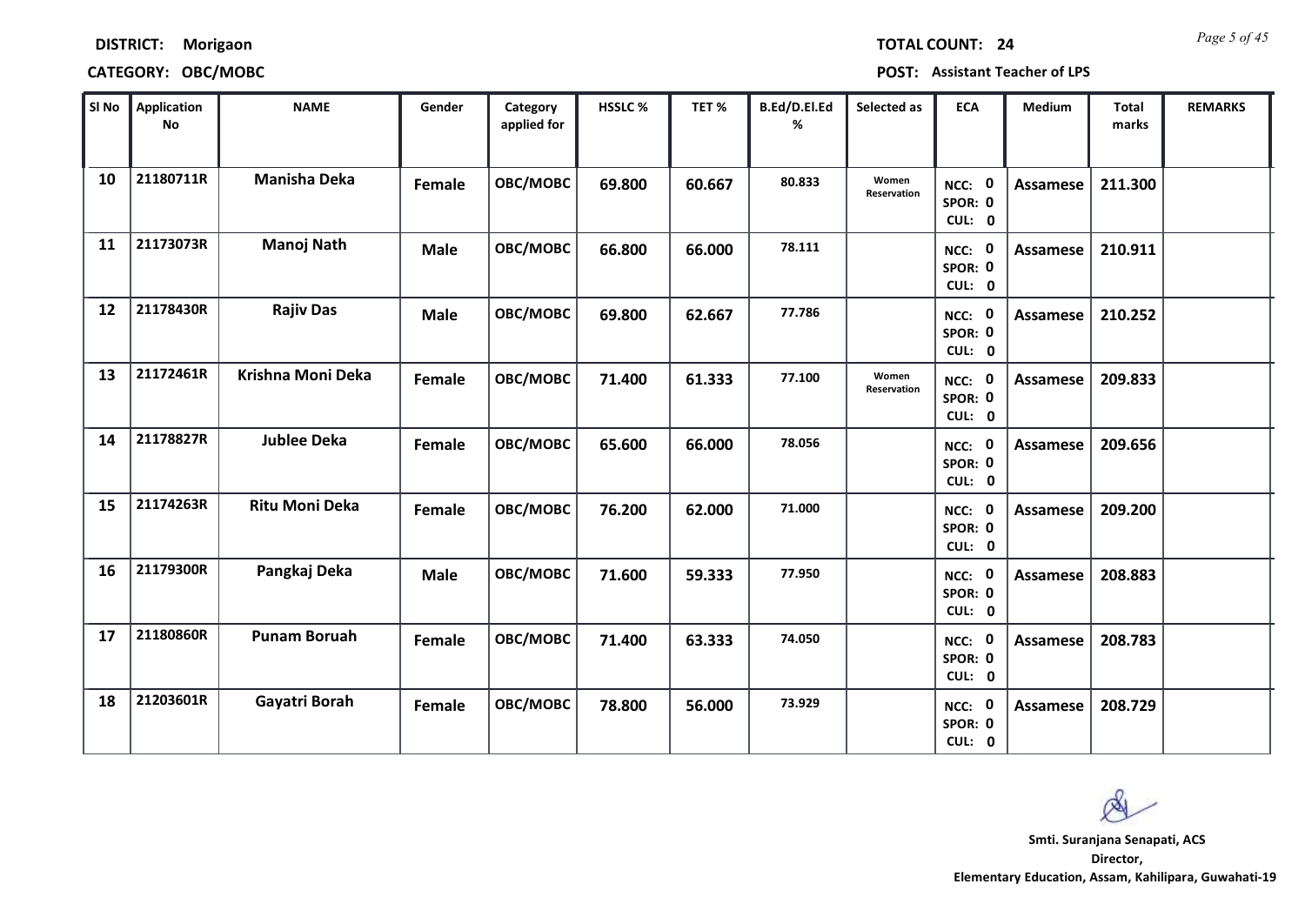|  | TOTAL COUNT: |  | 2 <sub>l</sub> |
|--|--------------|--|----------------|
|  |              |  |                |

### **DISTRICT: Morigaon**

### **CATEGORY: OBC/MOBC POST: Assistant Teacher of LPS**

| SI No | Application<br>No | <b>NAME</b>           | Gender | Category<br>applied for | <b>HSSLC %</b> | TET %  | B.Ed/D.El.Ed<br>% | Selected as | <b>ECA</b>                                            | <b>Medium</b> | <b>Total</b><br>marks | <b>REMARKS</b> |
|-------|-------------------|-----------------------|--------|-------------------------|----------------|--------|-------------------|-------------|-------------------------------------------------------|---------------|-----------------------|----------------|
| 19    | 21191106R         | <b>Queen Bora</b>     | Female | <b>OBC/MOBC</b>         | 76.200         | 56.000 | 76.350            |             | $\mathbf 0$<br>NCC:<br>SPOR: 0<br>CUL:<br>$\mathbf 0$ | Assamese      | 208.550               |                |
| 20    | 21184823R         | Sukanya Devi          | Female | OBC/MOBC                | 72.800         | 59.333 | 76.250            |             | $\mathbf{0}$<br>NCC:<br>SPOR: 0<br>CUL: 0             | Assamese      | 208.383               |                |
| 21    | 21113449          | <b>Munmee Borah</b>   | Female | OBC/MOBC                | 73.800         | 55.333 | 78.450            |             | $\mathbf 0$<br>NCC:<br>SPOR: 0<br>CUL: 0              | Assamese      | 207.583               |                |
| 22    | 21180158R         | Prathana Saikia       | Female | OBC/MOBC                | 71.600         | 64.000 | 71.800            |             | 0<br>NCC:<br>SPOR: 0<br>CUL: 0                        | Assamese      | 207.400               |                |
| 23    | 21176763R         | Krishna Moni Bordoloi | Female | OBC/MOBC                | 70.400         | 65.333 | 71.357            |             | $\mathbf 0$<br>NCC:<br>SPOR: 0<br>CUL: 0              | Assamese      | 207.090               |                |
| 24    | 21181833R         | Jyotika Borah         | Female | OBC/MOBC                | 61.200         | 63.333 | 72.550            |             | 0<br>NCC:<br>SPOR: 0<br><b>CUL: 10</b>                | Assamese      | 207.083               |                |

 $\infty$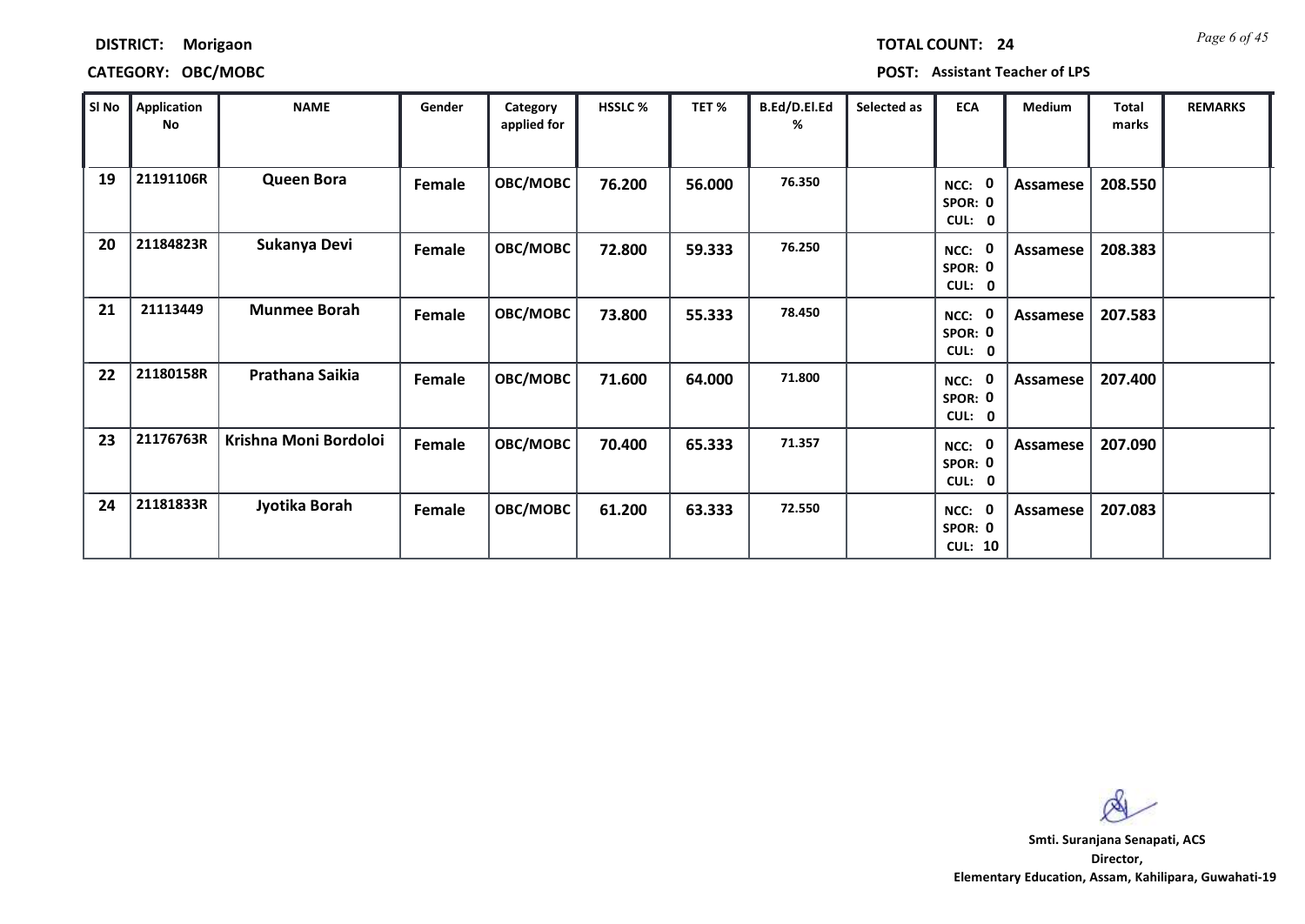*Page 7 of 45* **TOTAL COUNT: 33**

**CATEGORY: PwD POST: Assistant Teacher of LPS**

| SI No                   | <b>Application</b><br><b>No</b> | <b>NAME</b>                       | Gender      | Category<br>applied for | <b>HSSLC %</b> | TET %  | B.Ed/D.El.Ed<br>% | Selected as          | <b>ECA</b>                         | <b>Medium</b>   | <b>Total</b><br>marks | <b>REMARKS</b>  |
|-------------------------|---------------------------------|-----------------------------------|-------------|-------------------------|----------------|--------|-------------------|----------------------|------------------------------------|-----------------|-----------------------|-----------------|
| $\mathbf{1}$            | 21198245R                       | <b>Gulap Hussain</b>              | <b>Male</b> | <b>EWS</b><br>PwD       | 72.600         | 62.667 | 79.357            |                      | NCC: 0<br>SPOR: 0<br>CUL: 0        | <b>Assamese</b> | 214.624               | PwD<br>Withheld |
| $\overline{2}$          | 21107810                        | <b>Noor Mohammad</b><br>Choudhury | <b>Male</b> | OBC/MOBC<br>PwD         | 54.800         | 70.000 | 74.714            |                      | NCC: 0<br>SPOR: 0<br>CUL: 0        | Assamese        | 199.514               | PwD<br>Withheld |
| $\overline{\mathbf{3}}$ | 21166302R                       | <b>Jakaria Ahmed</b>              | <b>Male</b> | <b>EWS</b><br>PwD       | 60.200         | 70.667 | 68.429            |                      | <b>NCC: 0</b><br>SPOR: 0<br>CUL: 0 | Assamese        | 199.295               | PwD<br>Withheld |
| 4                       | 21206958R                       | Dilrajina Parbin                  | Female      | <b>EWS</b><br>PwD       | 67.200         | 62.000 | 69.833            | Women<br>Reservation | NCC: 0<br>SPOR: 0<br>CUL: 0        | Assamese        | 199.033               | PwD<br>Withheld |
| 5                       | 21182420R                       | Himangshu Kakati                  | <b>Male</b> | OBC/MOBC<br>PwD         | 65.000         | 60.000 | 73.400            |                      | NCC: 0<br>SPOR: 0<br>CUL: 0        | <b>Assamese</b> | 198.400               | PwD<br>Withheld |
| 6                       | 21201865R                       | Najima Khatun                     | Female      | <b>EWS</b><br>PwD       | 60.000         | 60.000 | 76.929            | Women<br>Reservation | NCC: 0<br>SPOR: 0<br>CUL: 0        | <b>Assamese</b> | 196.929               | PwD<br>Withheld |
| $\overline{7}$          | 21144857                        | <b>Rofique Uddin</b>              | <b>Male</b> | <b>EWS</b><br>PwD       | 67.200         | 62.667 | 65.200            |                      | NCC: 0<br>SPOR: 0<br>CUL: 0        | <b>Assamese</b> | 195.067               | PwD<br>Withheld |
| 8                       | 21107834                        | <b>Md Jomsed Ali</b>              | <b>Male</b> | OBC/MOBC<br>PwD         | 56.000         | 65.333 | 72.152            |                      | NCC: 0<br>SPOR: 0<br>CUL: 0        | <b>Assamese</b> | 193.485               | PwD<br>Withheld |
| 9                       | 21110263                        | <b>Rohan Amfi</b>                 | <b>Male</b> | <b>STP</b><br>PwD       | 57.200         | 62.667 | 73.450            |                      | NCC: 0<br>SPOR: 0<br>CUL: 0        | Assamese        | 193.317               | PwD<br>Withheld |

**Director, Smti. Suranjana Senapati, ACS**

Ø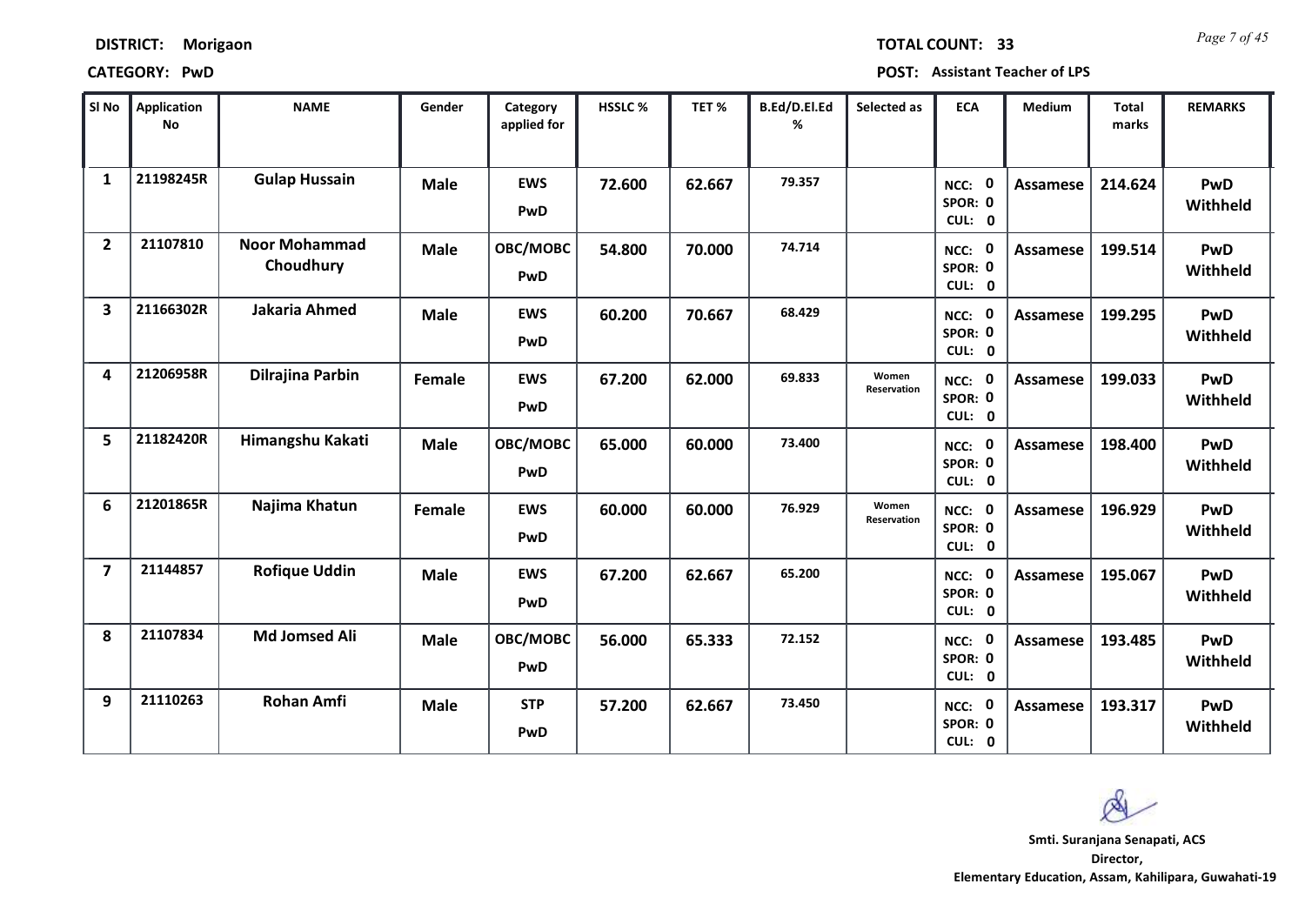| SI No | <b>Application</b><br><b>No</b> | <b>NAME</b>              | Gender      | Category<br>applied for | HSSLC% | TET%   | B.Ed/D.El.Ed<br>% | Selected as          | <b>ECA</b>                  | Medium          | <b>Total</b><br>marks | <b>REMARKS</b>         |
|-------|---------------------------------|--------------------------|-------------|-------------------------|--------|--------|-------------------|----------------------|-----------------------------|-----------------|-----------------------|------------------------|
| 10    | 21197173R                       | <b>Md Readul Islam</b>   | <b>Male</b> | UR<br>PwD               | 54.800 | 64.667 | 73.500            |                      | NCC: 0<br>SPOR: 0<br>CUL: 0 | <b>Assamese</b> | 192.967               | PwD<br>Withheld        |
| 11    | 21134831                        | <b>Md Irfanul Hoque</b>  | <b>Male</b> | OBC/MOBC<br>PwD         | 56.800 | 58.000 | 78.143            |                      | NCC: 0<br>SPOR: 0<br>CUL: 0 | Assamese        | 192.943               |                        |
| 12    | 21109965                        | <b>Mahabubul Kowsar</b>  | <b>Male</b> | <b>EWS</b><br>PwD       | 57.600 | 64.000 | 70.929            |                      | NCC: 0<br>SPOR: 0<br>CUL: 0 | <b>Assamese</b> | 192.529               | <b>PwD</b><br>Withheld |
| 13    | 21170537R                       | <b>Md Arif Anuwar</b>    | <b>Male</b> | OBC/MOBC<br>PwD         | 64.200 | 61.333 | 66.700            |                      | NCC: 0<br>SPOR: 0<br>CUL: 0 | <b>Assamese</b> | 192.233               | PwD<br>Withheld        |
| 14    | 21170406R                       | <b>Kamal Kumar Nath</b>  | <b>Male</b> | OBC/MOBC<br>PwD         | 62.000 | 55.333 | 74.500            |                      | NCC: 0<br>SPOR: 0<br>CUL: 0 | <b>Assamese</b> | 191.833               | PwD<br>Withheld        |
| 15    | 21126109                        | Labanya Senapati         | Female      | <b>STP</b><br>PwD       | 53.200 | 65.333 | 72.786            | Women<br>Reservation | NCC: 0<br>SPOR: 0<br>CUL: 0 | <b>Assamese</b> | 191.319               | PwD<br>Withheld        |
| 16    | 21109957                        | <b>Shahid Anuwar</b>     | <b>Male</b> | <b>EWS</b><br>PwD       | 53.800 | 64.000 | 71.571            |                      | NCC: 0<br>SPOR: 0<br>CUL: 0 | <b>Assamese</b> | 189.371               | PwD<br>Withheld        |
| 17    | 21202380R                       | <b>Md Jamil Hammad</b>   | <b>Male</b> | OBC/MOBC<br>PwD         | 52.800 | 60.667 | 75.857            |                      | NCC: 0<br>SPOR: 0<br>CUL: 0 | <b>Assamese</b> | 189.324               | PwD<br>Withheld        |
| 18    | 21107715                        | <b>Md Azaharul Islam</b> | <b>Male</b> | OBC/MOBC<br>PwD         | 55.200 | 60.667 | 72.929            |                      | NCC: 0<br>SPOR: 0<br>CUL: 0 | <b>Assamese</b> | 188.795               | PwD<br>Withheld        |

Ø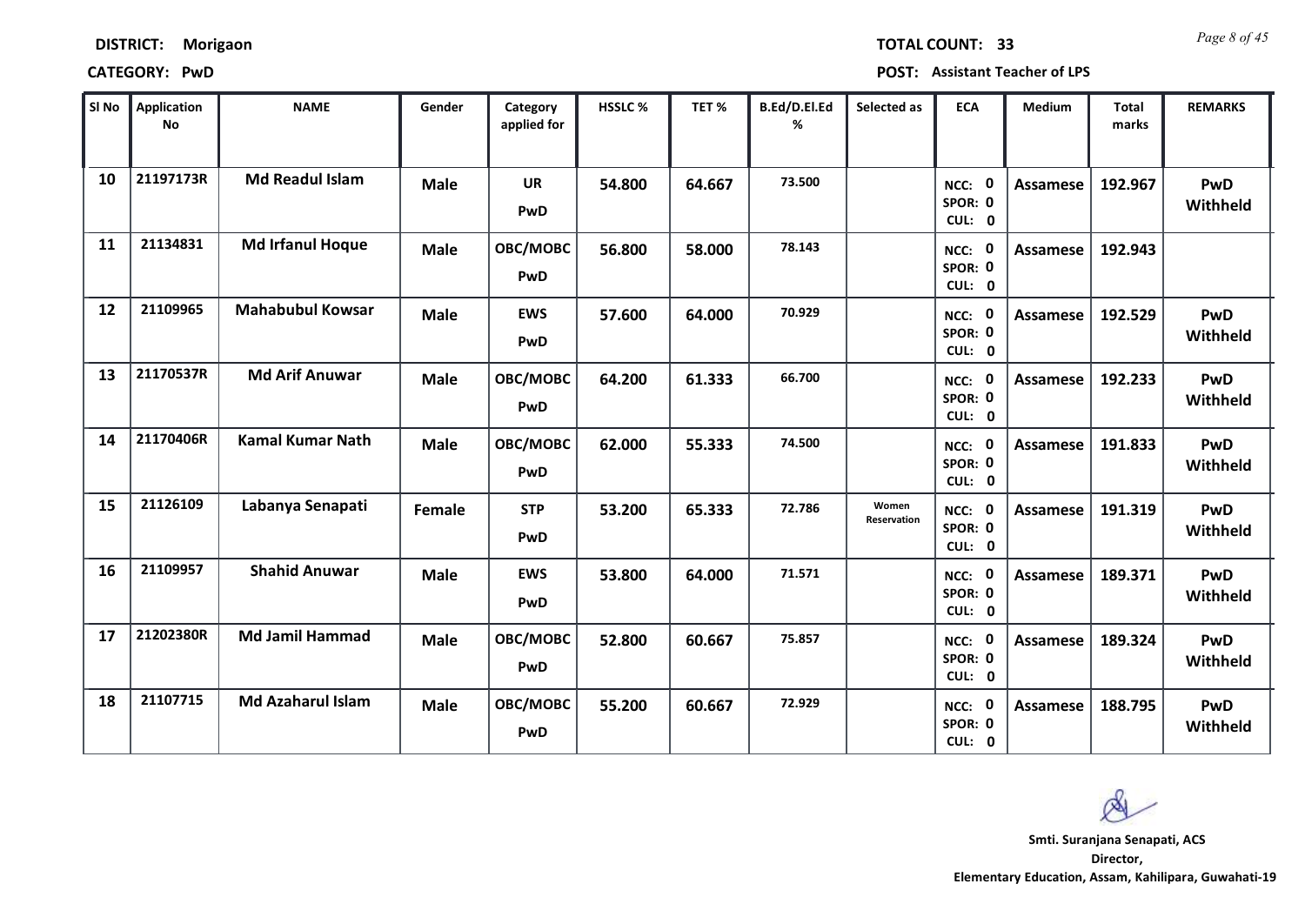*Page 9 of 45* **TOTAL COUNT: 33**

**CATEGORY: PwD POST: Assistant Teacher of LPS**

| SI <sub>No</sub> | Application<br><b>No</b> | <b>NAME</b>                             | Gender      | Category<br>applied for  | <b>HSSLC %</b> | TET %  | B.Ed/D.El.Ed<br>% | Selected as | <b>ECA</b>                     | <b>Medium</b>   | <b>Total</b><br>marks | <b>REMARKS</b>         |
|------------------|--------------------------|-----------------------------------------|-------------|--------------------------|----------------|--------|-------------------|-------------|--------------------------------|-----------------|-----------------------|------------------------|
| 19               | 21202397R                | <b>Md Abu Sayed</b>                     | <b>Male</b> | <b>EWS</b><br><b>PwD</b> | 51.400         | 70.667 | 66.714            |             | 0<br>NCC:<br>SPOR: 0<br>CUL: 0 | <b>Assamese</b> | 188.781               | <b>PwD</b><br>Withheld |
| 20               | 21211811R                | <b>Bhaskar Medhi</b>                    | <b>Male</b> | OBC/MOBC<br><b>PwD</b>   | 52.600         | 60.667 | 74.600            |             | NCC: 0<br>SPOR: 0<br>CUL: 0    | Assamese        | 187.867               | PwD<br>Withheld        |
| 21               | 21202732R                | <b>Jubaer Ahmed</b>                     | <b>Male</b> | <b>EWS</b><br>PwD        | 58.400         | 62.667 | 63.786            |             | NCC: 0<br>SPOR: 0<br>CUL: 0    | <b>Assamese</b> | 184.852               | PwD<br>Withheld        |
| 22               | 21119552                 | <b>Jewel Rahman</b>                     | <b>Male</b> | OBC/MOBC<br><b>PwD</b>   | 60.400         | 56.667 | 67.357            |             | 0<br>NCC:<br>SPOR: 0<br>CUL: 0 | Assamese        | 184.424               | PwD<br>Withheld        |
| 23               | 21106911                 | <b>Madhab Bordoloi</b>                  | <b>Male</b> | <b>STP</b><br>PwD        | 46.800         | 63.333 | 74.071            |             | NCC: 0<br>SPOR: 0<br>CUL: 0    | <b>Assamese</b> | 184.205               | PwD<br>Withheld        |
| 24               | 21199901R                | <b>Julfikar Ahmed</b>                   | <b>Male</b> | <b>EWS</b><br>PwD        | 54.400         | 60.667 | 67.214            |             | NCC: 0<br>SPOR: 0<br>CUL: 0    | <b>Assamese</b> | 182.281               | PwD<br>Withheld        |
| 25               | 21100195                 | Jahangir Hussain                        | <b>Male</b> | <b>UR</b><br>PwD         | 50.800         | 58.000 | 72.550            |             | NCC: 0<br>SPOR: 0<br>CUL: 0    | Assamese        | 181.350               | PwD<br>Withheld        |
| 26               | 21107999                 | <b>Bhabendra Kumar</b><br><b>Biswas</b> | <b>Male</b> | <b>SC</b><br>PwD         | 49.400         | 58.000 | 73.214            |             | NCC: 0<br>SPOR: 0<br>CUL: 0    | <b>Assamese</b> | 180.614               | PwD<br>Withheld        |
| 27               | 21209632R                | <b>Nazrul Sarkar</b>                    | <b>Male</b> | <b>EWS</b><br><b>PwD</b> | 60.800         | 64.667 | 54.333            |             | NCC: 0<br>SPOR: 0<br>CUL: 0    | Assamese        | 179.800               | PwD<br>Withheld        |

**Director, Elementary Education, Assam, Kahilipara, Guwahati-19 Smti. Suranjana Senapati, ACS**

Ø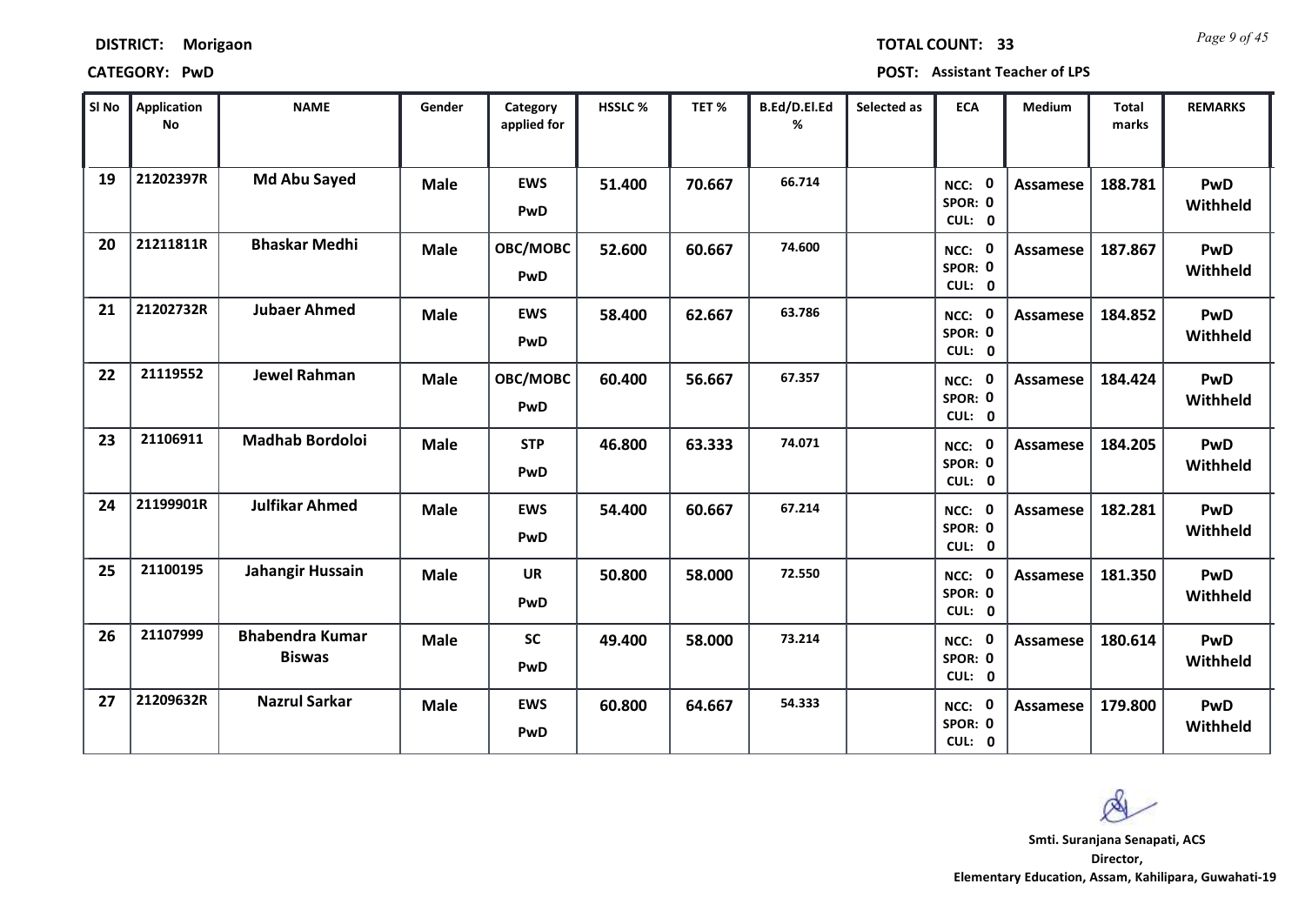### **CATEGORY: PwD POST: Assistant Teacher of LPS**

| l SI No | Application<br>No | <b>NAME</b>            | Gender | Category<br>applied for | <b>HSSLC %</b> | TET %  | B.Ed/D.El.Ed<br>% | Selected as          | <b>ECA</b>                                  | Medium          | <b>Total</b><br>marks | <b>REMARKS</b>         |
|---------|-------------------|------------------------|--------|-------------------------|----------------|--------|-------------------|----------------------|---------------------------------------------|-----------------|-----------------------|------------------------|
| 28      | 21200459R         | Deepjyoti Borah        | Male   | OBC/MOBC<br><b>PwD</b>  | 53.800         | 56.667 | 69.000            |                      | 0<br>NCC:<br>SPOR: 0<br>CUL:<br>0           | Assamese        | 179.467               | <b>PwD</b><br>Withheld |
| 29      | 21176686R         | Pinki Borah            | Female | <b>OBC/MOBC</b><br>PwD  | 51.400         | 55.333 | 72.000            | Women<br>Reservation | 0<br>NCC:<br>SPOR: 0<br>CUL:<br>0           | <b>Assamese</b> | 178.733               | <b>PwD</b><br>Withheld |
| 30      | 21179297R         | <b>Fatima Khatun</b>   | Female | <b>UR</b><br>PwD        | 50.000         | 57.333 | 71.000            | Women<br>Reservation | 0<br>NCC:<br>SPOR: 0<br>CUL:<br>$\mathbf 0$ | Assamese        | 178.333               | <b>PwD</b><br>Withheld |
| 31      | 21166387R         | <b>Bhabani Sarkar</b>  | Female | <b>SC</b><br>PwD        | 52.000         | 56.667 | 69.143            | Women<br>Reservation | 0<br>NCC:<br>SPOR: 0<br>CUL:<br>0           | Assamese        | 177.810               | <b>PwD</b><br>Withheld |
| 32      | 21110458          | <b>Saru Moni Medhi</b> | Female | <b>SC</b><br>PwD        | 47.600         | 57.333 | 69.286            | Women<br>Reservation | $\mathbf 0$<br>NCC:<br>SPOR: 0<br>CUL:<br>0 | Assamese        | 174.219               | <b>PwD</b><br>Withheld |
| 33      | 21105477          | Jesminara Khanom       | Female | <b>UR</b><br><b>PwD</b> | 48.000         | 57.333 | 63.943            | Women<br>Reservation | 0<br>NCC:<br>SPOR: 0<br>CUL: 0              | Assamese        | 169.276               | <b>PwD</b><br>Withheld |

 $\mathcal{R}$ 

**Director, Elementary Education, Assam, Kahilipara, Guwahati-19 Smti. Suranjana Senapati, ACS**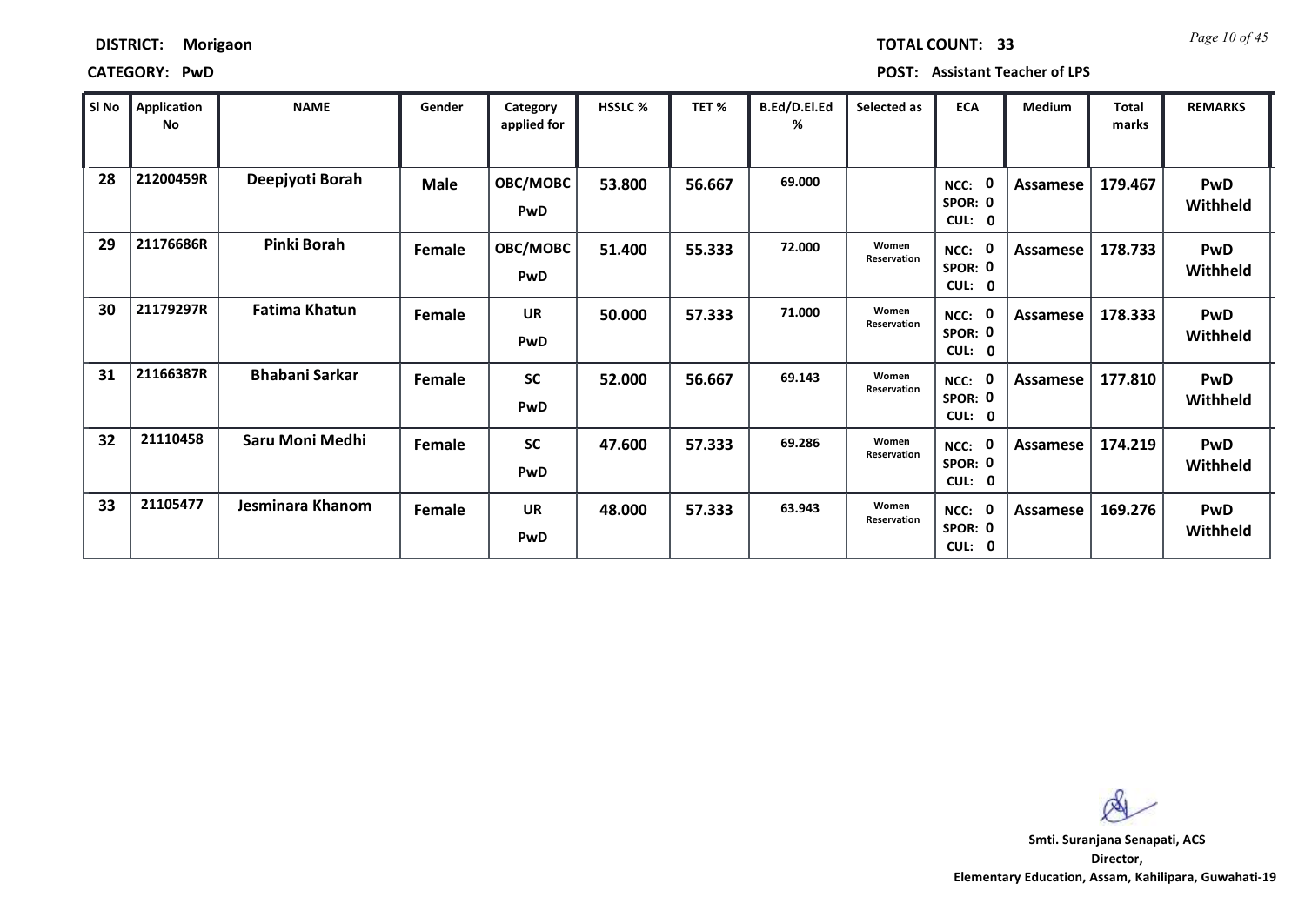*Page 11 of 45* **TOTAL COUNT: 29**

| SI <sub>No</sub>        | Application<br>No | <b>NAME</b>             | Gender      | Category<br>applied for | <b>HSSLC %</b> | TET %  | B.Ed/D.El.Ed<br>% | Selected as                 | <b>ECA</b>                  | <b>Medium</b>   | Total<br>marks | <b>REMARKS</b> |
|-------------------------|-------------------|-------------------------|-------------|-------------------------|----------------|--------|-------------------|-----------------------------|-----------------------------|-----------------|----------------|----------------|
| $\mathbf{1}$            | 21197251R         | <b>Punam Biswas</b>     | Female      | <b>SC</b>               | 84.000         | 61.333 | 68.650            | Women<br><b>Reservation</b> | NCC: 0<br>SPOR: 0<br>CUL: 0 | Assamese        | 213.983        |                |
| $\overline{2}$          | 21191302R         | <b>Manika Das</b>       | Female      | <b>SC</b>               | 84.400         | 57.333 | 72.000            | Women<br>Reservation        | NCC: 0<br>SPOR: 0<br>CUL: 0 | Assamese        | 213.733        |                |
| $\overline{\mathbf{3}}$ | 21194407R         | <b>Uttam Mandal</b>     | <b>Male</b> | <b>SC</b>               | 69.200         | 55.333 | 88.650            |                             | NCC: 0<br>SPOR: 0<br>CUL: 0 | <b>Assamese</b> | 213.183        |                |
| 4                       | 21171628R         | <b>Rinkumoni Das</b>    | Female      | <b>SC</b>               | 68.800         | 68.000 | 76.000            | Women<br>Reservation        | NCC: 0<br>SPOR: 0<br>CUL: 0 | Assamese        | 212.800        |                |
| 5                       | 21187860R         | <b>Arunima Das</b>      | Female      | <b>SC</b>               | 75.600         | 62.667 | 73.950            | Women<br>Reservation        | NCC: 0<br>SPOR: 0<br>CUL: 0 | Assamese        | 212.217        |                |
| 6                       | 21173243R         | <b>Moonmoon Baishya</b> | Female      | <b>SC</b>               | 85.000         | 60.000 | 66.850            | Women<br>Reservation        | NCC: 0<br>SPOR: 0<br>CUL: 0 | Assamese        | 211.850        |                |
| $\overline{7}$          | 21166132R         | <b>Sujan Biswas</b>     | <b>Male</b> | <b>SC</b>               | 76.000         | 60.000 | 75.250            |                             | NCC: 0<br>SPOR: 0<br>CUL: 0 | <b>Assamese</b> | 211.250        |                |
| 8                       | 21132404          | Sourav Kumar Haloi      | <b>Male</b> | <b>SC</b>               | 77.400         | 60.000 | 73.600            |                             | NCC: 0<br>SPOR: 0<br>CUL: 0 | <b>Assamese</b> | 211.000        |                |
| 9                       | 21111622          | Sharanga Medhi          | <b>Male</b> | <b>SC</b>               | 78.600         | 56.667 | 75.350            |                             | NCC: 0<br>SPOR: 0<br>CUL: 0 | Assamese        | 210.617        |                |

 $\infty$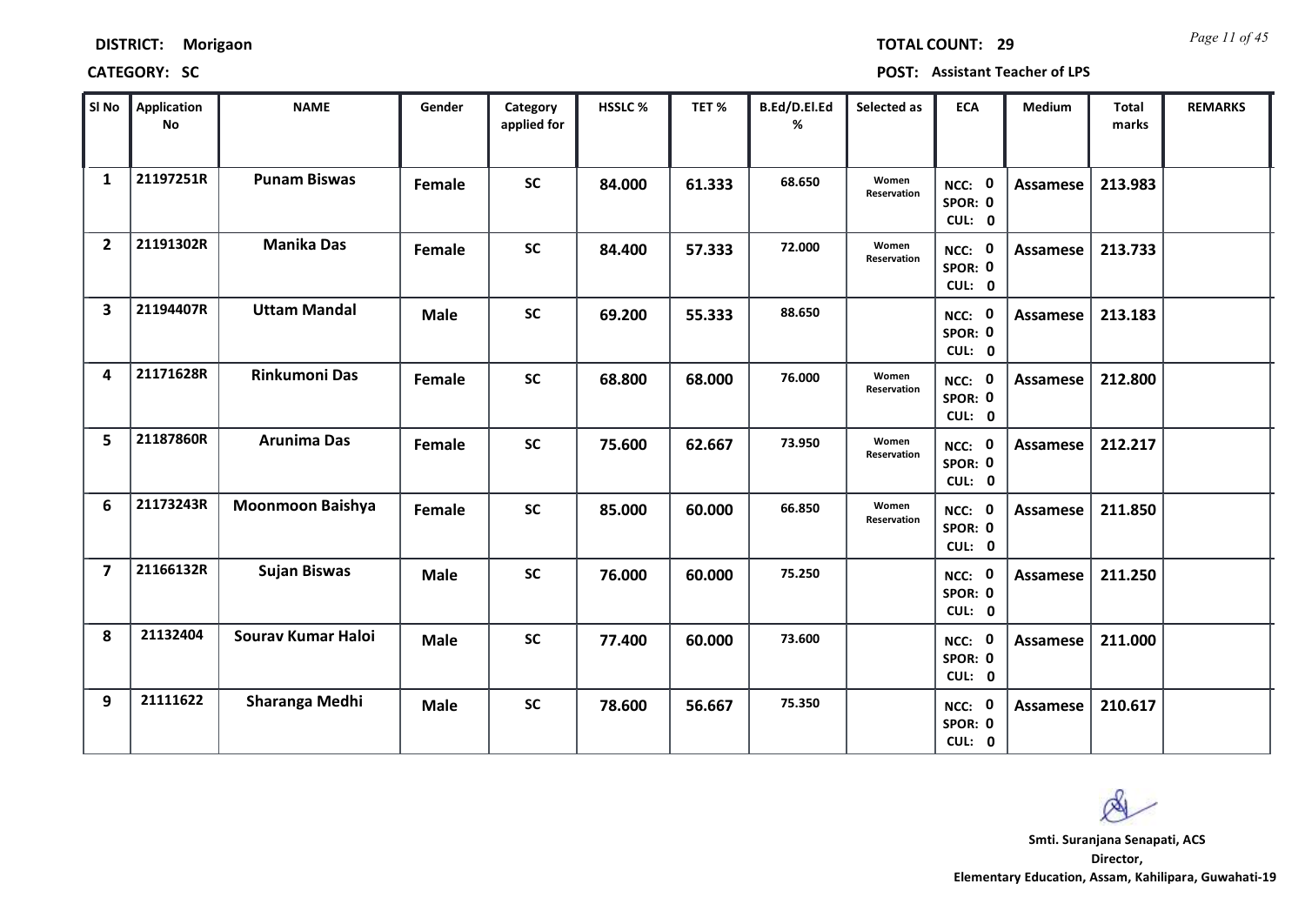*Page 12 of 45* **TOTAL COUNT: 29**

| SI No | <b>Application</b><br>No | <b>NAME</b>          | Gender      | Category<br>applied for | <b>HSSLC%</b> | TET %  | B.Ed/D.El.Ed<br>% | Selected as          | <b>ECA</b>                          | <b>Medium</b>   | <b>Total</b><br>marks | <b>REMARKS</b> |
|-------|--------------------------|----------------------|-------------|-------------------------|---------------|--------|-------------------|----------------------|-------------------------------------|-----------------|-----------------------|----------------|
| 10    | 21195093R                | Priyanka Pathak      | Female      | <b>SC</b>               | 63.000        | 66.000 | 80.571            | Women<br>Reservation | NCC: 0<br>SPOR: 0<br>CUL: 0         | Assamese        | 209.571               |                |
| 11    | 21193794R                | <b>Bhanima Das</b>   | Female      | <b>SC</b>               | 75.600        | 64.000 | 69.950            | Women<br>Reservation | NCC: 0<br>SPOR: 0<br>CUL: 0         | Assamese        | 209.550               |                |
| 12    | 21117465                 | Pampi Das            | Female      | <b>SC</b>               | 60.600        | 74.000 | 73.857            | Women<br>Reservation | NCC: 0<br>SPOR: 0<br>CUL: 0         | <b>Assamese</b> | 208.457               |                |
| 13    | 21168923R                | <b>Barasha Das</b>   | Female      | <b>SC</b>               | 69.400        | 62.000 | 76.600            | Women<br>Reservation | NCC: 0<br>SPOR: 0<br>CUL: 0         | Assamese        | 208.000               |                |
| 14    | 21171214R                | <b>Biswajeet Das</b> | <b>Male</b> | <b>SC</b>               | 65.200        | 56.667 | 75.786            |                      | <b>NCC: 10</b><br>SPOR: 0<br>CUL: 0 | Assamese        | 207.652               |                |
| 15    | 21168109R                | <b>Sankar Medhi</b>  | <b>Male</b> | <b>SC</b>               | 76.200        | 60.667 | 70.700            |                      | NCC: 0<br>SPOR: 0<br>CUL: 0         | Assamese        | 207.567               |                |
| 16    | 21187554R                | <b>Nabajit Das</b>   | <b>Male</b> | <b>SC</b>               | 70.000        | 61.333 | 76.000            |                      | NCC: 0<br>SPOR: 0<br>CUL: 0         | Assamese        | 207.333               |                |
| 17    | 21189689R                | <b>Juma Mandal</b>   | Female      | <b>SC</b>               | 72.600        | 56.667 | 77.700            |                      | NCC: 0<br>SPOR: 0<br>CUL: 0         | <b>Assamese</b> | 206.967               |                |
| 18    | 21194348R                | <b>Pramud Das</b>    | <b>Male</b> | <b>SC</b>               | 65.600        | 61.333 | 79.400            |                      | NCC: 0<br>SPOR: 0<br>CUL: 0         | Assamese        | 206.333               |                |

 $\infty$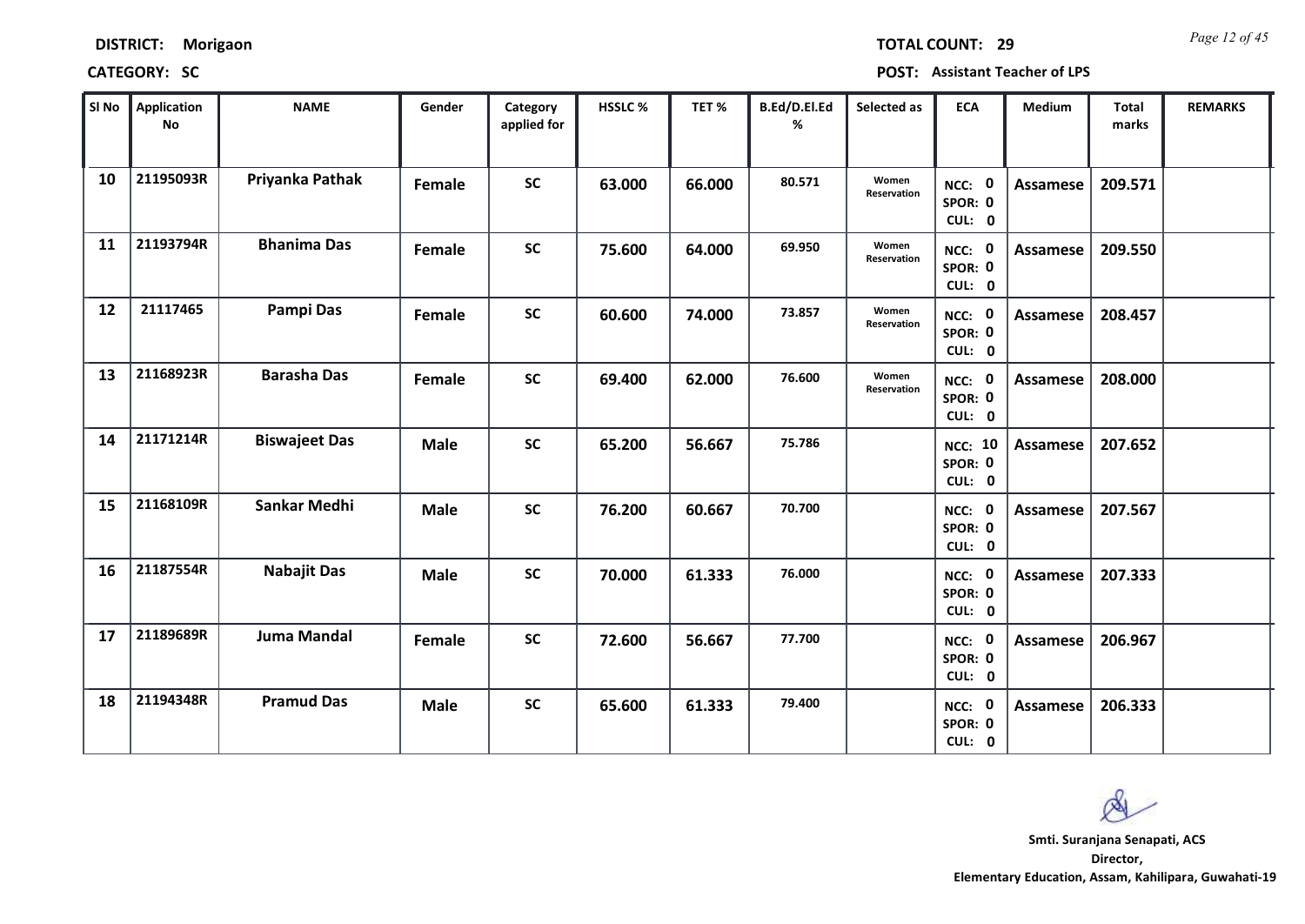| <b>DISTRICT:</b> | Morigaon |
|------------------|----------|
|------------------|----------|

*Page 13 of 45* **TOTAL COUNT: 29**

**CATEGORY: SC POST: Assistant Teacher of LPS**

| SI No | Application<br>No | <b>NAME</b>             | Gender      | Category<br>applied for | HSSLC % | TET%   | B.Ed/D.El.Ed<br>% | Selected as | <b>ECA</b>                  | <b>Medium</b>   | <b>Total</b><br>marks | <b>REMARKS</b> |
|-------|-------------------|-------------------------|-------------|-------------------------|---------|--------|-------------------|-------------|-----------------------------|-----------------|-----------------------|----------------|
| 19    | 21177959R         | <b>Bina Das</b>         | Female      | <b>SC</b>               | 69.000  | 67.333 | 69.850            |             | NCC: 0<br>SPOR: 0<br>CUL: 0 | <b>Assamese</b> | 206.183               |                |
| 20    | 21106747          | <b>Pallabi Das</b>      | Female      | <b>SC</b>               | 63.400  | 66.667 | 76.071            |             | NCC: 0<br>SPOR: 0<br>CUL: 0 | Assamese        | 206.138               |                |
| 21    | 21204808R         | <b>Meghali Das</b>      | Female      | <b>SC</b>               | 70.200  | 63.333 | 72.571            |             | NCC: 0<br>SPOR: 0<br>CUL: 0 | <b>Assamese</b> | 206.105               |                |
| 22    | 21173410R         | <b>Champak Deka</b>     | <b>Male</b> | <b>SC</b>               | 63.600  | 64.000 | 78.500            |             | NCC: 0<br>SPOR: 0<br>CUL: 0 | <b>Assamese</b> | 206.100               |                |
| 23    | 21169571R         | <b>Biswajit Das</b>     | <b>Male</b> | <b>SC</b>               | 60.600  | 76.667 | 68.643            |             | NCC: 0<br>SPOR: 0<br>CUL: 0 | Assamese        | 205.910               |                |
| 24    | 21110828          | <b>Upasana Das</b>      | Female      | <b>SC</b>               | 75.800  | 55.333 | 74.750            |             | NCC: 0<br>SPOR: 0<br>CUL: 0 | Assamese        | 205.883               |                |
| 25    | 21173871R         | <b>Amit Deka</b>        | <b>Male</b> | <b>SC</b>               | 66.800  | 60.000 | 79.071            |             | NCC: 0<br>SPOR: 0<br>CUL: 0 | Assamese        | 205.871               |                |
| 26    | 21209193R         | <b>Trishna Mazumdar</b> | Female      | <b>SC</b>               | 84.800  | 59.333 | 61.650            |             | NCC: 0<br>SPOR: 0<br>CUL: 0 | <b>Assamese</b> | 205.783               |                |
| 27    | 21109281          | <b>Harihar Barman</b>   | <b>Male</b> | <b>SC</b>               | 71.400  | 58.667 | 75.550            |             | NCC: 0<br>SPOR: 0<br>CUL: 0 | Assamese        | 205.617               |                |

**Director, Elementary Education, Assam, Kahilipara, Guwahati-19 Smti. Suranjana Senapati, ACS**

 $\alpha$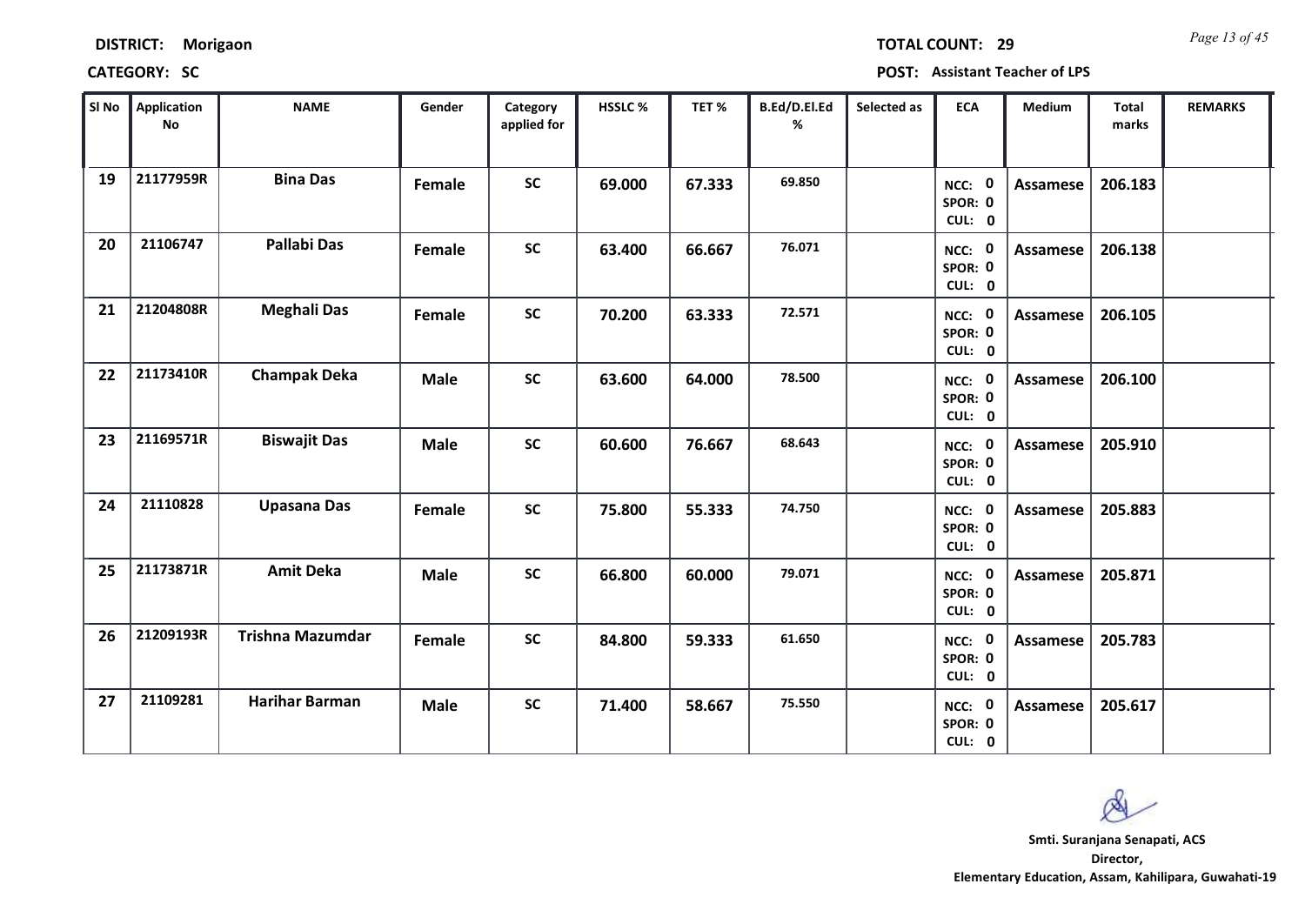**DISTRICT: Morigaon**

### **CATEGORY: SC POST: Assistant Teacher of LPS**

| SI No | Application<br>No | <b>NAME</b>            | Gender | Category<br>applied for | <b>HSSLC %</b> | TET %  | <b>B.Ed/D.El.Ed</b><br>% | Selected as | <b>ECA</b>                                | Medium   | <b>Total</b><br>marks | <b>REMARKS</b> |
|-------|-------------------|------------------------|--------|-------------------------|----------------|--------|--------------------------|-------------|-------------------------------------------|----------|-----------------------|----------------|
| 28    | 21174739R         | <b>Mahimamayee Das</b> | Female | <b>SC</b>               | 71.400         | 56.667 | 77.550                   |             | $\mathbf 0$<br>NCC:<br>SPOR: 0<br>CUL: 0  | Assamese | 205.617               |                |
| 29    | 21116930          | <b>Sushmita Das</b>    | Female | <b>SC</b>               | 64.200         | 65.333 | 76.071                   |             | $\mathbf{0}$<br>NCC:<br>SPOR: 0<br>CUL: 0 | Assamese | 205.605               |                |

 $\infty$ 

**Director, Elementary Education, Assam, Kahilipara, Guwahati-19 Smti. Suranjana Senapati, ACS**

*Page 14 of 45* **TOTAL COUNT: 29**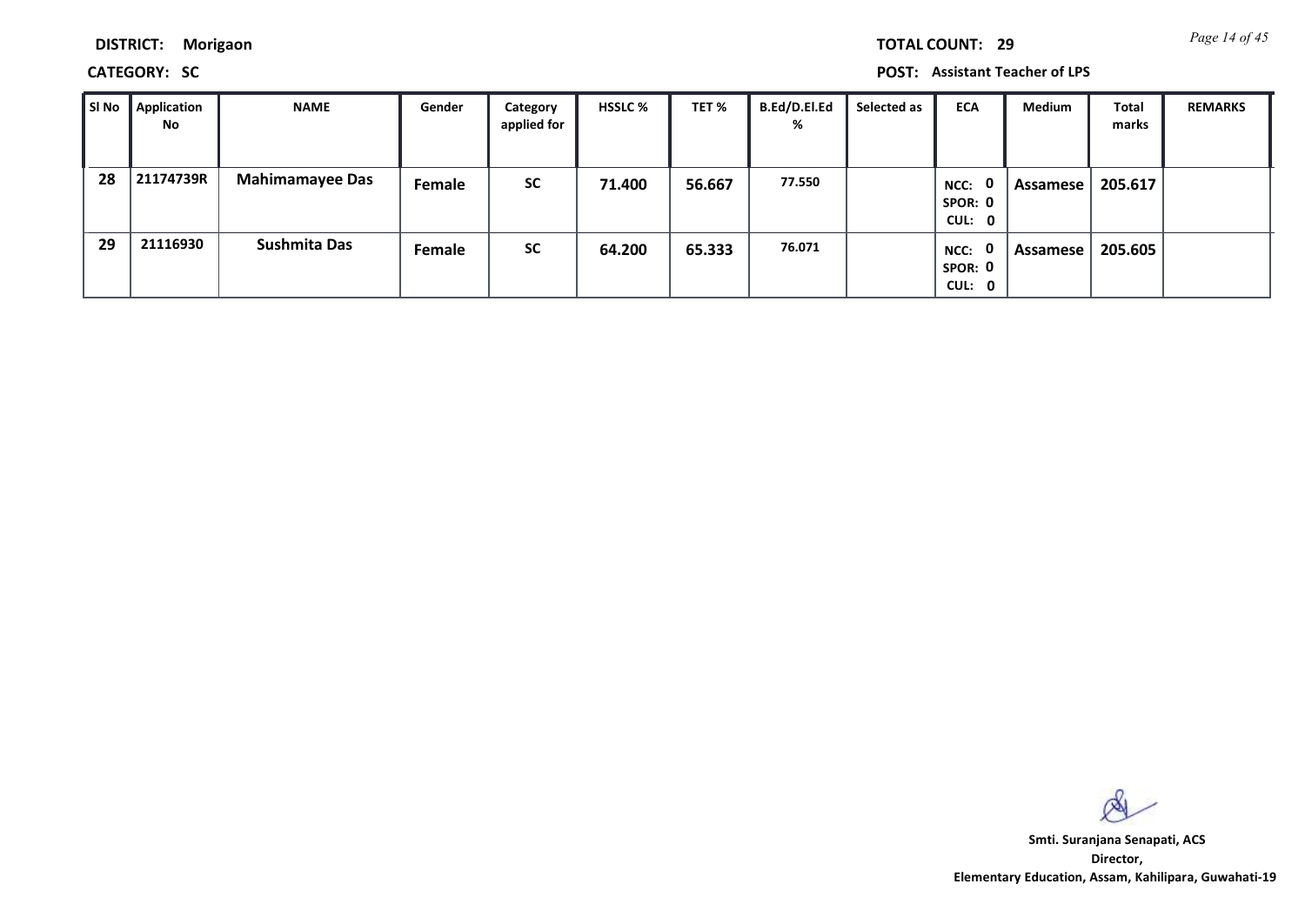| Sl No                   | Application<br>No | <b>NAME</b>             | Gender      | Category<br>applied for | HSSLC % | TET %  | B.Ed/D.El.Ed<br>% | Selected as          | <b>ECA</b>                  | Medium          | <b>Total</b><br>marks | <b>REMARKS</b> |
|-------------------------|-------------------|-------------------------|-------------|-------------------------|---------|--------|-------------------|----------------------|-----------------------------|-----------------|-----------------------|----------------|
| $\mathbf{1}$            | 21207115R         | Hana Hansepih           | Female      | <b>STH</b>              | 69.200  | 59.333 | 66.714            | Women<br>Reservation | NCC: 0<br>SPOR: 0<br>CUL: 0 | <b>Assamese</b> | 195.248               |                |
| $\overline{2}$          | 21104793          | <b>Ajoy Kumar Teron</b> | <b>Male</b> | <b>STH</b>              | 47.200  | 66.000 | 73.071            |                      | NCC: 0<br>SPOR: 0<br>CUL: 0 | <b>Assamese</b> | 186.271               |                |
| $\overline{\mathbf{3}}$ | 21177662R         | <b>Dipankar Keleng</b>  | <b>Male</b> | <b>STH</b>              | 62.600  | 56.000 | 65.571            |                      | NCC: 0<br>SPOR: 0<br>CUL: 0 | Assamese        | 184.171               |                |
| 4                       | 21140535          | <b>Barnali Bangthai</b> | Female      | <b>STH</b>              | 65.600  | 56.000 | 61.143            | Women<br>Reservation | NCC: 0<br>SPOR: 0<br>CUL: 0 | <b>Assamese</b> | 182.743               |                |
| 5                       | 21174644R         | Puspanjali Kilingpi     | Female      | <b>STH</b>              | 48.200  | 58.000 | 75.150            | Women<br>Reservation | NCC: 0<br>SPOR: 0<br>CUL: 0 | <b>Assamese</b> | 181.350               |                |
| 6                       | 21188960R         | <b>Chandan Engti</b>    | <b>Male</b> | <b>STH</b>              | 51.200  | 55.333 | 73.143            |                      | NCC: 0<br>SPOR: 0<br>CUL: 0 | Assamese        | 179.676               |                |
| $\overline{\mathbf{z}}$ | 21184225R         | <b>Kshirud Deuri</b>    | <b>Male</b> | <b>STH</b>              | 52.600  | 58.667 | 68.250            |                      | NCC: 0<br>SPOR: 0<br>CUL: 0 | Assamese        | 179.517               |                |
| 8                       | 21189977R         | Dibyajyoti Konwar       | <b>Male</b> | <b>STH</b>              | 46.600  | 56.667 | 69.286            |                      | NCC: 0<br>SPOR: 0<br>CUL: 0 | <b>Assamese</b> | 172.552               |                |

**CATEGORY: STH POST: Assistant Teacher of LPS**

**DISTRICT: Morigaon**

*Page 15 of 45* **TOTAL COUNT: 8**

**Director, Elementary Education, Assam, Kahilipara, Guwahati-19 Smti. Suranjana Senapati, ACS**

 $\infty$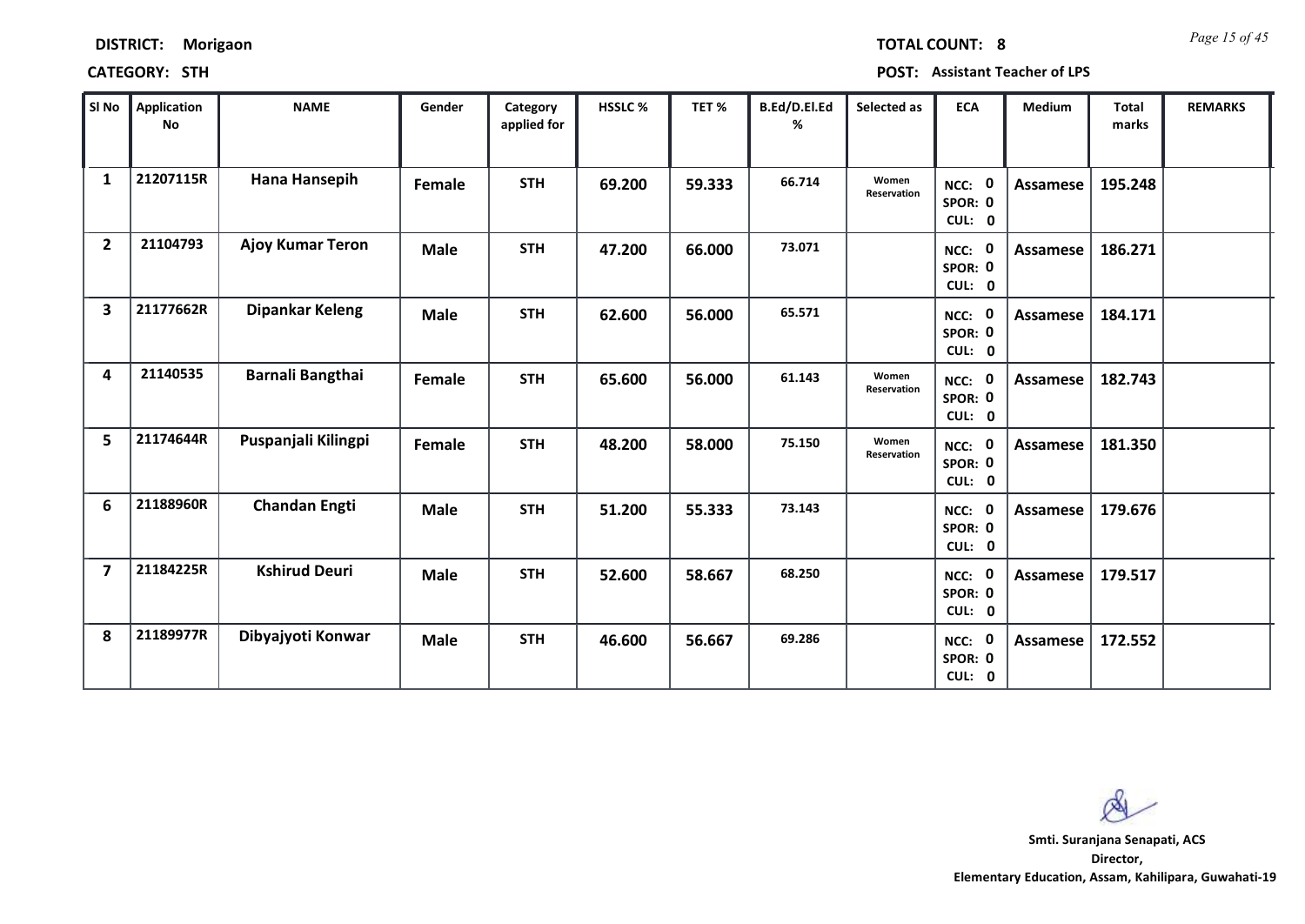*Page 16 of 45* **TOTAL COUNT: 31**

| SI No                   | <b>Application</b><br><b>No</b> | <b>NAME</b>                | Gender      | Category<br>applied for | <b>HSSLC%</b> | TET %  | B.Ed/D.El.Ed<br>% | Selected as          | <b>ECA</b>                  | <b>Medium</b>   | <b>Total</b><br>marks | <b>REMARKS</b> |
|-------------------------|---------------------------------|----------------------------|-------------|-------------------------|---------------|--------|-------------------|----------------------|-----------------------------|-----------------|-----------------------|----------------|
| $\mathbf{1}$            | 21168545R                       | Nilakshi Bordoloi<br>Kocho | Female      | <b>STP</b>              | 84.200        | 59.333 | 68.600            | Women<br>Reservation | NCC: 0<br>SPOR: 0<br>CUL: 0 | Assamese        | 212.133               |                |
| $\overline{2}$          | 21174399R                       | <b>Muhiram Patar</b>       | <b>Male</b> | <b>STP</b>              | 74.600        | 61.333 | 73.800            |                      | NCC: 0<br>SPOR: 0<br>CUL: 0 | Assamese        | 209.733               |                |
| $\overline{\mathbf{3}}$ | 21166987R                       | Indramoni Konwar           | <b>Male</b> | <b>STP</b>              | 78.600        | 60.667 | 69.700            |                      | NCC: 0<br>SPOR: 0<br>CUL: 0 | Assamese        | 208.967               |                |
| 4                       | 21175109R                       | <b>Lilima Darfang</b>      | Female      | <b>STP</b>              | 72.800        | 59.333 | 74.800            | Women<br>Reservation | NCC: 0<br>SPOR: 0<br>CUL: 0 | Assamese        | 206.933               |                |
| 5                       | 21174461R                       | Sanjay Patar               | <b>Male</b> | <b>STP</b>              | 75.600        | 55.333 | 73.111            |                      | NCC: 0<br>SPOR: 0<br>CUL: 0 | Assamese        | 204.044               |                |
| 6                       | 21180054R                       | Karabi Konwar              | Female      | <b>STP</b>              | 68.400        | 59.333 | 75.600            | Women<br>Reservation | NCC: 0<br>SPOR: 0<br>CUL: 0 | <b>Assamese</b> | 203.333               |                |
| $\overline{7}$          | 21176879R                       | Kritartha Bordoloi         | <b>Male</b> | <b>STP</b>              | 69.600        | 62.000 | 71.667            |                      | NCC: 0<br>SPOR: 0<br>CUL: 0 | Assamese        | 203.267               |                |
| 8                       | 21175450R                       | <b>Sumirani Basumatary</b> | Female      | <b>STP</b>              | 72.000        | 59.333 | 71.900            | Women<br>Reservation | NCC: 0<br>SPOR: 0<br>CUL: 0 | Assamese        | 203.233               |                |
| 9                       | 21170405R                       | Safura Senapati            | Female      | <b>STP</b>              | 62.800        | 67.333 | 71.600            | Women<br>Reservation | NCC: 0<br>SPOR: 0<br>CUL: 0 | Assamese        | 201.733               |                |

Ø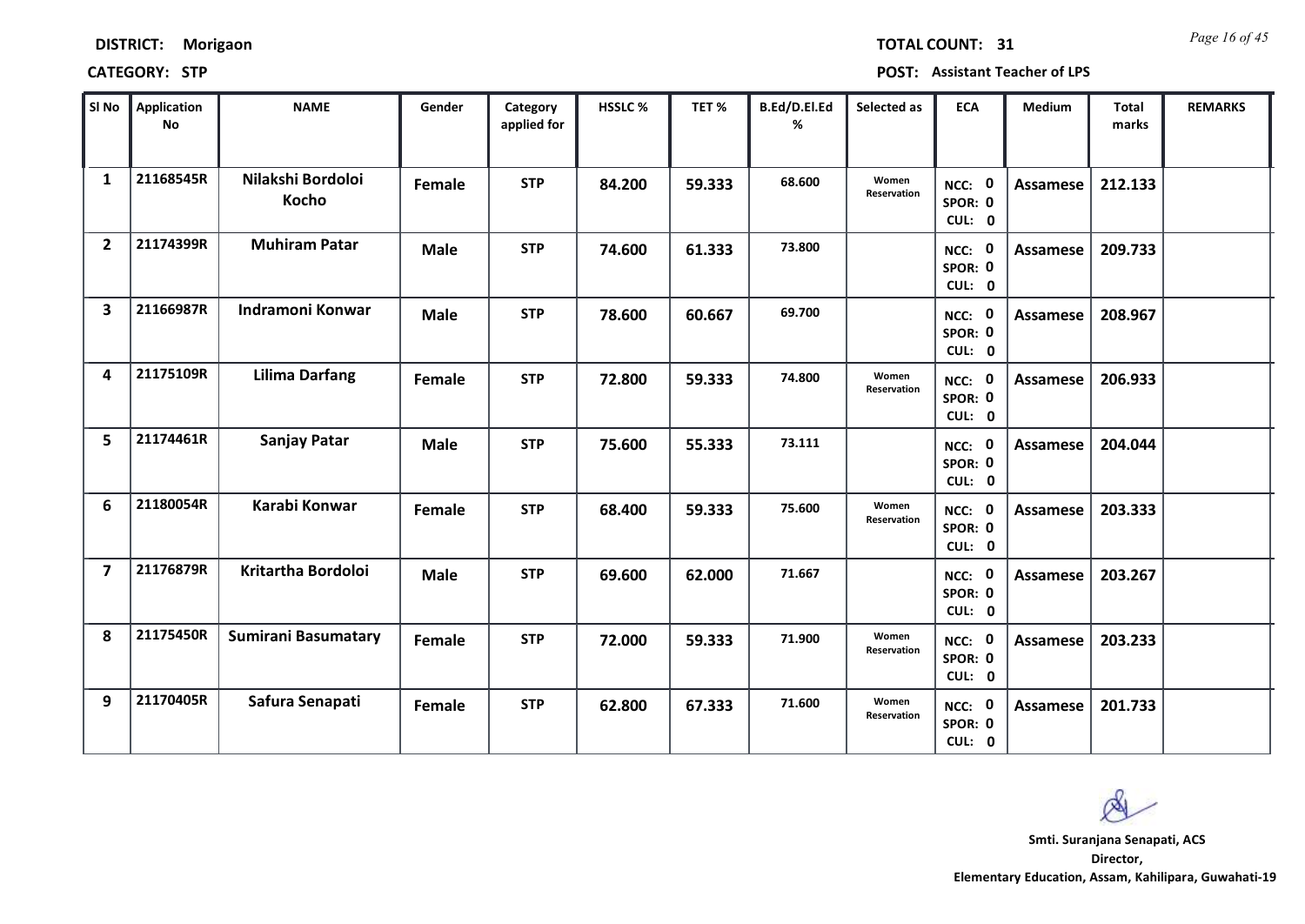*Page 17 of 45* **TOTAL COUNT: 31**

| SI No | Application<br><b>No</b> | <b>NAME</b>                | Gender      | Category<br>applied for | <b>HSSLC %</b> | TET %  | B.Ed/D.El.Ed<br>% | Selected as          | <b>ECA</b>                                        | Medium          | Total<br>marks | <b>REMARKS</b> |
|-------|--------------------------|----------------------------|-------------|-------------------------|----------------|--------|-------------------|----------------------|---------------------------------------------------|-----------------|----------------|----------------|
| 10    | 21191063R                | <b>Hema Prava Patar</b>    | Female      | <b>STP</b>              | 77.200         | 60.667 | 63.786            | Women<br>Reservation | NCC: 0<br>SPOR: 0<br>CUL: 0                       | <b>Assamese</b> | 201.652        |                |
| 11    | 21174416R                | Nabajit Hukai              | <b>Male</b> | <b>STP</b>              | 67.200         | 61.333 | 71.050            |                      | NCC: 0<br>SPOR: 0<br>CUL: 0                       | Assamese        | 199.583        |                |
| 12    | 21169884R                | <b>Pallabee Patar</b>      | Female      | <b>STP</b>              | 68.000         | 55.333 | 75.929            | Women<br>Reservation | NCC: 0<br>SPOR: 0<br>CUL: 0                       | <b>Assamese</b> | 199.262        |                |
| 13    | 21175995R                | <b>Nabanita Basumatary</b> | Female      | <b>STP</b>              | 54.400         | 59.333 | 75.000            | Women<br>Reservation | $\mathbf{0}$<br>NCC:<br><b>SPOR: 10</b><br>CUL: 0 | Assamese        | 198.733        |                |
| 14    | 21146068                 | <b>Bandana Bordoloi</b>    | Female      | <b>STP</b>              | 58.800         | 63.333 | 75.857            | Women<br>Reservation | NCC: 0<br>SPOR: 0<br>CUL: 0                       | Assamese        | 197.990        |                |
| 15    | 21174646R                | Bijaya Bordoloi            | Female      | <b>STP</b>              | 61.000         | 59.333 | 76.850            |                      | NCC: 0<br>SPOR: 0<br>CUL: 0                       | <b>Assamese</b> | 197.183        |                |
| 16    | 21107175                 | Dipjyoti Sarania           | <b>Male</b> | <b>STP</b>              | 55.800         | 58.000 | 82.950            |                      | NCC: 0<br>SPOR: 0<br>CUL: 0                       | <b>Assamese</b> | 196.750        |                |
| 17    | 21159291                 | Sibani Konwar              | Female      | <b>STP</b>              | 55.600         | 64.667 | 76.429            |                      | NCC: 0<br>SPOR: 0<br>CUL: 0                       | <b>Assamese</b> | 196.695        |                |
| 18    | 21163372                 | <b>Paresh Konwar</b>       | <b>Male</b> | <b>STP</b>              | 58.400         | 65.333 | 72.714            |                      | NCC: 0<br>SPOR: 0<br>CUL: 0                       | Assamese        | 196.448        |                |

 $\infty$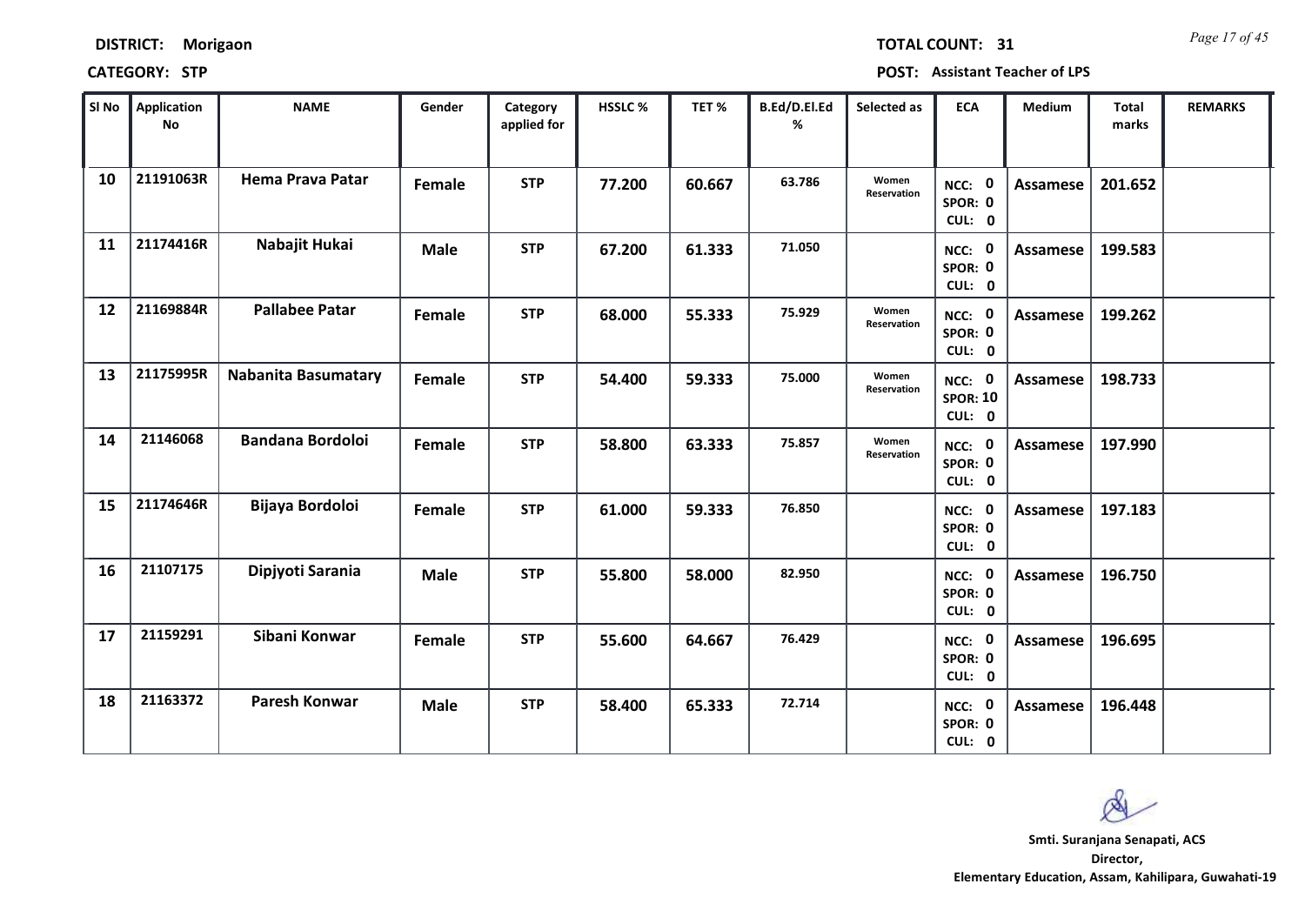|  | <b>DISTRICT:</b> | Morigaon |
|--|------------------|----------|
|--|------------------|----------|

*Page 18 of 45* **TOTAL COUNT: 31**

**CATEGORY: STP POST: Assistant Teacher of LPS**

| SI No | Application<br><b>No</b> | <b>NAME</b>          | Gender      | Category<br>applied for | HSSLC % | TET %  | B.Ed/D.El.Ed<br>% | Selected as | <b>ECA</b>                               | <b>Medium</b>   | <b>Total</b><br>marks | <b>REMARKS</b> |
|-------|--------------------------|----------------------|-------------|-------------------------|---------|--------|-------------------|-------------|------------------------------------------|-----------------|-----------------------|----------------|
| 19    | 21195544R                | Lilymai Boro         | Female      | <b>STP</b>              | 61.800  | 55.333 | 73.600            |             | <b>NCC: 5</b><br>SPOR: 0<br>CUL: 0       | Assamese        | 195.733               |                |
| 20    | 21105905                 | <b>Sushil Rabha</b>  | <b>Male</b> | <b>STP</b>              | 58.200  | 63.333 | 73.643            |             | NCC: 0<br>SPOR: 0<br>CUL: 0              | Assamese        | 195.176               |                |
| 21    | 21171686R                | Deepanita Doloi      | Female      | <b>STP</b>              | 55.800  | 59.333 | 69.950            |             | NCC: 0<br>SPOR: 0<br><b>CUL: 10</b>      | <b>Assamese</b> | 195.083               |                |
| 22    | 21104206                 | Raju Mahela          | <b>Male</b> | <b>STP</b>              | 56.800  | 68.667 | 69.000            |             | $\mathbf 0$<br>NCC:<br>SPOR: 0<br>CUL: 0 | <b>Assamese</b> | 194.467               |                |
| 23    | 21176862R                | Sanghamitra Bordoloi | Female      | <b>STP</b>              | 64.600  | 58.667 | 71.000            |             | NCC: 0<br>SPOR: 0<br>CUL: 0              | Assamese        | 194.267               |                |
| 24    | 21169162R                | Pranamika Konwar     | Female      | <b>STP</b>              | 54.800  | 60.000 | 79.050            |             | NCC: 0<br>SPOR: 0<br>CUL: 0              | Assamese        | 193.850               |                |
| 25    | 21194791R                | Dipshamoni Boruah    | Female      | <b>STP</b>              | 64.000  | 63.333 | 66.444            |             | NCC: 0<br>SPOR: 0<br>CUL: 0              | <b>Assamese</b> | 193.778               |                |
| 26    | 21185465R                | Priambada Patar      | Female      | <b>STP</b>              | 73.833  | 63.333 | 56.167            |             | NCC: 0<br>SPOR: 0<br>CUL: 0              | <b>Assamese</b> | 193.333               |                |
| 27    | 21196750R                | <b>Himadri Taid</b>  | Female      | <b>STP</b>              | 65.000  | 55.333 | 73.000            |             | NCC: 0<br>SPOR: 0<br>CUL: 0              | Assamese        | 193.333               |                |

 $\infty$ 

**Director, Elementary Education, Assam, Kahilipara, Guwahati-19 Smti. Suranjana Senapati, ACS**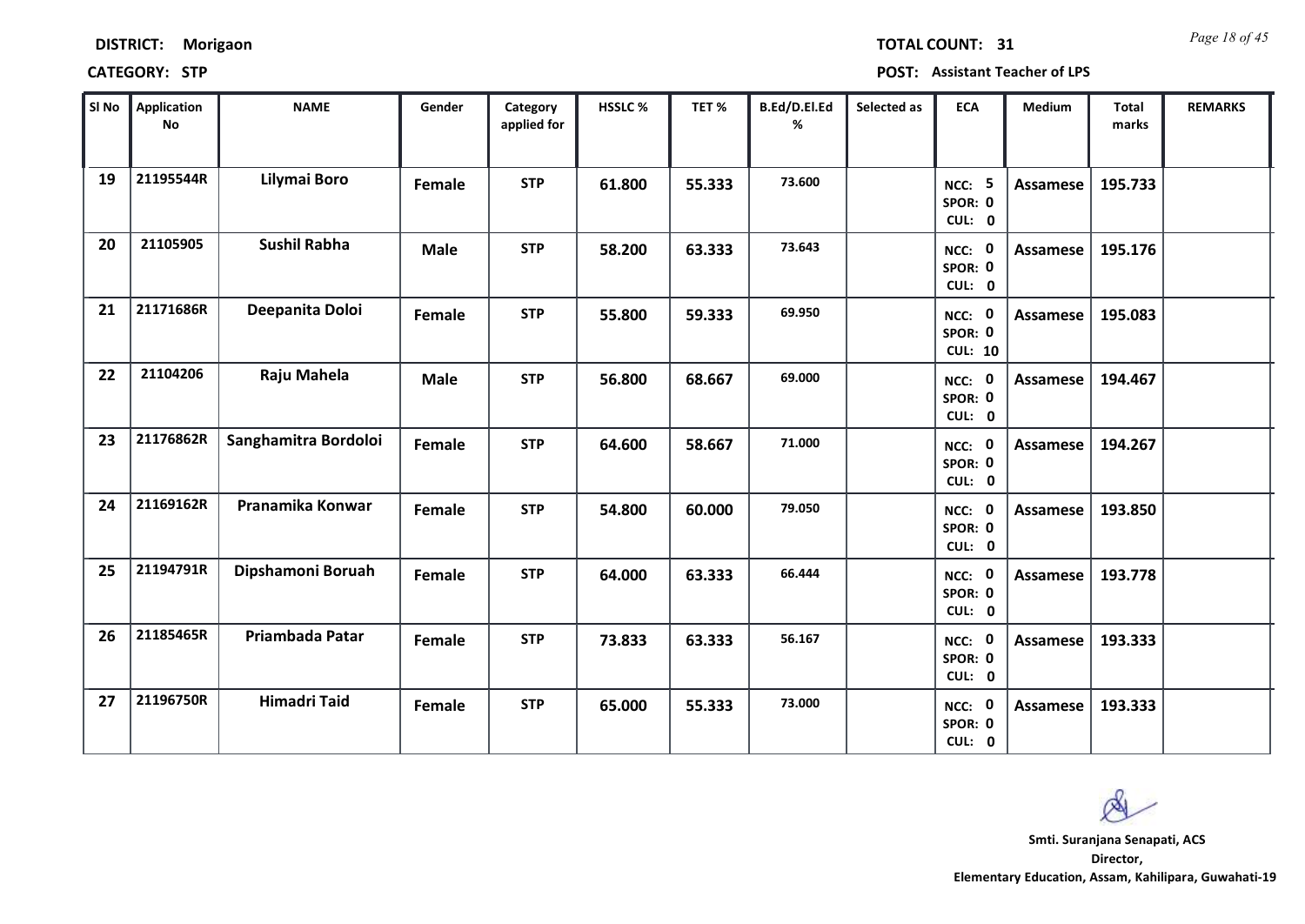| <b>DISTRICT:</b> | Morigaon |
|------------------|----------|
|------------------|----------|

**CATEGORY: STP POST: Assistant Teacher of LPS**

| SI No | Application<br>No | <b>NAME</b>        | Gender      | Category<br>applied for | <b>HSSLC %</b> | TET %  | B.Ed/D.El.Ed<br>% | Selected as | <b>ECA</b>                | Medium   | <b>Total</b><br>marks | <b>REMARKS</b> |
|-------|-------------------|--------------------|-------------|-------------------------|----------------|--------|-------------------|-------------|---------------------------|----------|-----------------------|----------------|
| 28    | 21170755R         | Dimpi Konwar       | Female      | <b>STP</b>              | 68.800         | 61.333 | 63.143            |             | NCC:<br>SPOR: 0<br>CUL: 0 | Assamese | 193.276               |                |
| 29    | 21108349          | Lakhya Jyoti Patar | <b>Male</b> | <b>STP</b>              | 54.600         | 60.667 | 77.900            |             | NCC:<br>SPOR: 0<br>CUL: 0 | Assamese | 193.167               |                |
| 30    | 21199765R         | <b>Binud Pegu</b>  | <b>Male</b> | <b>STP</b>              | 57.800         | 61.333 | 73.800            |             | NCC:<br>SPOR: 0<br>CUL: 0 | Assamese | 192.933               |                |
| 31    | 21165499R         | Runumi Konwar      | Female      | <b>STP</b>              | 70.000         | 56.667 | 66.214            |             | NCC:<br>SPOR: 0<br>CUL: 0 | Assamese | 192.881               |                |

 $\infty$ 

**Director, Elementary Education, Assam, Kahilipara, Guwahati-19 Smti. Suranjana Senapati, ACS**

*Page 19 of 45* **TOTAL COUNT: 31**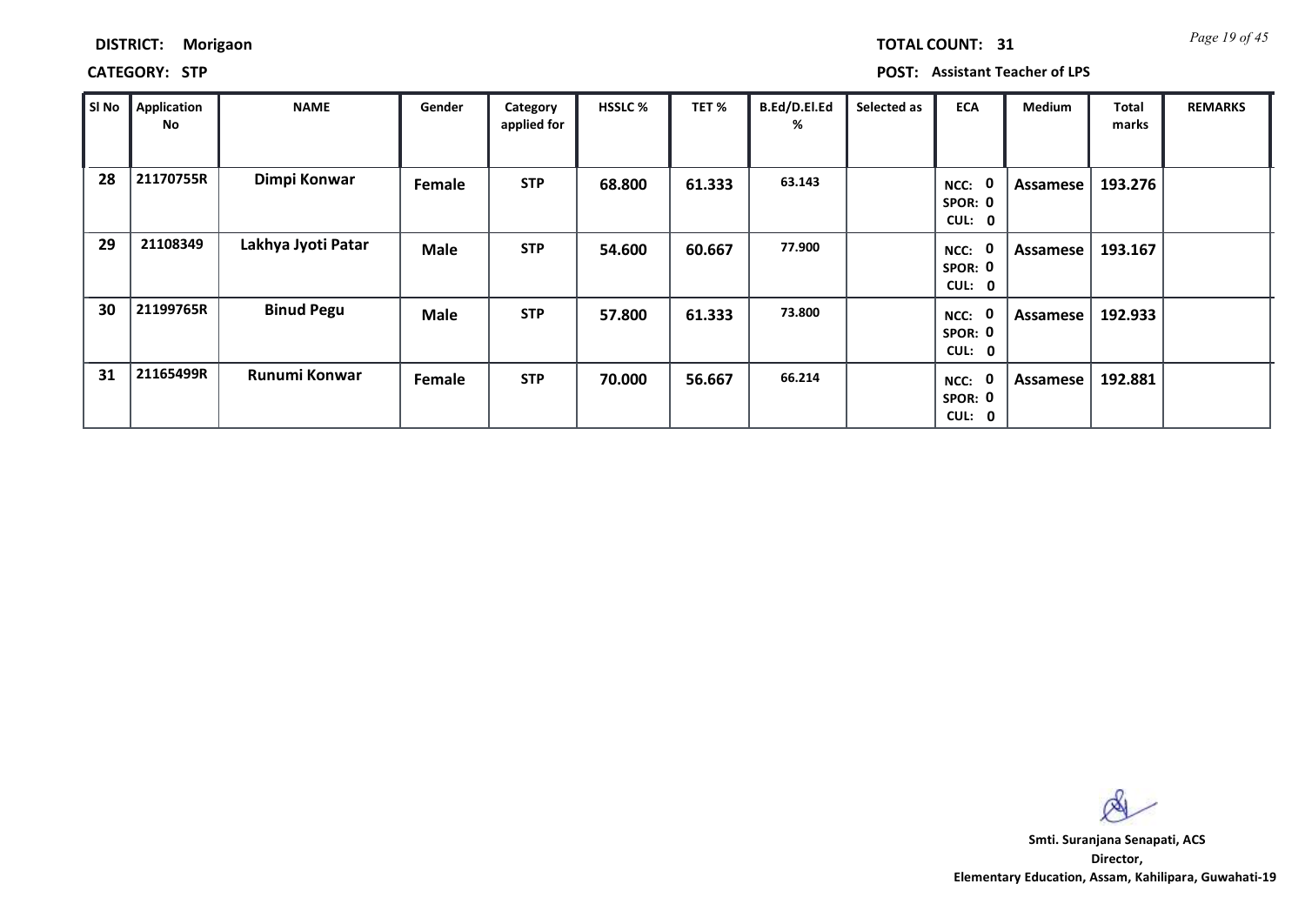|  | <b>DISTRICT:</b> |  | <b>Morigaon</b> |
|--|------------------|--|-----------------|
|--|------------------|--|-----------------|

*Page 20 of 45* **TOTAL COUNT: 224**

| SI No                   | <b>Application</b><br><b>No</b> | <b>NAME</b>          | Gender      | Category<br>applied for | <b>HSSLC %</b> | TET %  | B.Ed/D.El.Ed<br>% | Selected as          | <b>ECA</b>                          | <b>Medium</b>   | <b>Total</b><br>marks | <b>REMARKS</b> |
|-------------------------|---------------------------------|----------------------|-------------|-------------------------|----------------|--------|-------------------|----------------------|-------------------------------------|-----------------|-----------------------|----------------|
| $\mathbf{1}$            | 21197043R                       | <b>Imrul Hassan</b>  | <b>Male</b> | <b>UR</b>               | 83.000         | 73.333 | 83.500            |                      | NCC: 0<br>SPOR: 0<br>CUL: 0         | <b>Assamese</b> | 239.833               |                |
| $\overline{2}$          | 21203900R                       | Pooja Bhowmick       | Female      | <b>UR</b>               | 79.400         | 66.667 | 84.333            | Women<br>Reservation | NCC: 0<br>SPOR: 0<br>CUL: 0         | Assamese        | 230.400               |                |
| $\overline{\mathbf{3}}$ | 21113623                        | Jesmina Begum        | Female      | <b>EWS</b>              | 87.000         | 64.667 | 78.000            | Women<br>Reservation | NCC: 0<br>SPOR: 0<br>CUL: 0         | Assamese        | 229.667               |                |
| 4                       | 21176014R                       | Ashreen Sultana Khan | Female      | <b>UR</b>               | 77.800         | 66.667 | 83.611            | Women<br>Reservation | NCC: 0<br>SPOR: 0<br>CUL: 0         | <b>Assamese</b> | 228.078               |                |
| 5                       | 21195656R                       | Ashona Kakati        | Female      | OBC/MOBC                | 83.200         | 62.000 | 82.786            | Women<br>Reservation | NCC: 0<br>SPOR: 0<br>CUL: 0         | <b>Assamese</b> | 227.986               |                |
| 6                       | 21113477                        | Chayanika Sarma      | Female      | <b>EWS</b>              | 81.200         | 66.667 | 79.214            | Women<br>Reservation | NCC: 0<br>SPOR: 0<br>CUL: 0         | <b>Assamese</b> | 227.081               |                |
| $\overline{7}$          | 21182727R                       | <b>Samar Das</b>     | <b>Male</b> | <b>EWS</b>              | 81.000         | 66.667 | 79.389            |                      | NCC: 0<br>SPOR: 0<br>CUL: 0         | Assamese        | 227.056               |                |
| 8                       | 21183797R                       | Surabhi Mahanta      | Female      | <b>EWS</b>              | 80.000         | 66.667 | 80.000            | Women<br>Reservation | NCC: 0<br>SPOR: 0<br>CUL: 0         | Assamese        | 226.667               |                |
| 9                       | 21135090                        | Sudipta Mahanta      | Female      | <b>UR</b>               | 69.800         | 71.333 | 74.571            | Women<br>Reservation | <b>NCC: 10</b><br>SPOR: 0<br>CUL: 0 | Assamese        | 225.705               |                |

 $\infty$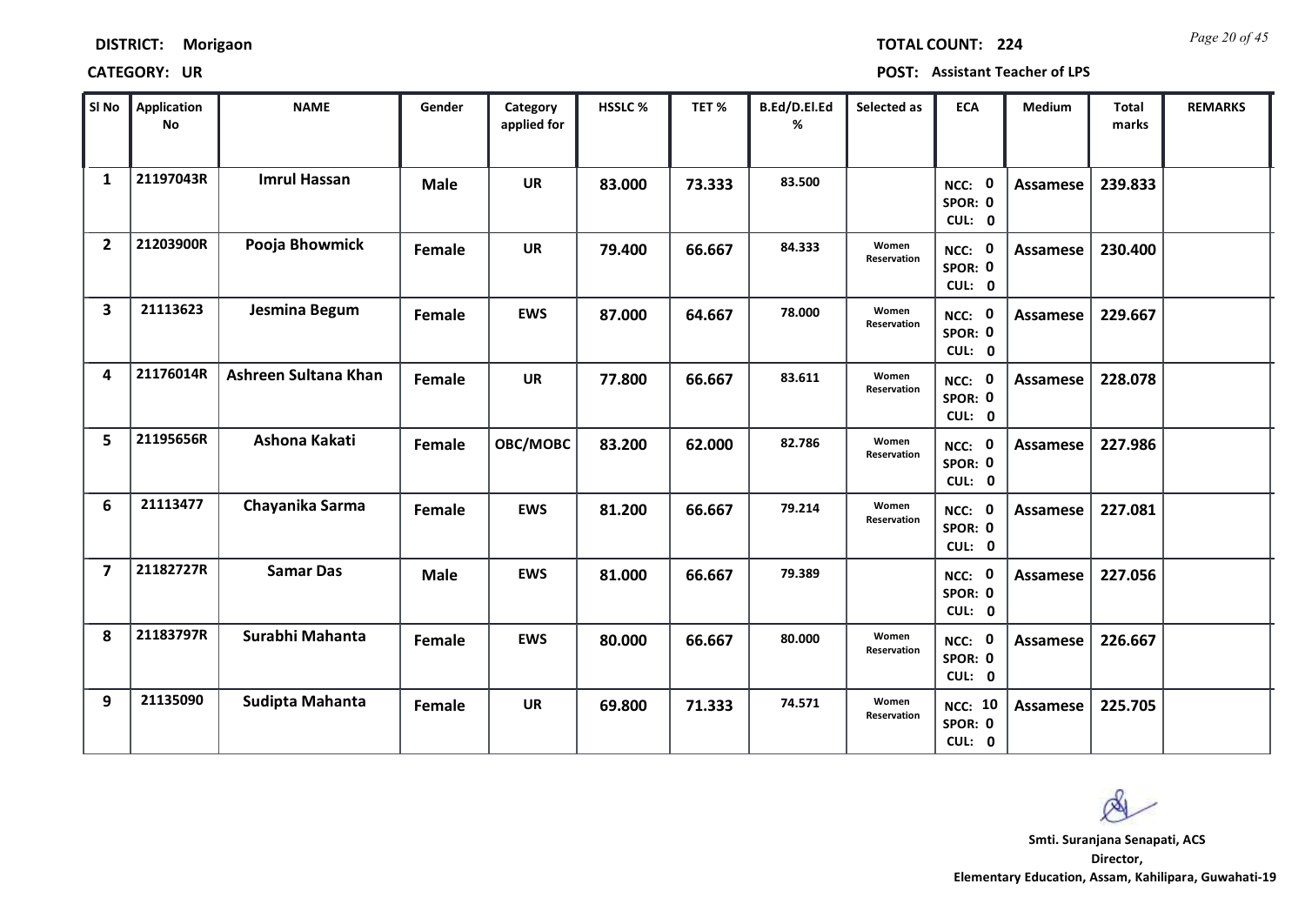*Page 21 of 45* **TOTAL COUNT: 224**

| SI No | <b>Application</b><br>No | <b>NAME</b>          | Gender      | Category<br>applied for | HSSLC % | TET%   | B.Ed/D.El.Ed<br>% | Selected as          | <b>ECA</b>                  | <b>Medium</b>   | <b>Total</b><br>marks | <b>REMARKS</b> |
|-------|--------------------------|----------------------|-------------|-------------------------|---------|--------|-------------------|----------------------|-----------------------------|-----------------|-----------------------|----------------|
| 10    | 21114771                 | Pampi Medhi          | Female      | <b>UR</b>               | 81.000  | 66.000 | 78.650            | Women<br>Reservation | NCC: 0<br>SPOR: 0<br>CUL: 0 | Assamese        | 225.650               |                |
| 11    | 21182525R                | Sibananda Boruah     | <b>Male</b> | OBC/MOBC                | 77.400  | 71.333 | 76.900            |                      | NCC: 0<br>SPOR: 0<br>CUL: 0 | Assamese        | 225.633               |                |
| 12    | 21114246                 | <b>Jitu Talukdar</b> | <b>Male</b> | <b>EWS</b>              | 86.800  | 61.333 | 77.500            |                      | NCC: 0<br>SPOR: 0<br>CUL: 0 | Assamese        | 225.633               |                |
| 13    | 21171929R                | Gayotri Borah        | Female      | <b>UR</b>               | 76.400  | 71.333 | 77.450            | Women<br>Reservation | NCC: 0<br>SPOR: 0<br>CUL: 0 | Assamese        | 225.183               |                |
| 14    | 21192692R                | Priyanka Kalita      | Female      | <b>UR</b>               | 86.800  | 65.333 | 72.950            | Women<br>Reservation | NCC: 0<br>SPOR: 0<br>CUL: 0 | Assamese        | 225.083               |                |
| 15    | 21172280R                | Rejuwana Sultana     | Female      | <b>EWS</b>              | 72.800  | 64.000 | 88.200            | Women<br>Reservation | NCC: 0<br>SPOR: 0<br>CUL: 0 | <b>Assamese</b> | 225.000               | Withheld       |
| 16    | 21171771R                | Darsana Talukdar     | Female      | <b>UR</b>               | 81.400  | 68.667 | 74.643            | Women<br>Reservation | NCC: 0<br>SPOR: 0<br>CUL: 0 | Assamese        | 224.710               |                |
| 17    | 21171098R                | Saiful Islam         | <b>Male</b> | <b>EWS</b>              | 82.800  | 66.667 | 75.200            |                      | NCC: 0<br>SPOR: 0<br>CUL: 0 | <b>Assamese</b> | 224.667               |                |
| 18    | 21176135R                | Asmita Deka          | Female      | <b>UR</b>               | 81.600  | 62.667 | 80.214            | Women<br>Reservation | NCC: 0<br>SPOR: 0<br>CUL: 0 | Assamese        | 224.481               |                |

 $\infty$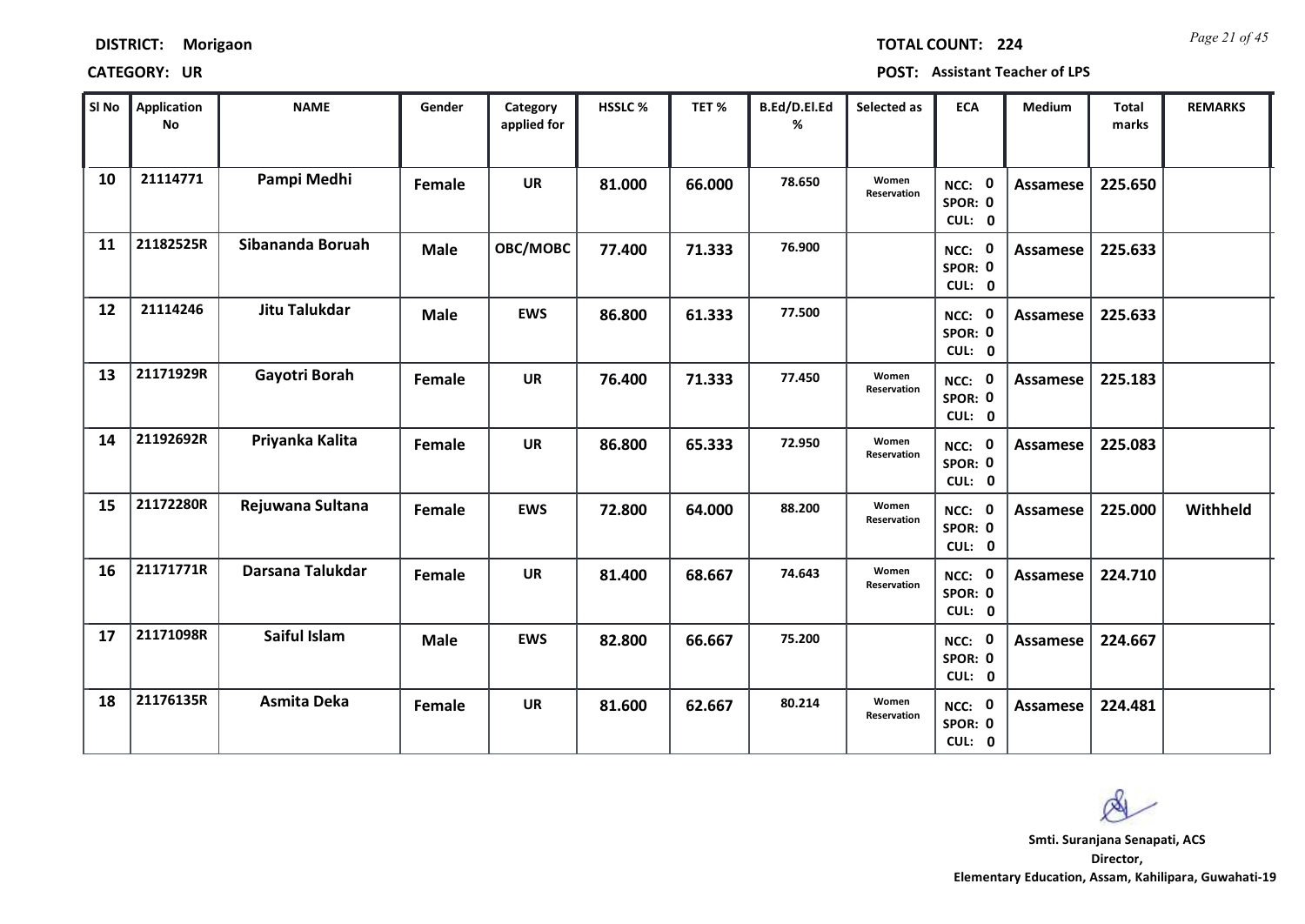| <b>DISTRICT:</b> | Morigaon |
|------------------|----------|
|------------------|----------|

*Page 22 of 45* **TOTAL COUNT: 224**

| SI No | Application<br>No | <b>NAME</b>            | Gender      | Category<br>applied for | <b>HSSLC %</b> | TET %  | B.Ed/D.El.Ed<br>% | Selected as          | <b>ECA</b>                  | <b>Medium</b>   | <b>Total</b><br>marks | <b>REMARKS</b> |
|-------|-------------------|------------------------|-------------|-------------------------|----------------|--------|-------------------|----------------------|-----------------------------|-----------------|-----------------------|----------------|
| 19    | 21193663R         | <b>Mabinur Rahman</b>  | <b>Male</b> | <b>UR</b>               | 82.200         | 63.333 | 78.850            |                      | NCC: 0<br>SPOR: 0<br>CUL: 0 | Assamese        | 224.383               |                |
| 20    | 21181399R         | <b>Ruprekha Das</b>    | Female      | <b>SC</b>               | 81.400         | 64.000 | 78.929            | Women<br>Reservation | NCC: 0<br>SPOR: 0<br>CUL: 0 | Assamese        | 224.329               |                |
| 21    | 21195553R         | Salima Khatun          | Female      | <b>UR</b>               | 85.800         | 63.333 | 75.000            | Women<br>Reservation | NCC: 0<br>SPOR: 0<br>CUL: 0 | <b>Assamese</b> | 224.133               |                |
| 22    | 21193635R         | <b>Ashadul Islam</b>   | <b>Male</b> | <b>EWS</b>              | 89.600         | 62.000 | 72.500            |                      | NCC: 0<br>SPOR: 0<br>CUL: 0 | Assamese        | 224.100               |                |
| 23    | 21178250R         | <b>Parishree Sarma</b> | Female      | <b>EWS</b>              | 87.200         | 64.667 | 72.000            | Women<br>Reservation | NCC: 0<br>SPOR: 0<br>CUL: 0 | Assamese        | 223.867               |                |
| 24    | 21184071R         | Krishna Moni Bhuyan    | Female      | OBC/MOBC                | 83.000         | 64.000 | 76.800            | Women<br>Reservation | NCC: 0<br>SPOR: 0<br>CUL: 0 | Assamese        | 223.800               |                |
| 25    | 21171605R         | Dhrubajyoti Kalita     | <b>Male</b> | <b>UR</b>               | 80.000         | 66.000 | 77.214            |                      | NCC: 0<br>SPOR: 0<br>CUL: 0 | Assamese        | 223.214               |                |
| 26    | 21174163R         | <b>Bhaswati Barman</b> | Female      | <b>UR</b>               | 87.200         | 60.667 | 75.286            | Women<br>Reservation | NCC: 0<br>SPOR: 0<br>CUL: 0 | Assamese        | 223.152               |                |
| 27    | 21181804R         | Rimanjyoti Goswami     | <b>Male</b> | <b>UR</b>               | 78.200         | 66.667 | 78.000            |                      | NCC: 0<br>SPOR: 0<br>CUL: 0 | Assamese        | 222.867               |                |

 $\infty$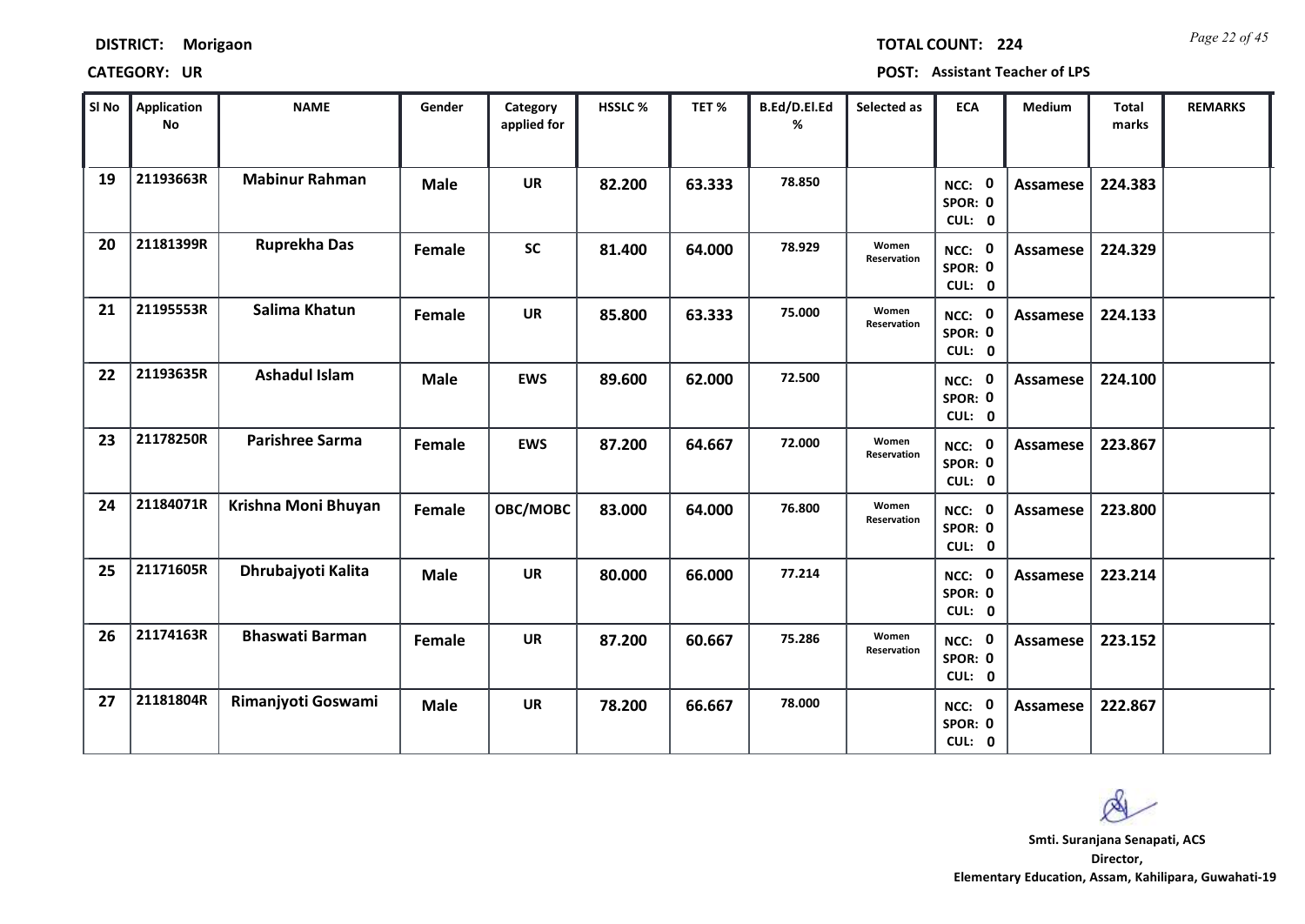| <b>DISTRICT:</b> | Morigaon |
|------------------|----------|
|------------------|----------|

*Page 23 of 45* **TOTAL COUNT: 224**

| SI No | <b>Application</b><br><b>No</b> | <b>NAME</b>                | Gender      | Category<br>applied for | HSSLC % | TET %  | B.Ed/D.El.Ed<br>% | Selected as          | <b>ECA</b>                  | Medium          | <b>Total</b><br>marks | <b>REMARKS</b> |
|-------|---------------------------------|----------------------------|-------------|-------------------------|---------|--------|-------------------|----------------------|-----------------------------|-----------------|-----------------------|----------------|
| 28    | 21184463R                       | Parismita Medhi            | Female      | <b>EWS</b>              | 65.000  | 76.000 | 81.850            | Women<br>Reservation | NCC: 0<br>SPOR: 0<br>CUL: 0 | <b>Assamese</b> | 222.850               |                |
| 29    | 21193291R                       | Arundhati<br>Bhattacharjee | Female      | <b>UR</b>               | 70.400  | 71.333 | 81.071            | Women<br>Reservation | NCC: 0<br>SPOR: 0<br>CUL: 0 | Assamese        | 222.805               |                |
| 30    | 21190131R                       | Pinaki Kalita              | Female      | <b>UR</b>               | 83.000  | 62.667 | 77.050            | Women<br>Reservation | NCC: 0<br>SPOR: 0<br>CUL: 0 | Assamese        | 222.717               |                |
| 31    | 21170751R                       | Himashree Kalita           | Female      | <b>UR</b>               | 83.600  | 61.333 | 77.750            | Women<br>Reservation | NCC: 0<br>SPOR: 0<br>CUL: 0 | Assamese        | 222.683               |                |
| 32    | 21105335                        | <b>Trishna Choudhury</b>   | Female      | <b>UR</b>               | 79.800  | 64.000 | 78.750            | Women<br>Reservation | NCC: 0<br>SPOR: 0<br>CUL: 0 | <b>Assamese</b> | 222.550               |                |
| 33    | 21194454R                       | Arup Jyoti Patowary        | <b>Male</b> | <b>UR</b>               | 75.800  | 70.000 | 76.643            |                      | NCC: 0<br>SPOR: 0<br>CUL: 0 | <b>Assamese</b> | 222.443               |                |
| 34    | 21207118R                       | <b>Farida Parbin</b>       | Female      | <b>EWS</b>              | 83.600  | 64.000 | 74.700            | Women<br>Reservation | NCC: 0<br>SPOR: 0<br>CUL: 0 | Assamese        | 222.300               |                |
| 35    | 21105741                        | <b>Kakali Deka</b>         | Female      | <b>UR</b>               | 78.200  | 68.667 | 75.429            | Women<br>Reservation | NCC: 0<br>SPOR: 0<br>CUL: 0 | <b>Assamese</b> | 222.295               |                |
| 36    | 21181300R                       | Nisha Moni Kalita          | Female      | <b>UR</b>               | 72.200  | 70.667 | 79.350            | Women<br>Reservation | NCC: 0<br>SPOR: 0<br>CUL: 0 | Assamese        | 222.217               |                |

 $\infty$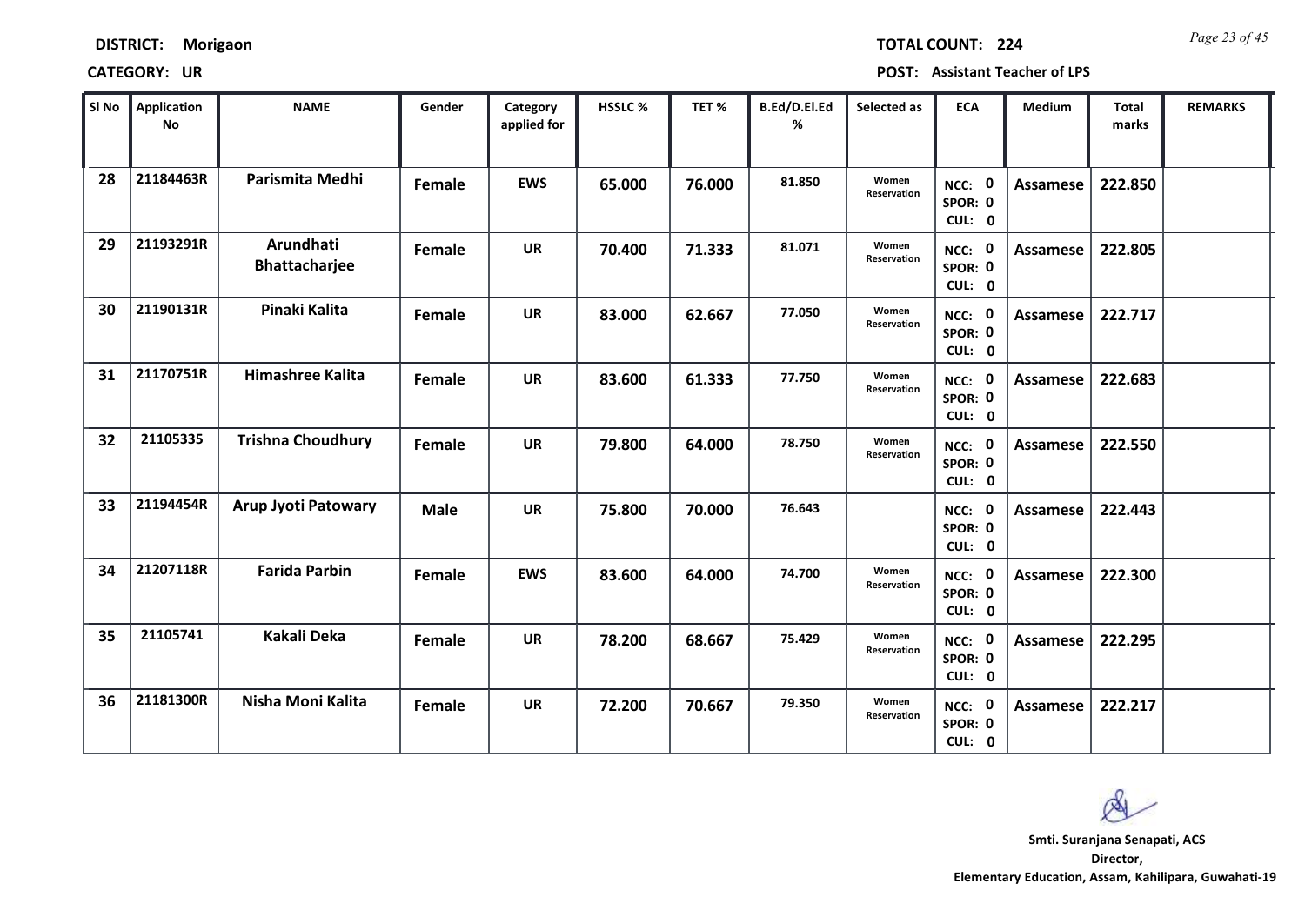*Page 24 of 45* **TOTAL COUNT: 224**

| SI No | Application<br><b>No</b> | <b>NAME</b>                      | Gender      | Category<br>applied for | <b>HSSLC %</b> | TET %  | B.Ed/D.El.Ed<br>% | Selected as          | <b>ECA</b>                               | <b>Medium</b>   | <b>Total</b><br>marks | <b>REMARKS</b> |
|-------|--------------------------|----------------------------------|-------------|-------------------------|----------------|--------|-------------------|----------------------|------------------------------------------|-----------------|-----------------------|----------------|
| 37    | 21105712                 | Kakali Bhattacharjya             | Female      | <b>UR</b>               | 79.200         | 64.667 | 78.333            | Women<br>Reservation | NCC: 0<br>SPOR: 0<br>CUL: 0              | <b>Assamese</b> | 222.200               |                |
| 38    | 21183069R                | <b>Mrinmay Sarma</b>             | <b>Male</b> | <b>UR</b>               | 70.200         | 66.667 | 85.250            |                      | NCC: 0<br>SPOR: 0<br>CUL: 0              | Assamese        | 222.117               |                |
| 39    | 21173252R                | <b>Kangkana Das</b>              | Female      | <b>EWS</b>              | 78.200         | 61.333 | 82.500            | Women<br>Reservation | NCC: 0<br>SPOR: 0<br>CUL: 0              | <b>Assamese</b> | 222.033               |                |
| 40    | 21167780R                | Namrata Medhi                    | Female      | <b>UR</b>               | 83.000         | 64.667 | 74.333            | Women<br>Reservation | $\mathbf 0$<br>NCC:<br>SPOR: 0<br>CUL: 0 | <b>Assamese</b> | 222.000               |                |
| 41    | 21205951R                | Rakhi Kumari Jaiswal             | Female      | OBC/MOBC                | 90.400         | 62.667 | 68.929            | Women<br>Reservation | NCC: 0<br>SPOR: 0<br>CUL: 0              | <b>Assamese</b> | 221.995               |                |
| 42    | 21187525R                | Dhirumani Deka                   | Female      | <b>EWS</b>              | 81.800         | 67.333 | 72.714            | Women<br>Reservation | NCC: 0<br>SPOR: 0<br>CUL: 0              | Assamese        | 221.848               |                |
| 43    | 21174099R                | <b>Bhupali Bhuyan</b>            | Female      | <b>EWS</b>              | 83.600         | 61.333 | 76.857            | Women<br>Reservation | NCC: 0<br>SPOR: 0<br>CUL: 0              | Assamese        | 221.790               |                |
| 44    | 21177665R                | <b>Rimpimayee Deka</b>           | Female      | <b>UR</b>               | 83.200         | 66.667 | 71.857            | Women<br>Reservation | NCC: 0<br>SPOR: 0<br>CUL: 0              | <b>Assamese</b> | 221.724               |                |
| 45    | 21109001                 | <b>Bhaswati</b><br>Bhattacharyya | Female      | <b>UR</b>               | 86.400         | 63.333 | 71.929            | Women<br>Reservation | NCC: 0<br>SPOR: 0<br>CUL: 0              | <b>Assamese</b> | 221.662               |                |

Ø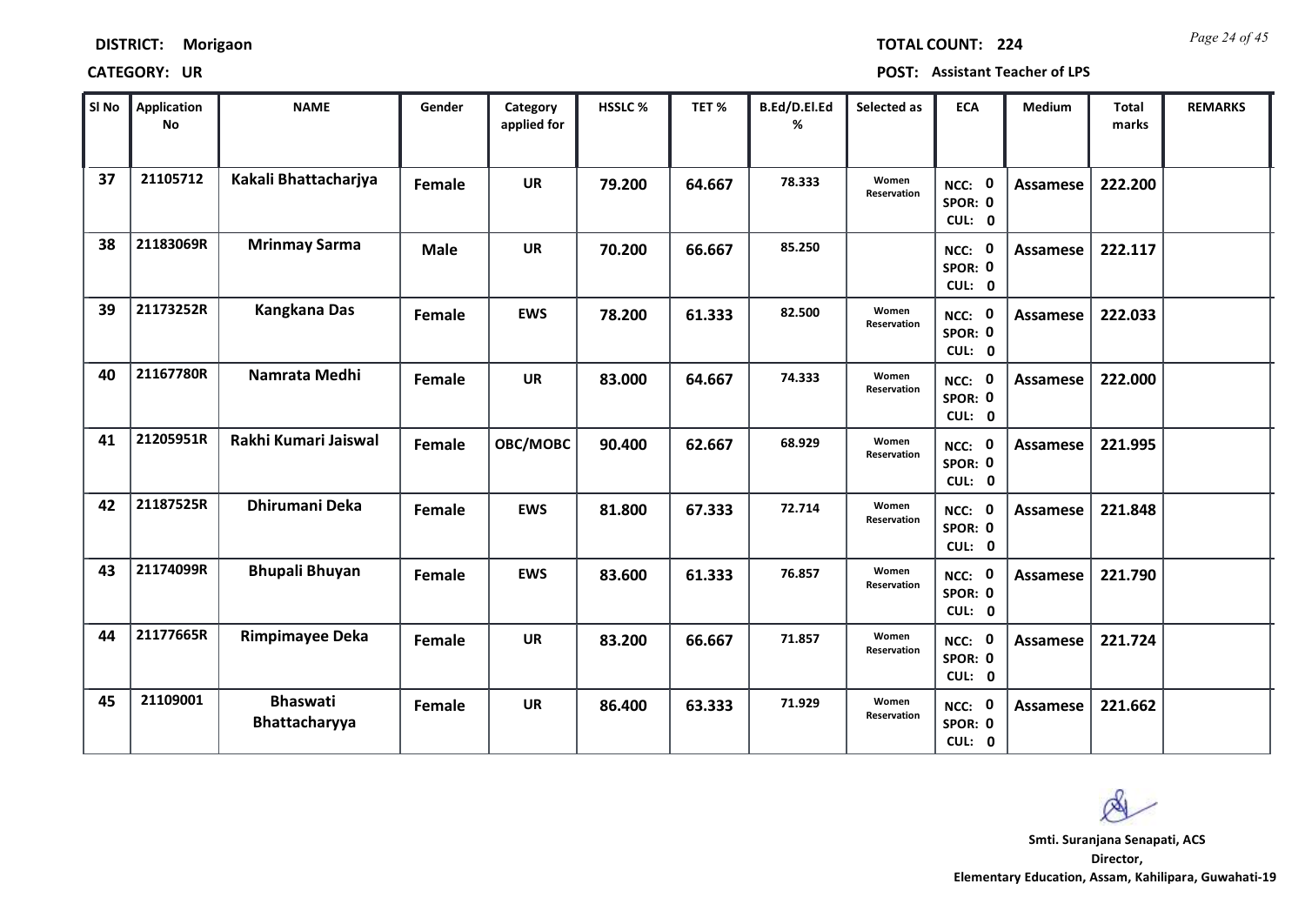*Page 25 of 45* **TOTAL COUNT: 224**

| SI <sub>No</sub> | Application<br>No | <b>NAME</b>          | Gender      | Category<br>applied for | <b>HSSLC %</b> | TET %  | B.Ed/D.El.Ed<br>% | Selected as          | <b>ECA</b>                  | <b>Medium</b>   | <b>Total</b><br>marks | <b>REMARKS</b> |
|------------------|-------------------|----------------------|-------------|-------------------------|----------------|--------|-------------------|----------------------|-----------------------------|-----------------|-----------------------|----------------|
| 46               | 21167160R         | <b>Zuman Das</b>     | Female      | <b>UR</b>               | 85.800         | 60.667 | 75.143            | Women<br>Reservation | NCC: 0<br>SPOR: 0<br>CUL: 0 | Assamese        | 221.610               |                |
| 47               | 21112164          | <b>Jutika Kalita</b> | Female      | <b>UR</b>               | 80.000         | 60.000 | 81.550            | Women<br>Reservation | NCC: 0<br>SPOR: 0<br>CUL: 0 | Assamese        | 221.550               |                |
| 48               | 21192010R         | Jimismita Barman     | Female      | <b>EWS</b>              | 83.800         | 64.000 | 73.700            | Women<br>Reservation | NCC: 0<br>SPOR: 0<br>CUL: 0 | Assamese        | 221.500               |                |
| 49               | 21174663R         | <b>Gitali Deka</b>   | Female      | <b>UR</b>               | 85.600         | 60.667 | 75.214            | Women<br>Reservation | NCC: 0<br>SPOR: 0<br>CUL: 0 | Assamese        | 221.481               |                |
| 50               | 21182093R         | Akashi Sarma         | Female      | <b>UR</b>               | 79.600         | 66.000 | 75.857            | Women<br>Reservation | NCC: 0<br>SPOR: 0<br>CUL: 0 | <b>Assamese</b> | 221.457               |                |
| 51               | 21202810R         | <b>Animesh Dutta</b> | <b>Male</b> | <b>UR</b>               | 74.000         | 70.667 | 76.786            |                      | NCC: 0<br>SPOR: 0<br>CUL: 0 | <b>Assamese</b> | 221.452               |                |
| 52               | 21118764          | Amaljyoti Kashyap    | <b>Male</b> | <b>EWS</b>              | 77.200         | 64.667 | 79.571            |                      | NCC: 0<br>SPOR: 0<br>CUL: 0 | Assamese        | 221.438               |                |
| 53               | 21167011R         | Rehena Sultana       | Female      | <b>UR</b>               | 81.200         | 60.667 | 79.500            | Women<br>Reservation | NCC: 0<br>SPOR: 0<br>CUL: 0 | <b>Assamese</b> | 221.367               |                |
| 54               | 21204255R         | Anamika Deka         | Female      | <b>EWS</b>              | 84.800         | 62.667 | 73.900            | Women<br>Reservation | NCC: 0<br>SPOR: 0<br>CUL: 0 | Assamese        | 221.367               |                |

 $\infty$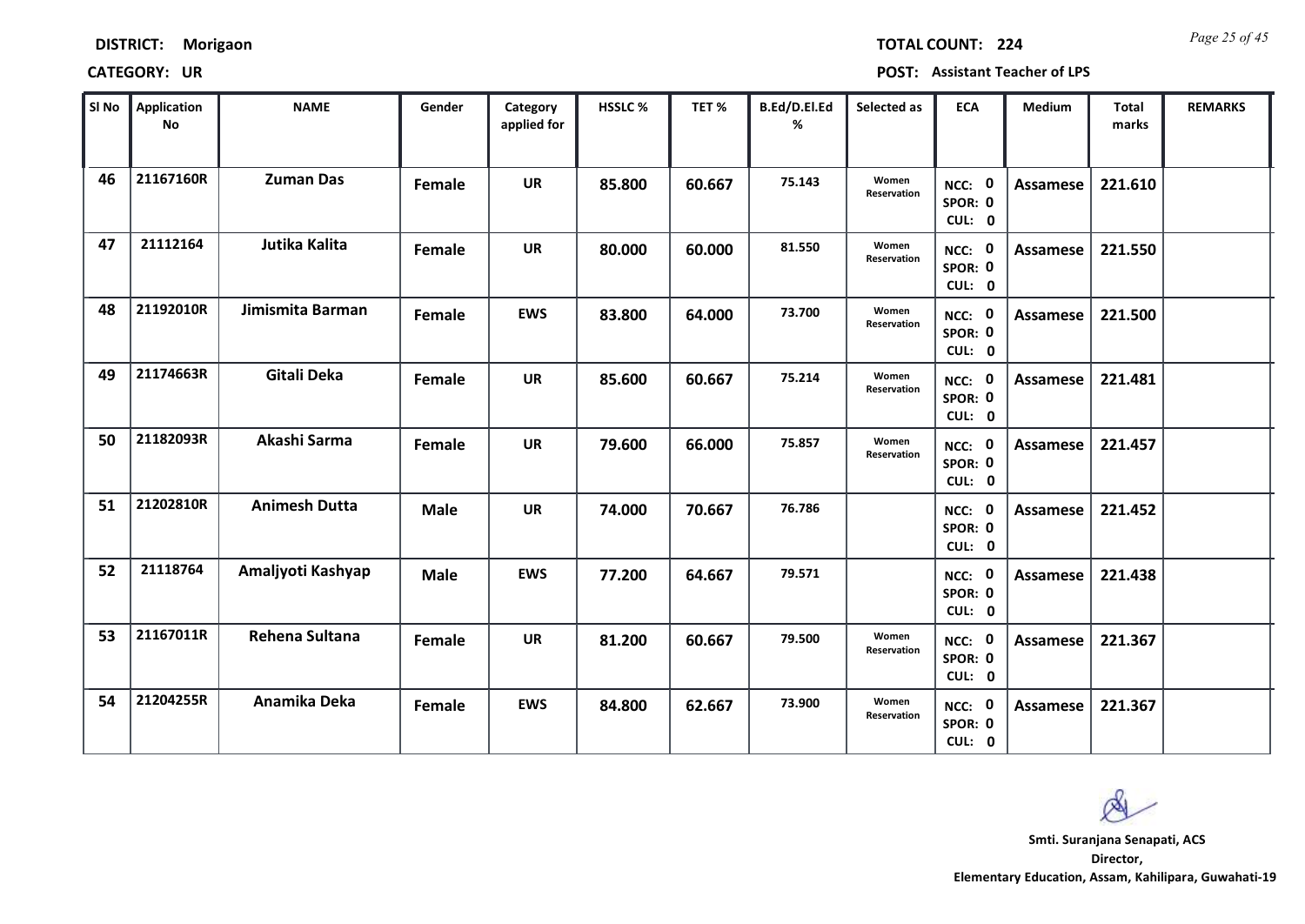*Page 26 of 45* **TOTAL COUNT: 224**

| SI No | <b>Application</b><br>No | <b>NAME</b>                | Gender      | Category<br>applied for | <b>HSSLC %</b> | TET %  | B.Ed/D.El.Ed<br>% | Selected as          | <b>ECA</b>                     | <b>Medium</b>   | <b>Total</b><br>marks | <b>REMARKS</b> |
|-------|--------------------------|----------------------------|-------------|-------------------------|----------------|--------|-------------------|----------------------|--------------------------------|-----------------|-----------------------|----------------|
| 55    | 21205534R                | Rajina Begum               | Female      | <b>EWS</b>              | 74.400         | 70.000 | 76.929            | Women<br>Reservation | NCC: 0<br>SPOR: 0<br>CUL: 0    | <b>Assamese</b> | 221.329               |                |
| 56    | 21170793R                | Morjiyana Begum            | Female      | <b>EWS</b>              | 79.600         | 66.667 | 75.000            | Women<br>Reservation | NCC: 0<br>SPOR: 0<br>CUL: 0    | Assamese        | 221.267               |                |
| 57    | 21174051R                | Kumari Priyanka            | Female      | <b>UR</b>               | 75.400         | 67.333 | 78.400            | Women<br>Reservation | NCC: 0<br>SPOR: 0<br>CUL: 0    | Assamese        | 221.133               |                |
| 58    | 21191380R                | Lisha Mani Kalita          | Female      | <b>EWS</b>              | 77.800         | 63.333 | 80.000            | Women<br>Reservation | 0<br>NCC:<br>SPOR: 0<br>CUL: 0 | Assamese        | 221.133               |                |
| 59    | 21166883R                | Nitumoni Medhi             | Female      | <b>EWS</b>              | 77.200         | 63.333 | 80.550            | Women<br>Reservation | NCC: 0<br>SPOR: 0<br>CUL: 0    | Assamese        | 221.083               |                |
| 60    | 21206585R                | Seema Sarma                | Female      | <b>EWS</b>              | 79.400         | 65.333 | 76.350            | Women<br>Reservation | NCC: 0<br>SPOR: 0<br>CUL: 0    | Assamese        | 221.083               |                |
| 61    | 21167228R                | <b>Syed Mirsadul Haque</b> | <b>Male</b> | <b>UR</b>               | 77.400         | 68.000 | 75.650            |                      | NCC: 0<br>SPOR: 0<br>CUL: 0    | Assamese        | 221.050               |                |
| 62    | 21183922R                | Parishma Barman            | Female      | <b>UR</b>               | 85.000         | 63.333 | 72.650            | Women<br>Reservation | NCC: 0<br>SPOR: 0<br>CUL: 0    | <b>Assamese</b> | 220.983               |                |
| 63    | 21172700R                | Nilakshi Talukdar          | Female      | UR                      | 88.400         | 60.000 | 72.571            | Women<br>Reservation | NCC: 0<br>SPOR: 0<br>CUL: 0    | Assamese        | 220.971               |                |

 $\infty$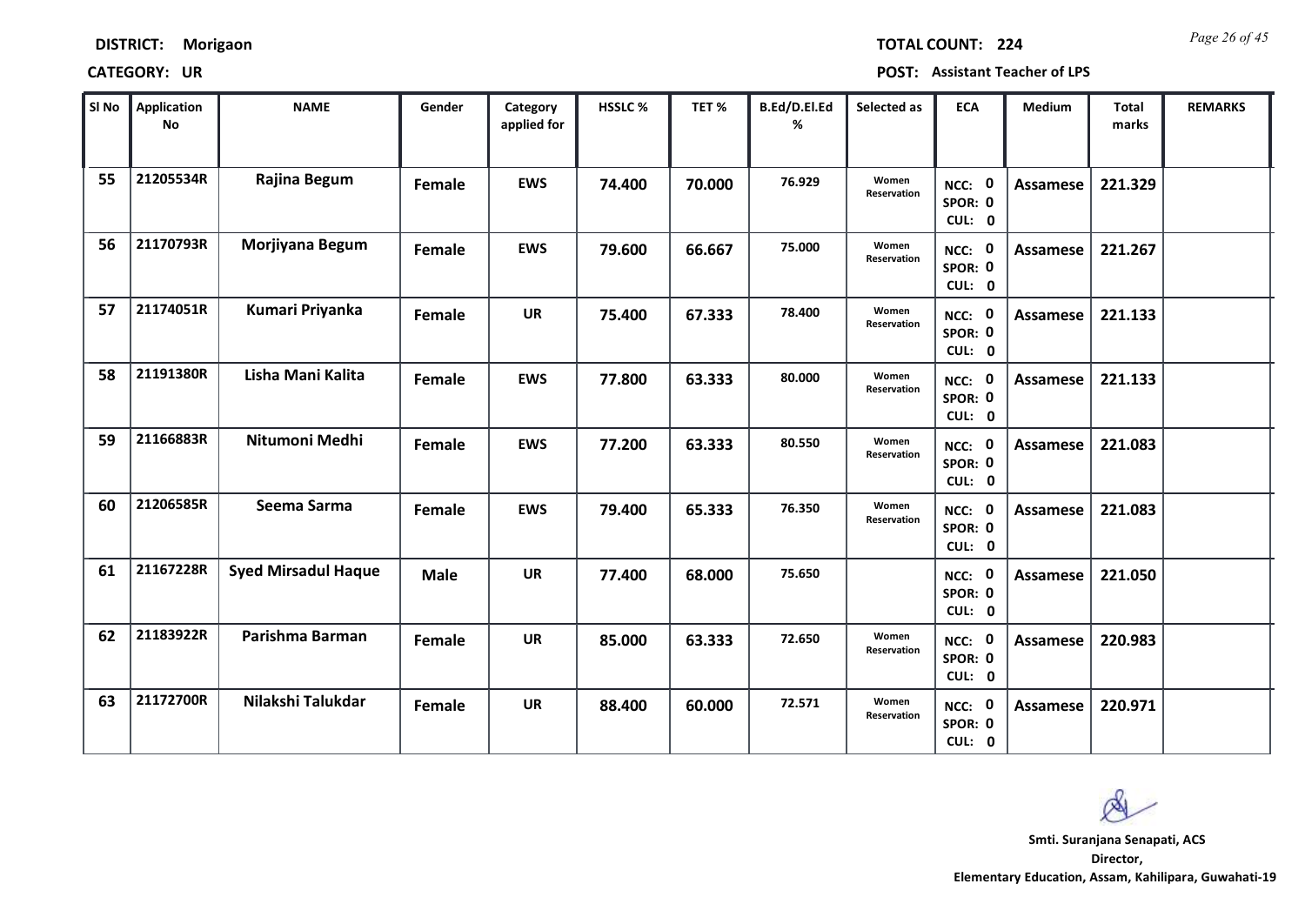| <b>DISTRICT:</b> | Morigaon |
|------------------|----------|
|------------------|----------|

*Page 27 of 45* **TOTAL COUNT: 224**

| SI <sub>No</sub> | <b>Application</b><br>No | <b>NAME</b>                | Gender      | Category<br>applied for | HSSLC % | TET %  | B.Ed/D.El.Ed<br>% | Selected as          | <b>ECA</b>                  | <b>Medium</b>   | <b>Total</b><br>marks | <b>REMARKS</b> |
|------------------|--------------------------|----------------------------|-------------|-------------------------|---------|--------|-------------------|----------------------|-----------------------------|-----------------|-----------------------|----------------|
| 64               | 21193360R                | <b>Bandita Goswami</b>     | Female      | <b>EWS</b>              | 74.400  | 64.667 | 81.857            | Women<br>Reservation | NCC: 0<br>SPOR: 0<br>CUL: 0 | <b>Assamese</b> | 220.924               |                |
| 65               | 21164834R                | Tahmina Aktara             | Female      | <b>UR</b>               | 83.200  | 62.667 | 75.050            | Women<br>Reservation | NCC: 0<br>SPOR: 0<br>CUL: 0 | <b>Assamese</b> | 220.917               |                |
| 66               | 21197431R                | <b>Sofiur Rahman</b>       | <b>Male</b> | <b>EWS</b>              | 61.600  | 66.000 | 93.100            |                      | NCC: 0<br>SPOR: 0<br>CUL: 0 | <b>Assamese</b> | 220.700               | Withheld       |
| 67               | 21174400R                | <b>Bhabana Bujarbaruah</b> | Female      | <b>UR</b>               | 79.000  | 62.000 | 79.643            | Women<br>Reservation | NCC: 0<br>SPOR: 0<br>CUL: 0 | <b>Assamese</b> | 220.643               |                |
| 68               | 21185802R                | Subudhmalla Amphee         | <b>Male</b> | <b>STP</b>              | 84.600  | 62.667 | 73.350            |                      | NCC: 0<br>SPOR: 0<br>CUL: 0 | <b>Assamese</b> | 220.617               |                |
| 69               | 21178390R                | <b>Akram Hussain</b>       | <b>Male</b> | <b>EWS</b>              | 69.200  | 72.000 | 79.400            |                      | NCC: 0<br>SPOR: 0<br>CUL: 0 | <b>Assamese</b> | 220.600               |                |
| 70               | 21169735R                | <b>Jahangir Alom</b>       | <b>Male</b> | <b>UR</b>               | 65.400  | 67.333 | 87.850            |                      | NCC: 0<br>SPOR: 0<br>CUL: 0 | <b>Assamese</b> | 220.583               |                |
| 71               | 21153681                 | Rashmi Rekha Sarma         | Female      | <b>UR</b>               | 78.600  | 64.667 | 77.286            | Women<br>Reservation | NCC: 0<br>SPOR: 0<br>CUL: 0 | <b>Assamese</b> | 220.552               |                |
| 72               | 21170903R                | <b>Shahjamal Mirdha</b>    | <b>Male</b> | <b>EWS</b>              | 84.400  | 64.000 | 72.150            |                      | NCC: 0<br>SPOR: 0<br>CUL: 0 | Assamese        | 220.550               |                |

 $\infty$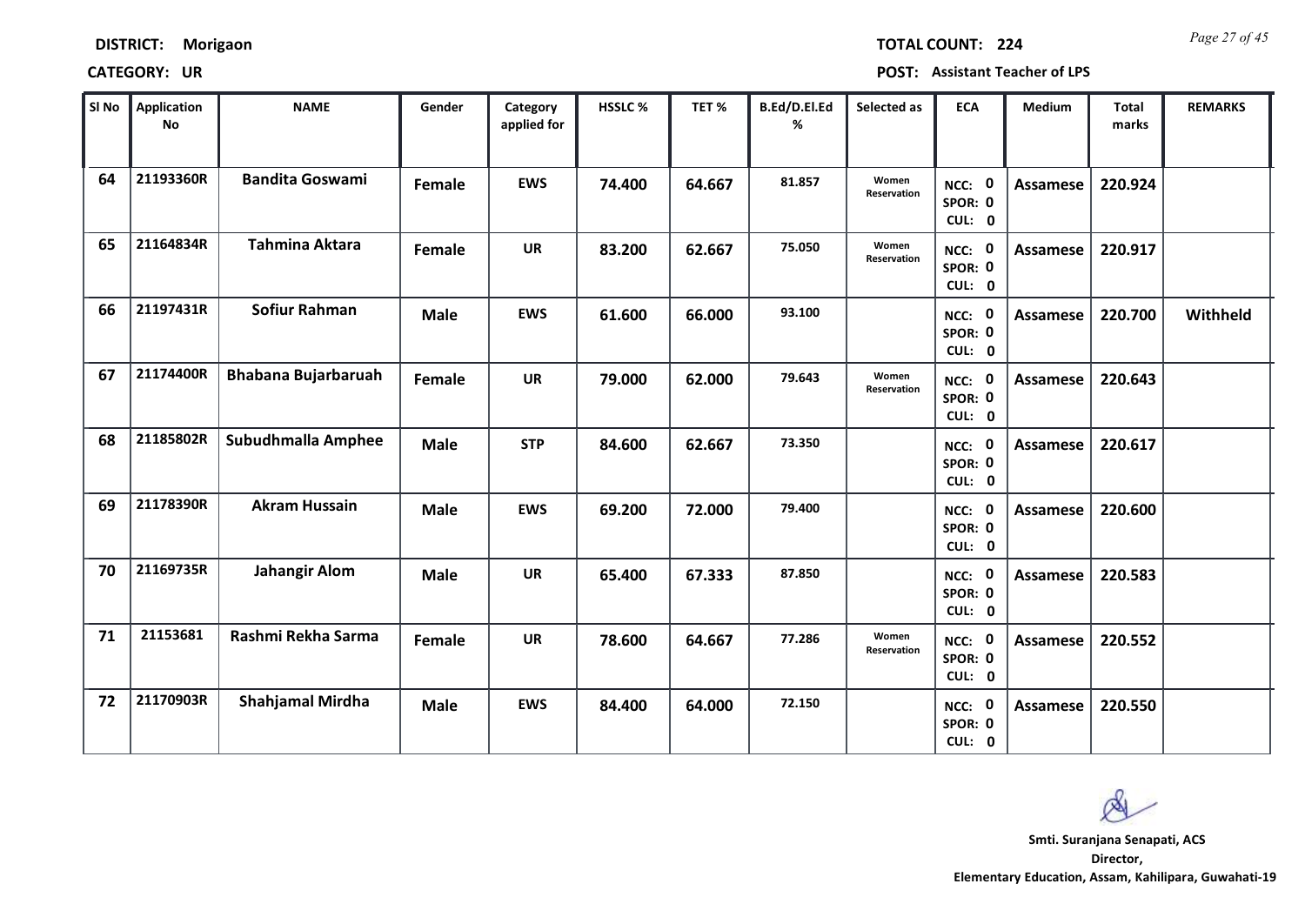| <b>DISTRICT:</b> | Morigaon |
|------------------|----------|
|------------------|----------|

*Page 28 of 45* **TOTAL COUNT: 224**

| SI No | <b>Application</b><br><b>No</b> | <b>NAME</b>            | Gender      | Category<br>applied for | <b>HSSLC %</b> | TET %  | B.Ed/D.El.Ed<br>% | Selected as          | <b>ECA</b>                  | <b>Medium</b>   | <b>Total</b><br>marks | <b>REMARKS</b> |
|-------|---------------------------------|------------------------|-------------|-------------------------|----------------|--------|-------------------|----------------------|-----------------------------|-----------------|-----------------------|----------------|
| 73    | 21181175R                       | <b>Inamul Islam</b>    | <b>Male</b> | <b>EWS</b>              | 78.200         | 68.000 | 74.286            |                      | NCC: 0<br>SPOR: 0<br>CUL: 0 | <b>Assamese</b> | 220.486               |                |
| 74    | 21188473R                       | Manaswita Medhi        | Female      | <b>UR</b>               | 79.200         | 70.667 | 70.500            | Women<br>Reservation | NCC: 0<br>SPOR: 0<br>CUL: 0 | Assamese        | 220.367               |                |
| 75    | 21170814R                       | <b>Banashree Devi</b>  | Female      | <b>UR</b>               | 84.800         | 65.333 | 70.214            | Women<br>Reservation | NCC: 0<br>SPOR: 0<br>CUL: 0 | <b>Assamese</b> | 220.348               |                |
| 76    | 21204337R                       | <b>Md Kader Mullah</b> | <b>Male</b> | <b>EWS</b>              | 63.600         | 66.000 | 90.700            |                      | NCC: 0<br>SPOR: 0<br>CUL: 0 | Assamese        | 220.300               | Withheld       |
| 77    | 21186669R                       | Wahida Begum           | Female      | <b>EWS</b>              | 83.800         | 60.000 | 76.400            | Women<br>Reservation | NCC: 0<br>SPOR: 0<br>CUL: 0 | Assamese        | 220.200               |                |
| 78    | 21188498R                       | Gayatri Mahanta        | Female      | <b>EWS</b>              | 74.600         | 64.000 | 81.500            | Women<br>Reservation | NCC: 0<br>SPOR: 0<br>CUL: 0 | Assamese        | 220.100               |                |
| 79    | 21176864R                       | <b>Zinnat Khanam</b>   | Female      | <b>EWS</b>              | 79.600         | 62.000 | 78.429            | Women<br>Reservation | NCC: 0<br>SPOR: 0<br>CUL: 0 | Assamese        | 220.029               |                |
| 80    | 21189054R                       | <b>Sakibul Hoque</b>   | <b>Male</b> | <b>EWS</b>              | 80.200         | 64.000 | 75.700            |                      | NCC: 0<br>SPOR: 0<br>CUL: 0 | Assamese        | 219.900               |                |
| 81    | 21109390                        | Alongkrita Baruah      | Female      | <b>UR</b>               | 86.000         | 64.667 | 69.214            | Women<br>Reservation | NCC: 0<br>SPOR: 0<br>CUL: 0 | Assamese        | 219.881               |                |

 $\infty$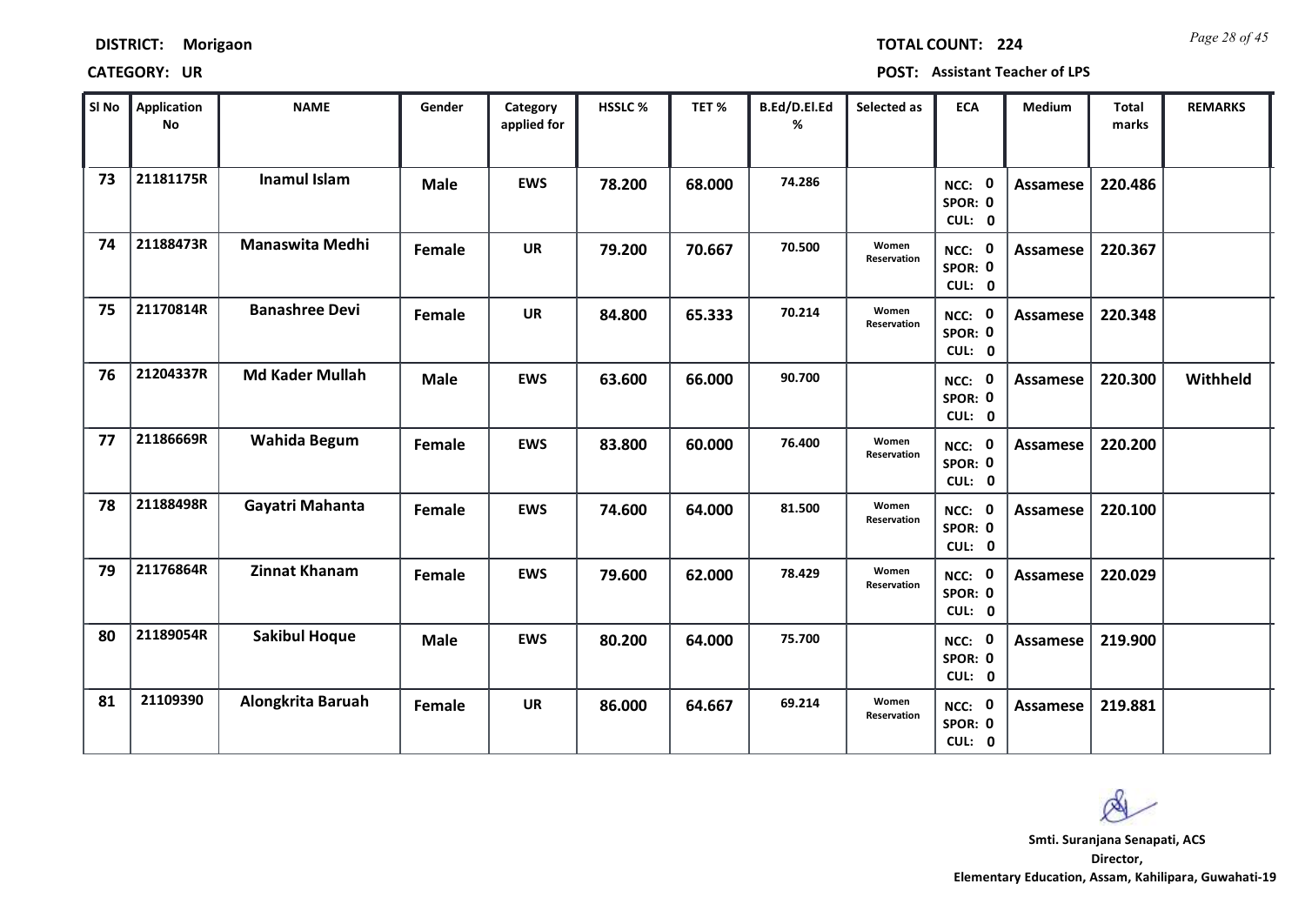| <b>DISTRICT:</b> | Morigaon |
|------------------|----------|
|------------------|----------|

*Page 29 of 45* **TOTAL COUNT: 224**

| SI No | <b>Application</b><br>No | <b>NAME</b>                | Gender      | Category<br>applied for | <b>HSSLC %</b> | TET %  | B.Ed/D.El.Ed<br>% | Selected as          | <b>ECA</b>                          | <b>Medium</b>   | <b>Total</b><br>marks | <b>REMARKS</b> |
|-------|--------------------------|----------------------------|-------------|-------------------------|----------------|--------|-------------------|----------------------|-------------------------------------|-----------------|-----------------------|----------------|
| 82    | 21193279R                | <b>Janifar Afrin</b>       | Female      | <b>EWS</b>              | 80.600         | 64.000 | 75.214            | Women<br>Reservation | NCC: 0<br>SPOR: 0<br>CUL: 0         | Assamese        | 219.814               |                |
| 83    | 21108402                 | <b>Ashik Ikbal Alam</b>    | <b>Male</b> | <b>EWS</b>              | 75.000         | 64.667 | 80.050            |                      | NCC: 0<br>SPOR: 0<br>CUL: 0         | Assamese        | 219.717               |                |
| 84    | 21199161R                | <b>Tahidur Rahman Khan</b> | <b>Male</b> | <b>UR</b>               | 70.400         | 70.000 | 79.300            |                      | NCC: 0<br>SPOR: 0<br>CUL: 0         | Assamese        | 219.700               |                |
| 85    | 21175306R                | <b>Mostahidur Rahman</b>   | <b>Male</b> | <b>EWS</b>              | 80.000         | 68.000 | 71.700            |                      | NCC: 0<br>SPOR: 0<br>CUL: 0         | Assamese        | 219.700               |                |
| 86    | 21168229R                | <b>Sohail Ahmed</b>        | <b>Male</b> | <b>EWS</b>              | 76.800         | 70.667 | 72.050            |                      | NCC: 0<br>SPOR: 0<br>CUL: 0         | Assamese        | 219.517               |                |
| 87    | 21168892R                | <b>Barnali Dey</b>         | Female      | <b>UR</b>               | 72.400         | 60.000 | 77.100            | Women<br>Reservation | NCC: 0<br>SPOR: 0<br><b>CUL: 10</b> | Assamese        | 219.500               |                |
| 88    | 21199024R                | <b>Ekbal Khan</b>          | <b>Male</b> | <b>EWS</b>              | 75.600         | 64.667 | 79.200            |                      | NCC: 0<br>SPOR: 0<br>CUL: 0         | <b>Assamese</b> | 219.467               |                |
| 89    | 21188745R                | Upasana Sarma              | Female      | <b>UR</b>               | 71.600         | 70.000 | 77.857            | Women<br>Reservation | NCC: 0<br>SPOR: 0<br>CUL: 0         | <b>Assamese</b> | 219.457               |                |
| 90    | 21196679R                | <b>Washim Akram</b>        | <b>Male</b> | <b>EWS</b>              | 81.000         | 68.000 | 70.429            |                      | NCC: 0<br>SPOR: 0<br>CUL: 0         | Assamese        | 219.429               |                |

 $\infty$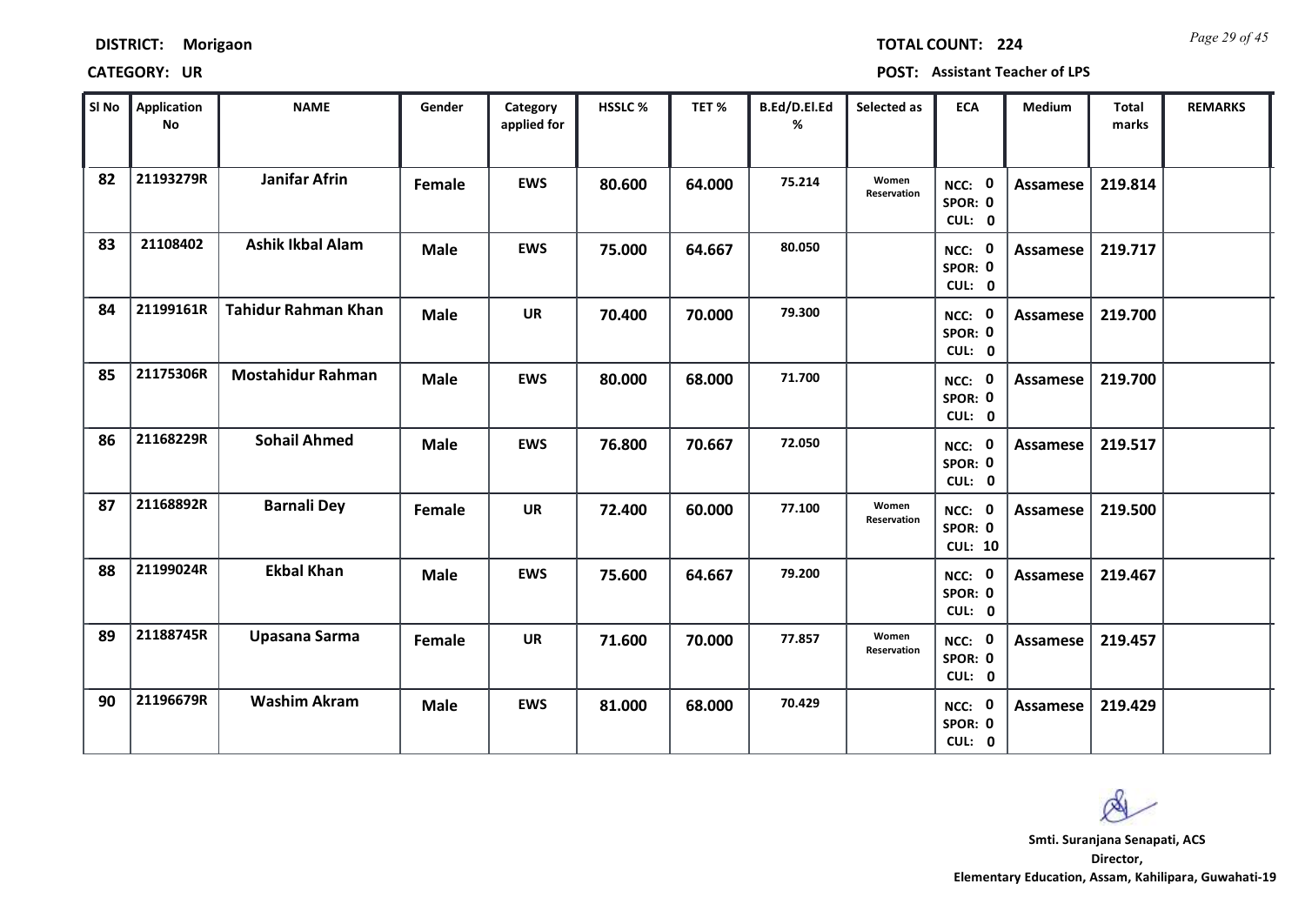*Page 30 of 45* **TOTAL COUNT: 224**

| SI <sub>No</sub> | Application<br>No | <b>NAME</b>           | Gender      | Category<br>applied for | <b>HSSLC %</b> | TET %  | B.Ed/D.El.Ed<br>% | Selected as          | <b>ECA</b>                  | <b>Medium</b>   | <b>Total</b><br>marks | <b>REMARKS</b> |
|------------------|-------------------|-----------------------|-------------|-------------------------|----------------|--------|-------------------|----------------------|-----------------------------|-----------------|-----------------------|----------------|
| 91               | 21179227R         | Rakhirani Sarma       | Female      | <b>EWS</b>              | 73.000         | 68.000 | 78,400            | Women<br>Reservation | NCC: 0<br>SPOR: 0<br>CUL: 0 | Assamese        | 219.400               |                |
| 92               | 21184844R         | Abdul Kadir Jilani    | <b>Male</b> | <b>EWS</b>              | 74.600         | 66.000 | 78.750            |                      | NCC: 0<br>SPOR: 0<br>CUL: 0 | Assamese        | 219.350               |                |
| 93               | 21175773R         | Neima Mehzabeen       | Female      | <b>UR</b>               | 79.200         | 68.000 | 72.143            | Women<br>Reservation | NCC: 0<br>SPOR: 0<br>CUL: 0 | <b>Assamese</b> | 219.343               |                |
| 94               | 21170719R         | <b>Dhanjit Sarmah</b> | <b>Male</b> | <b>EWS</b>              | 67.400         | 71.333 | 80.600            |                      | NCC: 0<br>SPOR: 0<br>CUL: 0 | <b>Assamese</b> | 219.333               |                |
| 95               | 21169707R         | <b>Mridul Borah</b>   | <b>Male</b> | <b>EWS</b>              | 79.200         | 67.333 | 72.550            |                      | NCC: 0<br>SPOR: 0<br>CUL: 0 | <b>Assamese</b> | 219.083               |                |
| 96               | 21166371R         | Arjina Begum          | Female      | <b>EWS</b>              | 70.600         | 72.000 | 76.400            | Women<br>Reservation | NCC: 0<br>SPOR: 0<br>CUL: 0 | Assamese        | 219.000               |                |
| 97               | 21179115R         | Ali Abdullah Saleh    | <b>Male</b> | <b>UR</b>               | 80.400         | 61.333 | 77.250            |                      | NCC: 0<br>SPOR: 0<br>CUL: 0 | Assamese        | 218.983               |                |
| 98               | 21172350R         | Satarupa Banerjee     | Female      | <b>UR</b>               | 69.000         | 67.333 | 82.571            | Women<br>Reservation | NCC: 0<br>SPOR: 0<br>CUL: 0 | <b>Assamese</b> | 218.905               |                |
| 99               | 21186696R         | Chayanika Talukdar    | Female      | <b>UR</b>               | 84.800         | 64.000 | 70.100            | Women<br>Reservation | NCC: 0<br>SPOR: 0<br>CUL: 0 | Assamese        | 218.900               |                |

Ø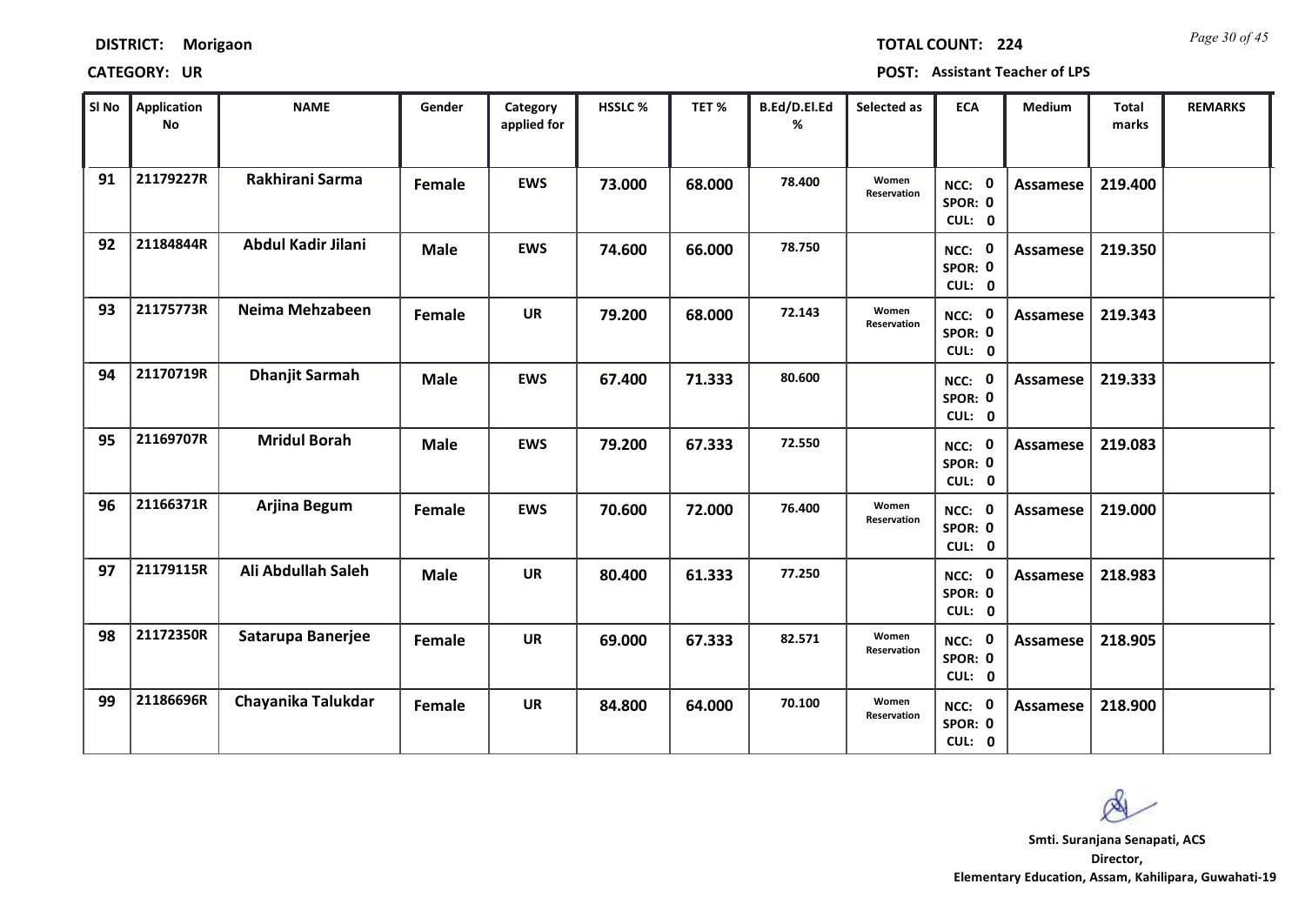*Page 31 of 45* **TOTAL COUNT: 224**

| SI No | <b>Application</b><br><b>No</b> | <b>NAME</b>             | Gender      | Category<br>applied for | <b>HSSLC%</b> | TET %  | B.Ed/D.El.Ed<br>% | Selected as | <b>ECA</b>                  | <b>Medium</b>   | <b>Total</b><br>marks | <b>REMARKS</b> |
|-------|---------------------------------|-------------------------|-------------|-------------------------|---------------|--------|-------------------|-------------|-----------------------------|-----------------|-----------------------|----------------|
| 100   | 21165869R                       | <b>Sadiqul Islam</b>    | <b>Male</b> | <b>EWS</b>              | 78.800        | 64.000 | 76.071            |             | NCC: 0<br>SPOR: 0<br>CUL: 0 | <b>Assamese</b> | 218.871               |                |
| 101   | 21174786R                       | Dipanjali Kalita        | Female      | <b>EWS</b>              | 82.200        | 62.000 | 74.643            |             | NCC: 0<br>SPOR: 0<br>CUL: 0 | Assamese        | 218.843               |                |
| 102   | 21194181R                       | <b>Mofasel Hussain</b>  | <b>Male</b> | <b>EWS</b>              | 77.200        | 65.333 | 76.214            |             | NCC: 0<br>SPOR: 0<br>CUL: 0 | <b>Assamese</b> | 218.748               |                |
| 103   | 21182244R                       | <b>Fulbar Hussain</b>   | <b>Male</b> | <b>EWS</b>              | 80.400        | 61.333 | 77.000            |             | NCC: 0<br>SPOR: 0<br>CUL: 0 | <b>Assamese</b> | 218.733               |                |
| 104   | 21165356R                       | Manoj Upadhyaya         | <b>Male</b> | <b>EWS</b>              | 80.000        | 64.000 | 74.714            |             | NCC: 0<br>SPOR: 0<br>CUL: 0 | Assamese        | 218.714               |                |
| 105   | 21200901R                       | Dikshita Deka           | Female      | <b>EWS</b>              | 82.600        | 66.000 | 70.100            |             | NCC: 0<br>SPOR: 0<br>CUL: 0 | <b>Assamese</b> | 218.700               |                |
| 106   | 21186493R                       | Dipanwita Medhi         | Female      | <b>EWS</b>              | 77.800        | 60.000 | 80.900            |             | NCC: 0<br>SPOR: 0<br>CUL: 0 | Assamese        | 218.700               |                |
| 107   | 21184628R                       | <b>Gunjan Deka</b>      | <b>Male</b> | <b>UR</b>               | 71.400        | 68.000 | 79.267            |             | NCC: 0<br>SPOR: 0<br>CUL: 0 | <b>Assamese</b> | 218.667               |                |
| 108   | 21174981R                       | <b>Barnali Patowary</b> | Female      | <b>EWS</b>              | 79.000        | 68.000 | 71.643            |             | NCC: 0<br>SPOR: 0<br>CUL: 0 | Assamese        | 218.643               |                |

 $\infty$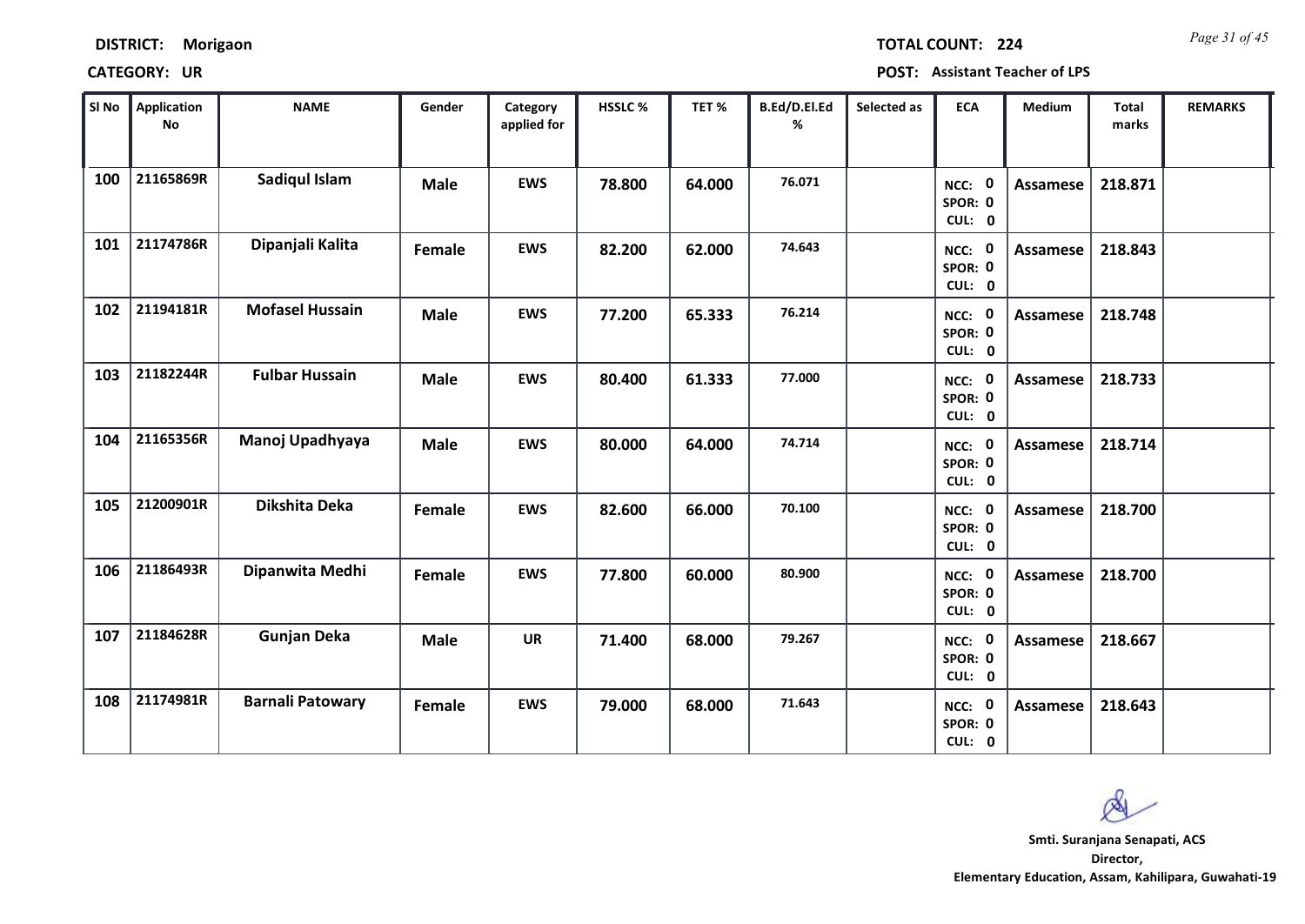| <b>DISTRICT:</b> | Morigaon |
|------------------|----------|
|------------------|----------|

*Page 32 of 45* **TOTAL COUNT: 224**

| SI No | <b>Application</b><br><b>No</b> | <b>NAME</b>             | Gender      | Category<br>applied for | HSSLC % | TET %  | B.Ed/D.El.Ed<br>% | Selected as | <b>ECA</b>                       | Medium          | <b>Total</b><br>marks | <b>REMARKS</b> |
|-------|---------------------------------|-------------------------|-------------|-------------------------|---------|--------|-------------------|-------------|----------------------------------|-----------------|-----------------------|----------------|
| 109   | 21186234R                       | <b>Rubina Yesmin</b>    | Female      | <b>EWS</b>              | 82.600  | 62.667 | 73.357            |             | NCC: 0<br>SPOR: 0<br>CUL: 0      | <b>Assamese</b> | 218.624               |                |
| 110   | 21173800R                       | Nasima Begum            | Female      | <b>EWS</b>              | 79.800  | 64.000 | 74.786            |             | NCC: 0<br>SPOR: 0<br>CUL: 0      | Assamese        | 218.586               |                |
| 111   | 21181998R                       | Jyotismita Lahkar       | Female      | <b>EWS</b>              | 71.800  | 71.333 | 75.429            |             | NCC: 0<br>SPOR: 0<br>CUL: 0      | Assamese        | 218.562               |                |
| 112   | 21179467R                       | Ajanta Deka             | Female      | <b>EWS</b>              | 76.200  | 63.333 | 79.000            |             | - 0<br>NCC:<br>SPOR: 0<br>CUL: 0 | Assamese        | 218.533               |                |
| 113   | 21209009R                       | <b>Marzina Akand</b>    | Female      | <b>UR</b>               | 77.800  | 63.333 | 77.357            |             | NCC: 0<br>SPOR: 0<br>CUL: 0      | Assamese        | 218.490               |                |
| 114   | 21192207R                       | <b>Ashim Kalita</b>     | <b>Male</b> | <b>UR</b>               | 77.000  | 66.000 | 75.400            |             | NCC: 0<br>SPOR: 0<br>CUL: 0      | <b>Assamese</b> | 218.400               |                |
| 115   | 21192740R                       | Shilpa Bhuyan           | Female      | <b>EWS</b>              | 75.000  | 65.333 | 78.050            |             | NCC: 0<br>SPOR: 0<br>CUL: 0      | <b>Assamese</b> | 218.383               |                |
| 116   | 21175797R                       | <b>Parismreeta Nath</b> | Female      | OBC/MOBC                | 66.600  | 70.000 | 81.722            |             | NCC: 0<br>SPOR: 0<br>CUL: 0      | <b>Assamese</b> | 218.322               |                |
| 117   | 21186924R                       | <b>Trishna Moni Das</b> | Female      | <b>SC</b>               | 74.600  | 69.333 | 74.350            |             | NCC: 0<br>SPOR: 0<br>CUL: 0      | Assamese        | 218.283               |                |

 $\infty$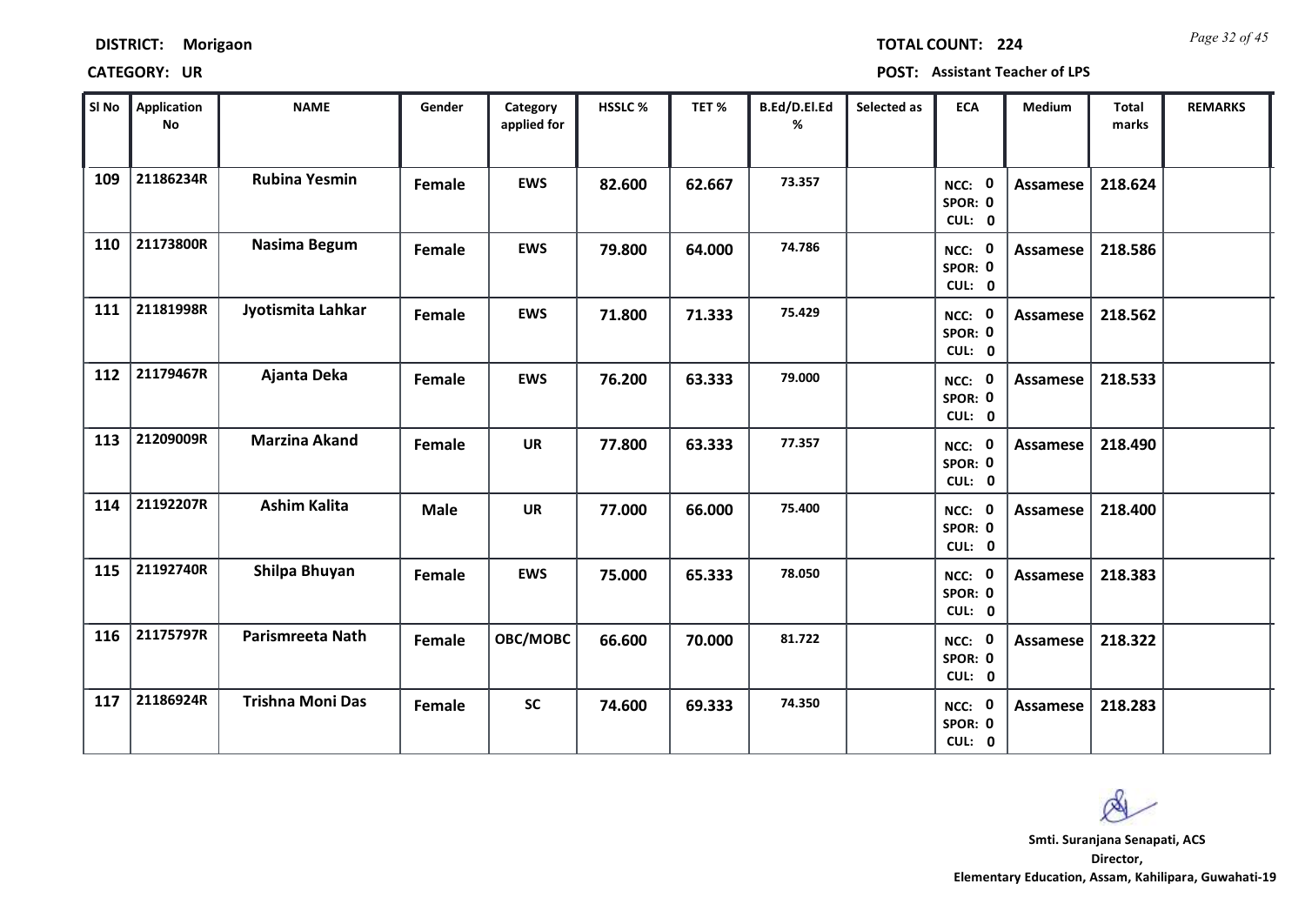| <b>DISTRICT:</b> | Morigaon |
|------------------|----------|
|------------------|----------|

| SI No | Application<br><b>No</b> | <b>NAME</b>           | Gender      | Category<br>applied for | HSSLC % | TET%   | B.Ed/D.El.Ed<br>% | Selected as | <b>ECA</b>                  | <b>Medium</b>   | <b>Total</b><br>marks | <b>REMARKS</b> |
|-------|--------------------------|-----------------------|-------------|-------------------------|---------|--------|-------------------|-------------|-----------------------------|-----------------|-----------------------|----------------|
| 118   | 21171204R                | Dipta Jyoti Rahman    | <b>Male</b> | <b>EWS</b>              | 82.800  | 60.667 | 74.714            |             | NCC: 0<br>SPOR: 0<br>CUL: 0 | Assamese        | 218.181               |                |
| 119   | 21194115R                | Rajashree Baishya     | Female      | OBC/MOBC                | 75.000  | 66.667 | 76.500            |             | NCC: 0<br>SPOR: 0<br>CUL: 0 | <b>Assamese</b> | 218.167               |                |
| 120   | 21190857R                | <b>Utpal Deka</b>     | <b>Male</b> | <b>UR</b>               | 81.000  | 64.667 | 72.500            |             | NCC: 0<br>SPOR: 0<br>CUL: 0 | Assamese        | 218.167               |                |
| 121   | 21171589R                | <b>Rima Deka</b>      | Female      | <b>EWS</b>              | 73.400  | 64.000 | 80.714            |             | NCC: 0<br>SPOR: 0<br>CUL: 0 | <b>Assamese</b> | 218.114               |                |
| 122   | 21199018R                | <b>Sushmita Ahmed</b> | Female      | <b>EWS</b>              | 81.600  | 62.000 | 74.500            |             | NCC: 0<br>SPOR: 0<br>CUL: 0 | Assamese        | 218.100               |                |
| 123   | 21182082R                | Dipshikha Sarmah      | Female      | <b>UR</b>               | 79.200  | 62.667 | 76.200            |             | NCC: 0<br>SPOR: 0<br>CUL: 0 | Assamese        | 218.067               |                |
| 124   | 21171038R                | <b>Anushree Medhi</b> | Female      | <b>UR</b>               | 70.800  | 73.333 | 73.929            |             | NCC: 0<br>SPOR: 0<br>CUL: 0 | Assamese        | 218.062               |                |
| 125   | 21181489R                | Safiqul Islam         | <b>Male</b> | <b>EWS</b>              | 78.400  | 66.000 | 73.643            |             | NCC: 0<br>SPOR: 0<br>CUL: 0 | Assamese        | 218.043               |                |
| 126   | 21192518R                | Trishna Mani Kalita   | Female      | <b>EWS</b>              | 84.600  | 61.333 | 72.050            |             | NCC: 0<br>SPOR: 0<br>CUL: 0 | <b>Assamese</b> | 217.983               |                |

 $\infty$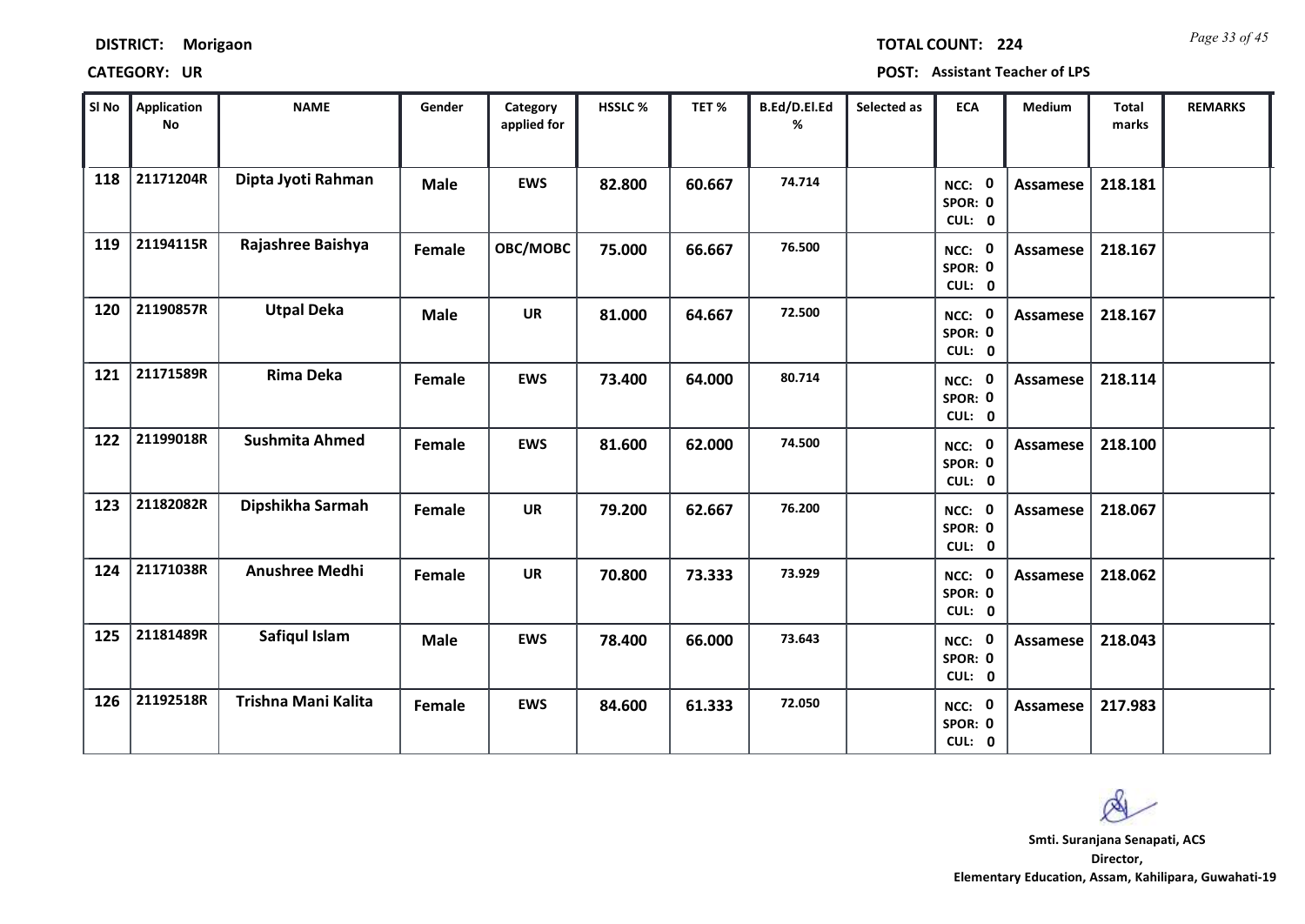*Page 34 of 45* **TOTAL COUNT: 224**

**CATEGORY: UR POST: Assistant Teacher of LPS**

| SI <sub>No</sub> | <b>Application</b><br><b>No</b> | <b>NAME</b>                   | Gender      | Category<br>applied for | <b>HSSLC %</b> | TET %  | B.Ed/D.El.Ed<br>% | Selected as | <b>ECA</b>                  | <b>Medium</b>   | <b>Total</b><br>marks | <b>REMARKS</b> |
|------------------|---------------------------------|-------------------------------|-------------|-------------------------|----------------|--------|-------------------|-------------|-----------------------------|-----------------|-----------------------|----------------|
| 127              | 21174597R                       | <b>Risha Lahkar</b>           | Female      | <b>UR</b>               | 72.800         | 66.667 | 78.500            |             | NCC: 0<br>SPOR: 0<br>CUL: 0 | <b>Assamese</b> | 217.967               |                |
| 128              | 21191892R                       | <b>Satyajit Chakraborty</b>   | <b>Male</b> | <b>UR</b>               | 76.600         | 70.000 | 71.357            |             | NCC: 0<br>SPOR: 0<br>CUL: 0 | Assamese        | 217.957               |                |
| 129              | 21174957R                       | Jahura Begum                  | Female      | <b>EWS</b>              | 88.200         | 62.000 | 67.650            |             | NCC: 0<br>SPOR: 0<br>CUL: 0 | <b>Assamese</b> | 217.850               |                |
| 130              | 21186576R                       | <b>Md Mofizuddin</b><br>Ahmed | <b>Male</b> | <b>UR</b>               | 79.200         | 63.333 | 75.286            |             | NCC: 0<br>SPOR: 0<br>CUL: 0 | <b>Assamese</b> | 217.819               |                |
| 131              | 21164649                        | <b>Md Baharul Islam</b>       | <b>Male</b> | <b>UR</b>               | 75.000         | 64.000 | 78.786            |             | NCC: 0<br>SPOR: 0<br>CUL: 0 | Assamese        | 217.786               |                |
| 132              | 21198692R                       | Ashika Batshya<br>Sarmah      | Female      | <b>UR</b>               | 73.000         | 66.667 | 78.071            |             | NCC: 0<br>SPOR: 0<br>CUL: 0 | <b>Assamese</b> | 217.738               |                |
| 133              | 21198567R                       | <b>Dharmendra Kalita</b>      | <b>Male</b> | <b>EWS</b>              | 79.800         | 60.000 | 77.929            |             | NCC: 0<br>SPOR: 0<br>CUL: 0 | <b>Assamese</b> | 217.729               |                |
| 134              | 21185728R                       | <b>Khairul Islam</b>          | <b>Male</b> | <b>EWS</b>              | 74.000         | 66.667 | 77.000            |             | NCC: 0<br>SPOR: 0<br>CUL: 0 | <b>Assamese</b> | 217.667               |                |
| 135              | 21193686R                       | Riya Saha                     | Female      | <b>UR</b>               | 72.000         | 68.000 | 77.650            |             | NCC: 0<br>SPOR: 0<br>CUL: 0 | <b>Assamese</b> | 217.650               |                |

 $\infty$ 

**Director, Elementary Education, Assam, Kahilipara, Guwahati-19 Smti. Suranjana Senapati, ACS**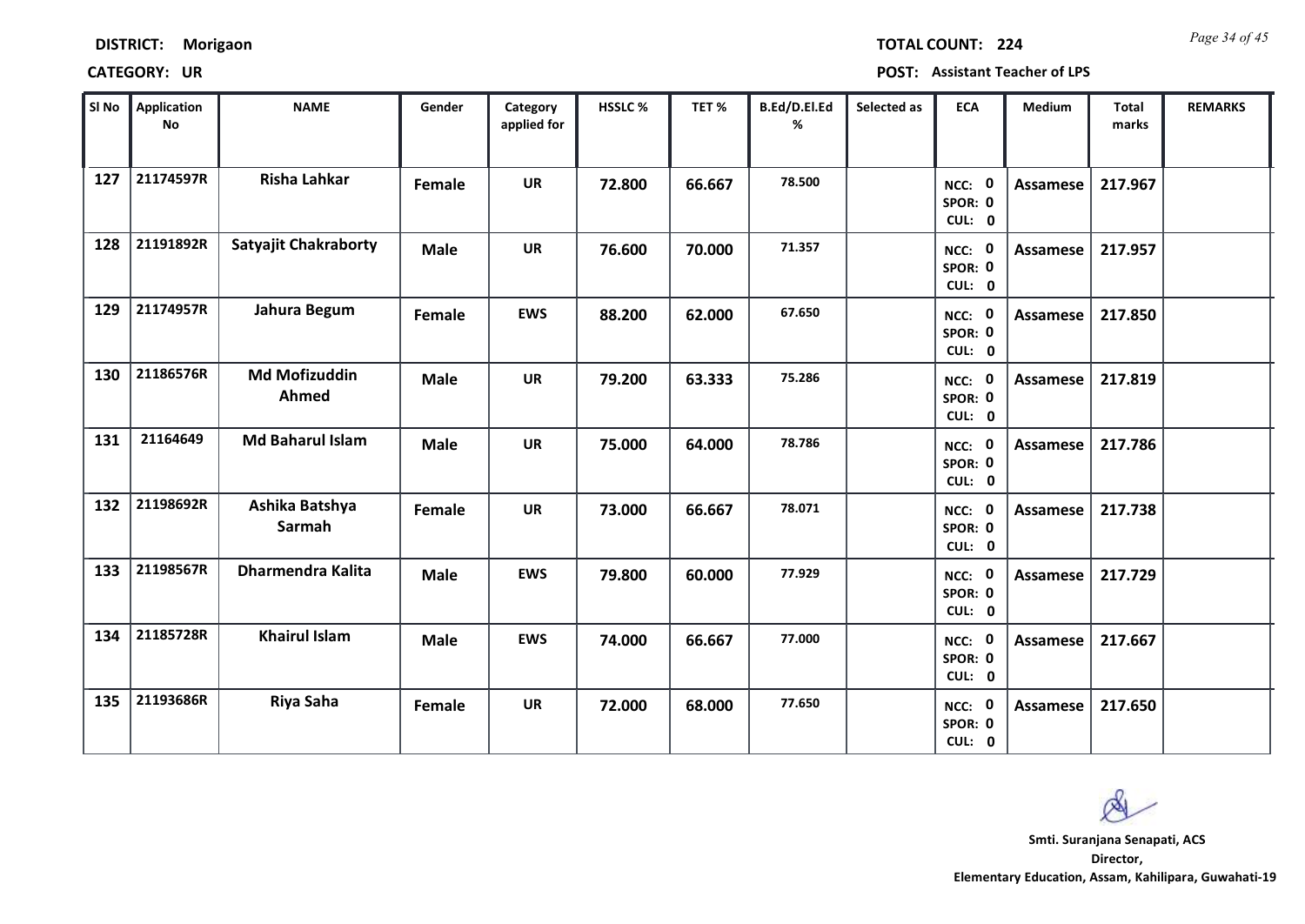*Page 35 of 45* **TOTAL COUNT: 224**

| SI No | <b>Application</b><br>No | <b>NAME</b>            | Gender      | Category<br>applied for | <b>HSSLC%</b> | TET %  | B.Ed/D.El.Ed<br>% | Selected as | <b>ECA</b>                  | <b>Medium</b>   | <b>Total</b><br>marks | <b>REMARKS</b> |
|-------|--------------------------|------------------------|-------------|-------------------------|---------------|--------|-------------------|-------------|-----------------------------|-----------------|-----------------------|----------------|
| 136   | 21141202                 | Gitumani Baishya       | Female      | <b>EWS</b>              | 78.600        | 61.333 | 77.650            |             | NCC: 0<br>SPOR: 0<br>CUL: 0 | Assamese        | 217.583               |                |
| 137   | 21184378R                | Gitu Mani Baishya      | Female      | <b>EWS</b>              | 78.600        | 61.333 | 77.650            |             | NCC: 0<br>SPOR: 0<br>CUL: 0 | Assamese        | 217.583               |                |
| 138   | 21192193R                | Gitashree Patgiri      | Female      | <b>UR</b>               | 76.600        | 62.000 | 78.950            |             | NCC: 0<br>SPOR: 0<br>CUL: 0 | <b>Assamese</b> | 217.550               |                |
| 139   | 21191478R                | Deepjyoti Kalita       | <b>Male</b> | <b>EWS</b>              | 75.600        | 68.000 | 73.929            |             | NCC: 0<br>SPOR: 0<br>CUL: 0 | Assamese        | 217.529               |                |
| 140   | 21197896R                | <b>Ruhul Amin</b>      | <b>Male</b> | <b>EWS</b>              | 64.400        | 60.000 | 93.100            |             | NCC: 0<br>SPOR: 0<br>CUL: 0 | Assamese        | 217.500               | Withheld       |
| 141   | 21170399R                | Digen Chandra Nath     | <b>Male</b> | OBC/MOBC                | 77.200        | 63.333 | 76.950            |             | NCC: 0<br>SPOR: 0<br>CUL: 0 | Assamese        | 217.483               |                |
| 142   | 21198689R                | Nabanita Devi          | Female      | <b>EWS</b>              | 72.200        | 64.667 | 80.600            |             | NCC: 0<br>SPOR: 0<br>CUL: 0 | Assamese        | 217.467               |                |
| 143   | 21177011R                | <b>Krishna Darfang</b> | Female      | <b>STP</b>              | 79.600        | 61.333 | 76.450            |             | NCC: 0<br>SPOR: 0<br>CUL: 0 | <b>Assamese</b> | 217.383               |                |
| 144   | 21187531R                | Jumi Deka              | Female      | <b>EWS</b>              | 77.600        | 62.667 | 77.100            |             | NCC: 0<br>SPOR: 0<br>CUL: 0 | Assamese        | 217.367               |                |

 $\infty$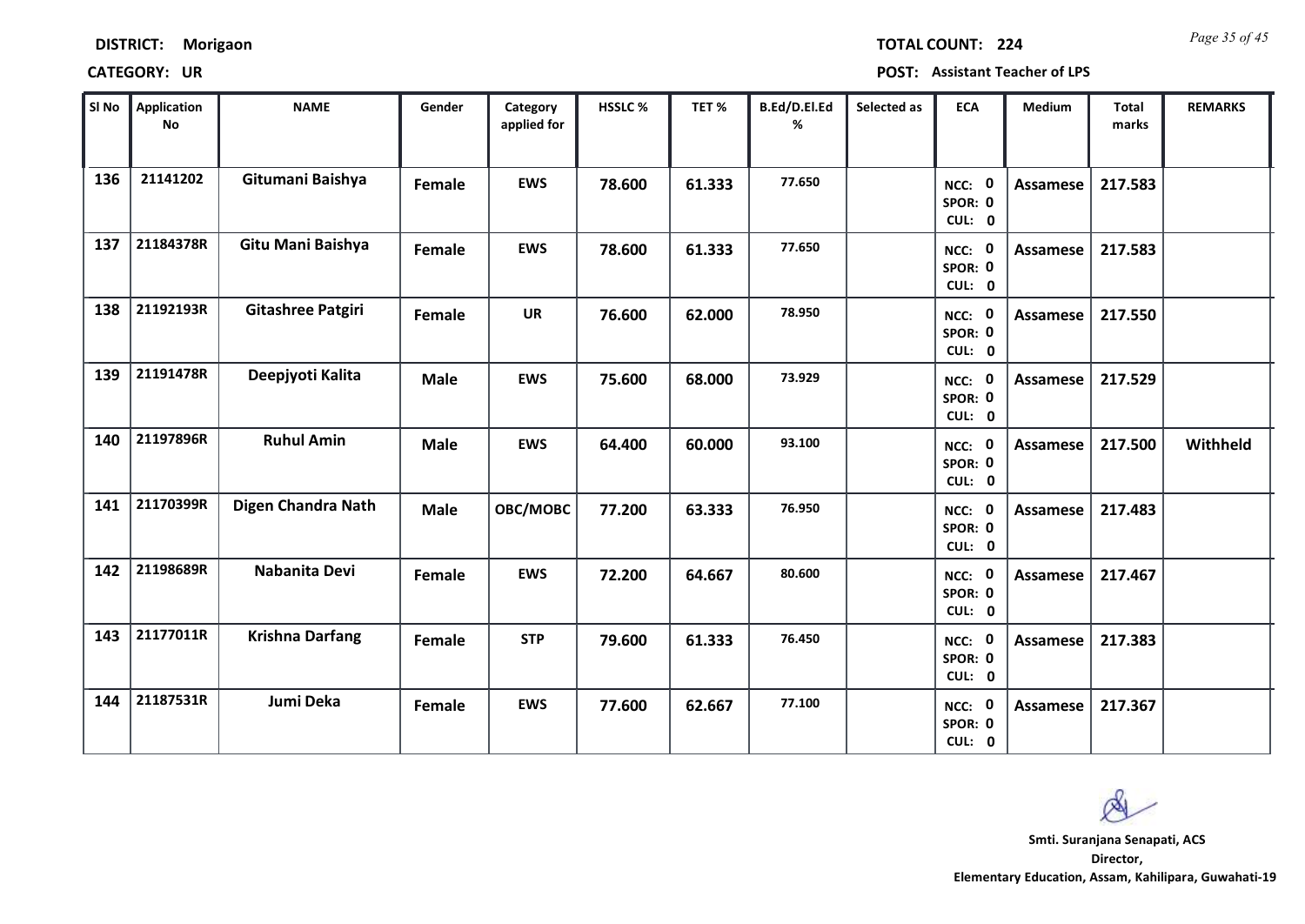**DISTRICT: Morigaon**

*Page 36 of 45* **TOTAL COUNT: 224**

| SI No | <b>Application</b><br><b>No</b> | <b>NAME</b>                | Gender      | Category<br>applied for | HSSLC% | TET%   | B.Ed/D.El.Ed<br>% | Selected as | <b>ECA</b>                  | Medium          | Total<br>marks | <b>REMARKS</b> |
|-------|---------------------------------|----------------------------|-------------|-------------------------|--------|--------|-------------------|-------------|-----------------------------|-----------------|----------------|----------------|
| 145   | 21178351R                       | Rinkumani<br>Bhattacharjya | Female      | <b>UR</b>               | 81.000 | 65.333 | 71.000            |             | NCC: 0<br>SPOR: 0<br>CUL: 0 | Assamese        | 217.333        |                |
| 146   | 21109342                        | <b>Bikash Pathak</b>       | <b>Male</b> | <b>UR</b>               | 80.000 | 60.000 | 77.300            |             | NCC: 0<br>SPOR: 0<br>CUL: 0 | Assamese        | 217.300        |                |
| 147   | 21180447R                       | <b>Nisanta Prasad Das</b>  | <b>Male</b> | <b>UR</b>               | 81.200 | 62.000 | 74.071            |             | NCC: 0<br>SPOR: 0<br>CUL: 0 | <b>Assamese</b> | 217.271        |                |
| 148   | 21201250R                       | Pratyashi Kalita           | Female      | <b>UR</b>               | 71.000 | 68.000 | 78.214            |             | NCC: 0<br>SPOR: 0<br>CUL: 0 | <b>Assamese</b> | 217.214        |                |
| 149   | 21206083R                       | Nilima Khatun              | Female      | <b>EWS</b>              | 71.000 | 66.000 | 80.143            |             | NCC: 0<br>SPOR: 0<br>CUL: 0 | <b>Assamese</b> | 217.143        |                |
| 150   | 21176952R                       | <b>Azaharul Islam</b>      | <b>Male</b> | <b>EWS</b>              | 83.600 | 60.667 | 72.857            |             | NCC: 0<br>SPOR: 0<br>CUL: 0 | Assamese        | 217.124        |                |
| 151   | 21182010R                       | Rijuara Sultana<br>Ahmed   | Female      | <b>EWS</b>              | 75.400 | 64.667 | 77.050            |             | NCC: 0<br>SPOR: 0<br>CUL: 0 | Assamese        | 217.117        |                |
| 152   | 21167571R                       | <b>Zeenat Yesmin</b>       | Female      | <b>UR</b>               | 80.600 | 60.000 | 76.500            |             | NCC: 0<br>SPOR: 0<br>CUL: 0 | <b>Assamese</b> | 217.100        |                |
| 153   | 21174148R                       | Parishmita Kalita          | Female      | <b>UR</b>               | 72.600 | 72.000 | 72.500            |             | NCC: 0<br>SPOR: 0<br>CUL: 0 | <b>Assamese</b> | 217.100        |                |

Ø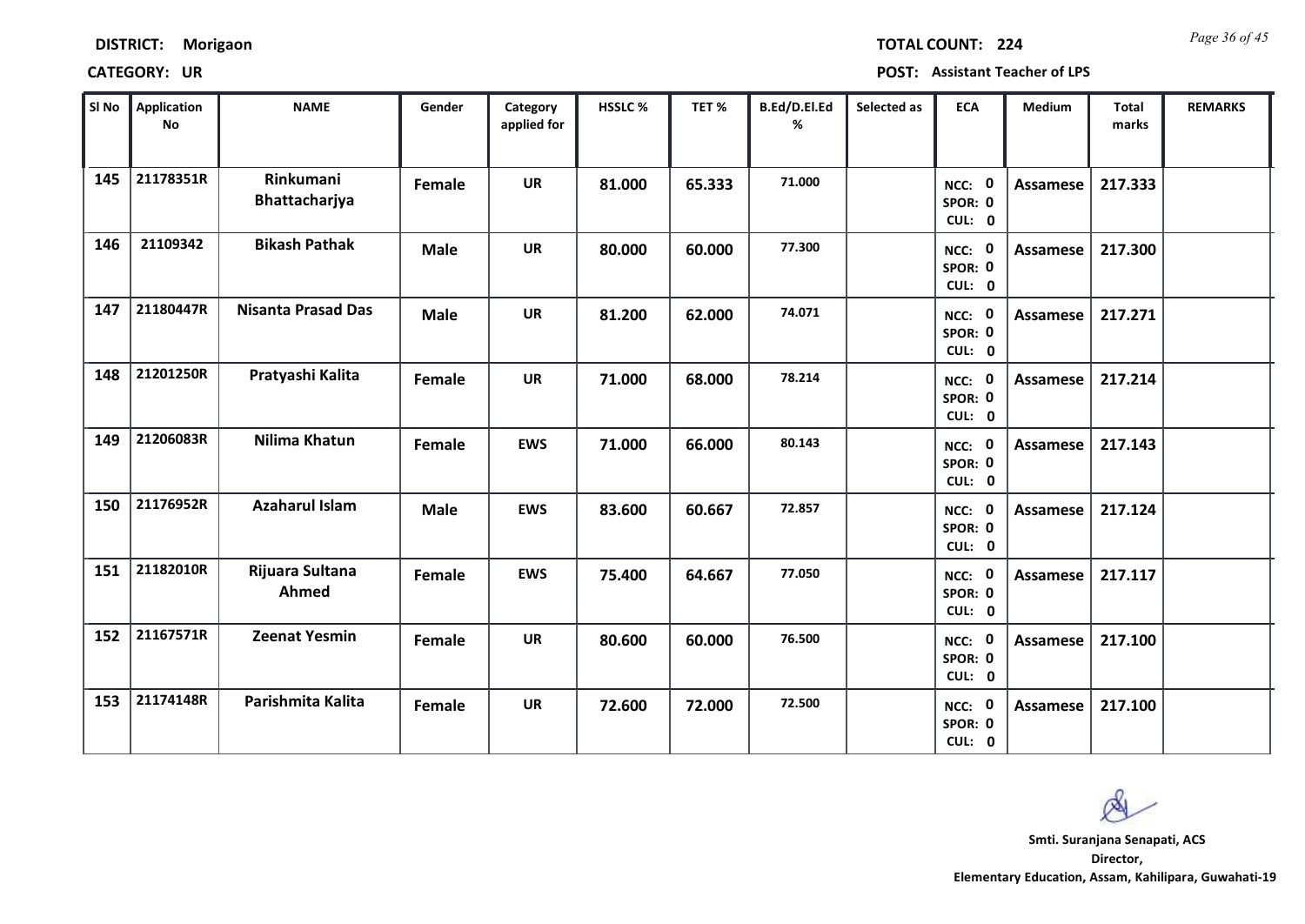*Page 37 of 45* **TOTAL COUNT: 224**

| SI No | <b>Application</b><br>No | <b>NAME</b>               | Gender      | Category<br>applied for | HSSLC % | TET %  | B.Ed/D.El.Ed<br>% | Selected as | <b>ECA</b>                  | <b>Medium</b>   | <b>Total</b><br>marks | <b>REMARKS</b> |
|-------|--------------------------|---------------------------|-------------|-------------------------|---------|--------|-------------------|-------------|-----------------------------|-----------------|-----------------------|----------------|
| 154   | 21175714R                | Navanita Deka             | Female      | <b>UR</b>               | 78.600  | 60.000 | 78.429            |             | NCC: 0<br>SPOR: 0<br>CUL: 0 | <b>Assamese</b> | 217.029               |                |
| 155   | 21204447R                | <b>Ikbal Hussain</b>      | <b>Male</b> | <b>EWS</b>              | 69.800  | 64.000 | 83.227            |             | NCC: 0<br>SPOR: 0<br>CUL: 0 | Assamese        | 217.027               | Withheld       |
| 156   | 21209873R                | <b>Jahir Ikbal Pathan</b> | <b>Male</b> | <b>UR</b>               | 77.600  | 61.333 | 78.050            |             | NCC: 0<br>SPOR: 0<br>CUL: 0 | <b>Assamese</b> | 216.983               |                |
| 157   | 21187290R                | Dibya Jyoti Bhuyan        | <b>Male</b> | OBC/MOBC                | 77.600  | 66.667 | 72.714            |             | NCC: 0<br>SPOR: 0<br>CUL: 0 | Assamese        | 216.981               |                |
| 158   | 21179215R                | Kakali Kalita             | Female      | <b>UR</b>               | 78.400  | 60.000 | 78.571            |             | NCC: 0<br>SPOR: 0<br>CUL: 0 | <b>Assamese</b> | 216.971               |                |
| 159   | 21182888R                | <b>Minhajul Hoque</b>     | <b>Male</b> | <b>UR</b>               | 79.600  | 60.667 | 76.700            |             | NCC: 0<br>SPOR: 0<br>CUL: 0 | <b>Assamese</b> | 216.967               |                |
| 160   | 21174171R                | <b>Santana Dutta</b>      | Female      | <b>UR</b>               | 81.400  | 62.667 | 72.857            |             | NCC: 0<br>SPOR: 0<br>CUL: 0 | <b>Assamese</b> | 216.924               |                |
| 161   | 21110255                 | <b>Bitopan Baishya</b>    | <b>Male</b> | <b>EWS</b>              | 75.800  | 65.333 | 75.786            |             | NCC: 0<br>SPOR: 0<br>CUL: 0 | <b>Assamese</b> | 216.919               |                |
| 162   | 21190865R                | Nilakshi Barman           | Female      | <b>UR</b>               | 86.200  | 60.000 | 70.571            |             | NCC: 0<br>SPOR: 0<br>CUL: 0 | Assamese        | 216.771               |                |

 $\infty$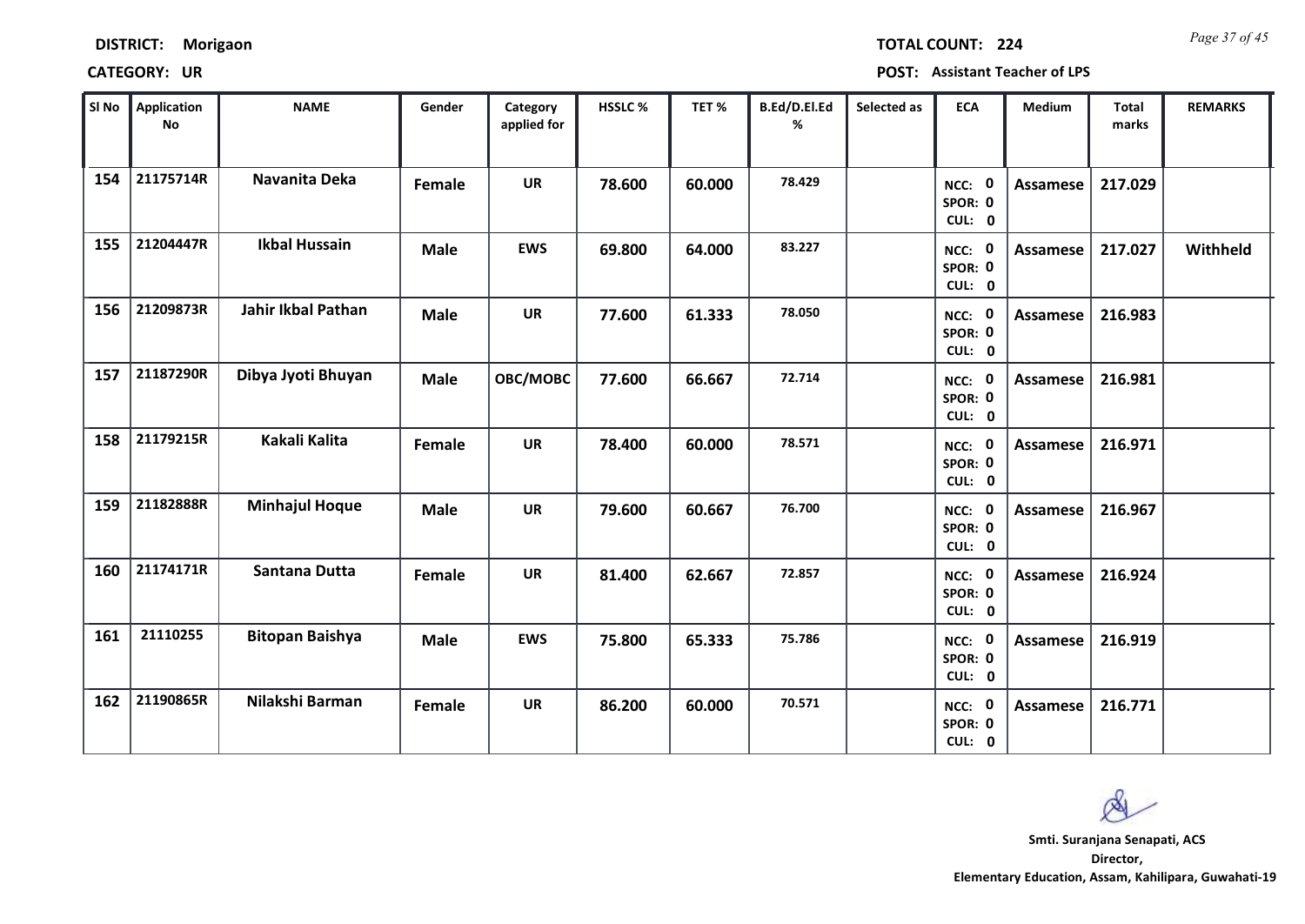*Page 38 of 45* **TOTAL COUNT: 224**

| SI No | <b>Application</b><br><b>No</b> | <b>NAME</b>               | Gender      | Category<br>applied for | <b>HSSLC%</b> | TET %  | B.Ed/D.El.Ed<br>% | Selected as | <b>ECA</b>                          | <b>Medium</b>   | <b>Total</b><br>marks | <b>REMARKS</b> |
|-------|---------------------------------|---------------------------|-------------|-------------------------|---------------|--------|-------------------|-------------|-------------------------------------|-----------------|-----------------------|----------------|
| 163   | 21201547R                       | Parbin Sultana Easmin     | Female      | <b>UR</b>               | 75.600        | 66.667 | 74.500            |             | NCC: 0<br>SPOR: 0<br>CUL: 0         | <b>Assamese</b> | 216.767               |                |
| 164   | 21194141R                       | <b>Suravi Das</b>         | Female      | OBC/MOBC                | 62.600        | 64.000 | 80.152            |             | NCC: 0<br>SPOR: 0<br><b>CUL: 10</b> | Assamese        | 216.752               |                |
| 165   | 21173942R                       | Himakshi Barman           | Female      | <b>UR</b>               | 71.600        | 63.333 | 81.786            |             | NCC: 0<br>SPOR: 0<br>CUL: 0         | <b>Assamese</b> | 216.719               |                |
| 166   | 21171677R                       | <b>Archad Uddin Ahmed</b> | <b>Male</b> | <b>UR</b>               | 83.400        | 68.000 | 65.286            |             | - 0<br>NCC:<br>SPOR: 0<br>CUL: 0    | Assamese        | 216.686               |                |
| 167   | 21188159R                       | Krishna Moni<br>Mahanta   | Female      | <b>EWS</b>              | 75.800        | 61.333 | 79.550            |             | NCC: 0<br>SPOR: 0<br>CUL: 0         | <b>Assamese</b> | 216.683               |                |
| 168   | 21166884R                       | Priyanka Kashyap          | Female      | <b>EWS</b>              | 76.200        | 65.333 | 75.143            |             | NCC: 0<br>SPOR: 0<br>CUL: 0         | Assamese        | 216.676               |                |
| 169   | 21186028R                       | Papari Talukdar           | Female      | <b>UR</b>               | 72.600        | 60.667 | 83.400            |             | NCC: 0<br>SPOR: 0<br>CUL: 0         | Assamese        | 216.667               |                |
| 170   | 21156298                        | Trishnamani Kalita        | Female      | <b>EWS</b>              | 84.600        | 60.000 | 72.050            |             | NCC: 0<br>SPOR: 0<br>CUL: 0         | <b>Assamese</b> | 216.650               |                |
| 171   | 21176333R                       | <b>Rofiqul Islam</b>      | <b>Male</b> | <b>EWS</b>              | 77.000        | 60.000 | 79.643            |             | NCC: 0<br>SPOR: 0<br>CUL: 0         | Assamese        | 216.643               |                |

 $\infty$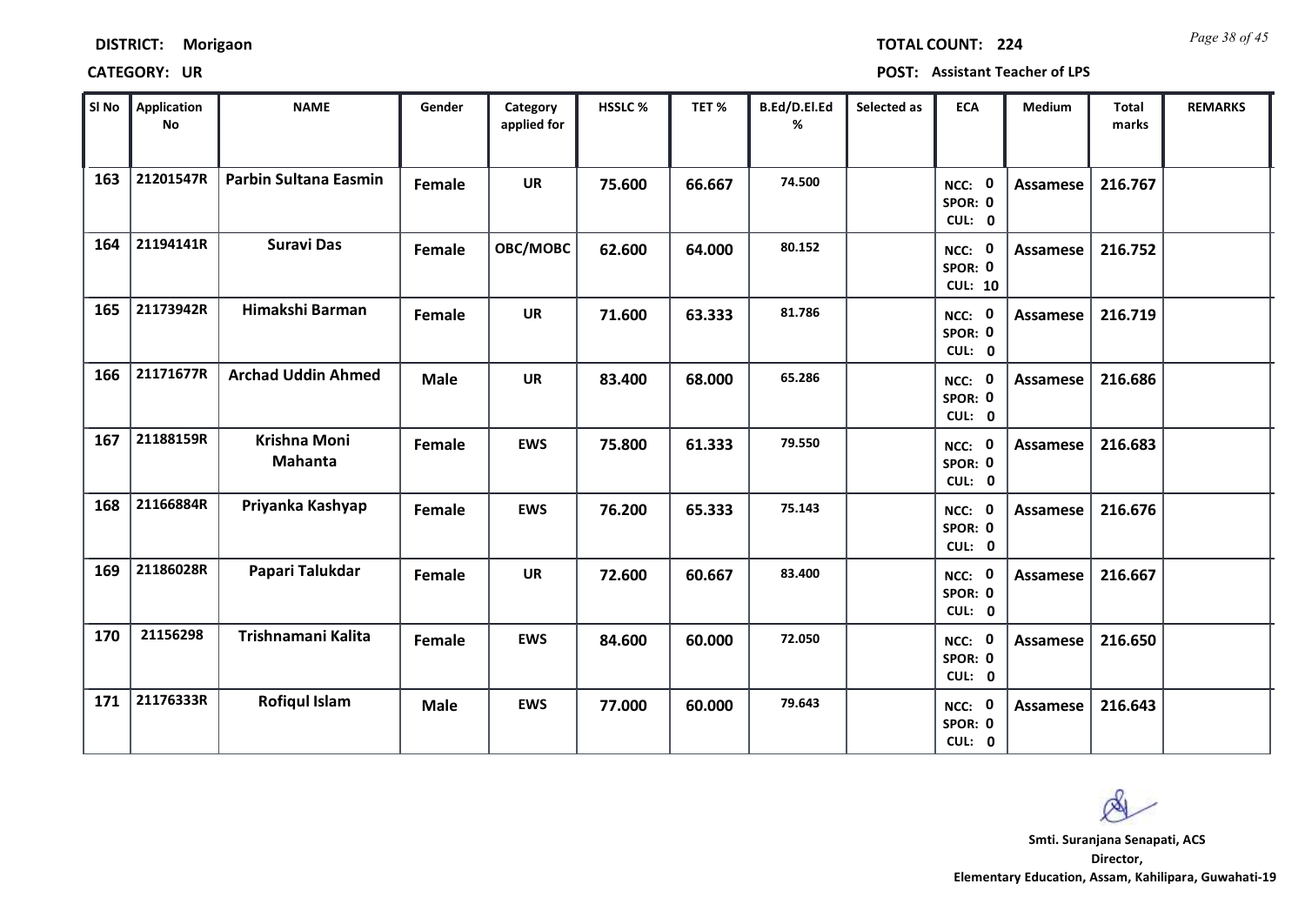*Page 39 of 45* **TOTAL COUNT: 224**

| SI No | Application<br>No | <b>NAME</b>             | Gender        | Category<br>applied for | <b>HSSLC %</b> | TET %  | B.Ed/D.El.Ed<br>% | Selected as | <b>ECA</b>                          | <b>Medium</b>   | Total<br>marks | <b>REMARKS</b> |
|-------|-------------------|-------------------------|---------------|-------------------------|----------------|--------|-------------------|-------------|-------------------------------------|-----------------|----------------|----------------|
| 172   | 21187788R         | <b>Hedayetur Rahman</b> | <b>Male</b>   | <b>EWS</b>              | 73.200         | 64.667 | 78.750            |             | NCC: 0<br>SPOR: 0<br>CUL: 0         | Assamese        | 216.617        |                |
| 173   | 21108131          | Raju Ali                | <b>Male</b>   | <b>EWS</b>              | 79.400         | 60.667 | 76.550            |             | NCC: 0<br>SPOR: 0<br>CUL: 0         | Assamese        | 216.617        |                |
| 174   | 21178617R         | Nayan Kalita            | <b>Male</b>   | <b>UR</b>               | 77.600         | 60.667 | 78.300            |             | NCC: 0<br>SPOR: 0<br>CUL: 0         | <b>Assamese</b> | 216.567        |                |
| 175   | 21189992R         | Murshida Khatun         | <b>Female</b> | <b>EWS</b>              | 77.400         | 60.667 | 78.500            |             | NCC: 0<br>SPOR: 0<br>CUL: 0         | Assamese        | 216.567        |                |
| 176   | 21119801          | Tapan Kumar Kakati      | <b>Male</b>   | OBC/MOBC                | 72.000         | 60.667 | 73.900            |             | NCC: 0<br>SPOR: 0<br><b>CUL: 10</b> | Assamese        | 216.567        |                |
| 177   | 21174121R         | <b>Rashidul Alam</b>    | <b>Male</b>   | <b>EWS</b>              | 72.200         | 72.000 | 72.250            |             | NCC: 0<br>SPOR: 0<br>CUL: 0         | <b>Assamese</b> | 216.450        |                |
| 178   | 21200374R         | <b>Gitashree Bora</b>   | Female        | <b>EWS</b>              | 75.800         | 61.333 | 79.214            |             | NCC: 0<br>SPOR: 0<br>CUL: 0         | <b>Assamese</b> | 216.348        |                |
| 179   | 21194932R         | <b>Kamrul Zaman</b>     | <b>Male</b>   | <b>EWS</b>              | 75.800         | 69.333 | 71.200            |             | NCC: 0<br>SPOR: 0<br>CUL: 0         | Assamese        | 216.333        |                |
| 180   | 21185909R         | Chandana Kalita         | Female        | <b>EWS</b>              | 80.600         | 64.667 | 71.000            |             | NCC: 0<br>SPOR: 0<br>CUL: 0         | Assamese        | 216.267        |                |

 $\infty$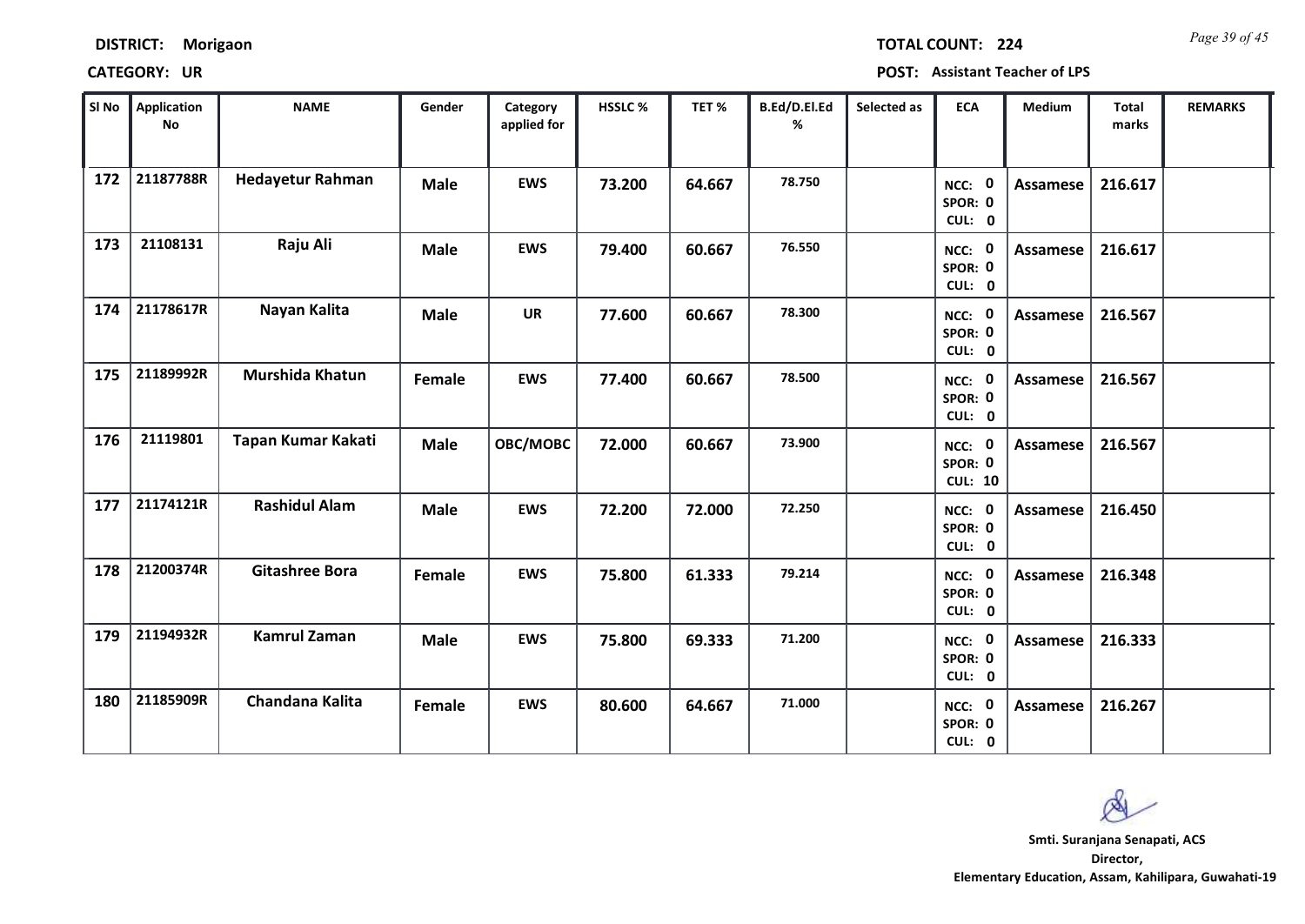| <b>DISTRICT:</b> | Morigaon |
|------------------|----------|
|------------------|----------|

*Page 40 of 45* **TOTAL COUNT: 224**

| SI No | <b>Application</b><br>No | <b>NAME</b>                 | Gender      | Category<br>applied for | <b>HSSLC %</b> | TET %  | B.Ed/D.El.Ed<br>% | Selected as | <b>ECA</b>                     | <b>Medium</b>   | <b>Total</b><br>marks | <b>REMARKS</b> |
|-------|--------------------------|-----------------------------|-------------|-------------------------|----------------|--------|-------------------|-------------|--------------------------------|-----------------|-----------------------|----------------|
| 181   | 21187497R                | <b>Tanzina Ahmed</b>        | Female      | <b>UR</b>               | 73.200         | 70.000 | 73.000            |             | NCC: 0<br>SPOR: 0<br>CUL: 0    | <b>Assamese</b> | 216.200               |                |
| 182   | 21199493R                | Manjuara Begum              | Female      | <b>UR</b>               | 79.400         | 70.000 | 66.786            |             | NCC: 0<br>SPOR: 0<br>CUL: 0    | Assamese        | 216.186               |                |
| 183   | 21177130R                | Gitika Talukdar             | Female      | <b>UR</b>               | 76.000         | 61.333 | 78.800            |             | NCC: 0<br>SPOR: 0<br>CUL: 0    | <b>Assamese</b> | 216.133               |                |
| 184   | 21107476                 | Sangita Kalita              | Female      | <b>EWS</b>              | 72.800         | 61.333 | 82.000            |             | 0<br>NCC:<br>SPOR: 0<br>CUL: 0 | Assamese        | 216.133               |                |
| 185   | 21111545                 | Ajgar Ali                   | <b>Male</b> | <b>EWS</b>              | 77.600         | 62.000 | 76.500            |             | NCC: 0<br>SPOR: 0<br>CUL: 0    | Assamese        | 216.100               |                |
| 186   | 21165926R                | Hajrat Ali                  | <b>Male</b> | <b>EWS</b>              | 77.200         | 64.000 | 74.857            |             | NCC: 0<br>SPOR: 0<br>CUL: 0    | Assamese        | 216.057               |                |
| 187   | 21175105R                | <b>Mehbuba Zarin</b>        | Female      | <b>EWS</b>              | 82.600         | 62.000 | 71.450            |             | NCC: 0<br>SPOR: 0<br>CUL: 0    | Assamese        | 216.050               |                |
| 188   | 21193271R                | <b>Aliul Akhtar Hussain</b> | <b>Male</b> | <b>EWS</b>              | 74.200         | 61.333 | 80.357            |             | NCC: 0<br>SPOR: 0<br>CUL: 0    | <b>Assamese</b> | 215.890               |                |
| 189   | 21190505R                | <b>Hafizur Rahman</b>       | <b>Male</b> | <b>EWS</b>              | 75.800         | 62.667 | 77.400            |             | NCC: 0<br>SPOR: 0<br>CUL: 0    | Assamese        | 215.867               |                |

 $\infty$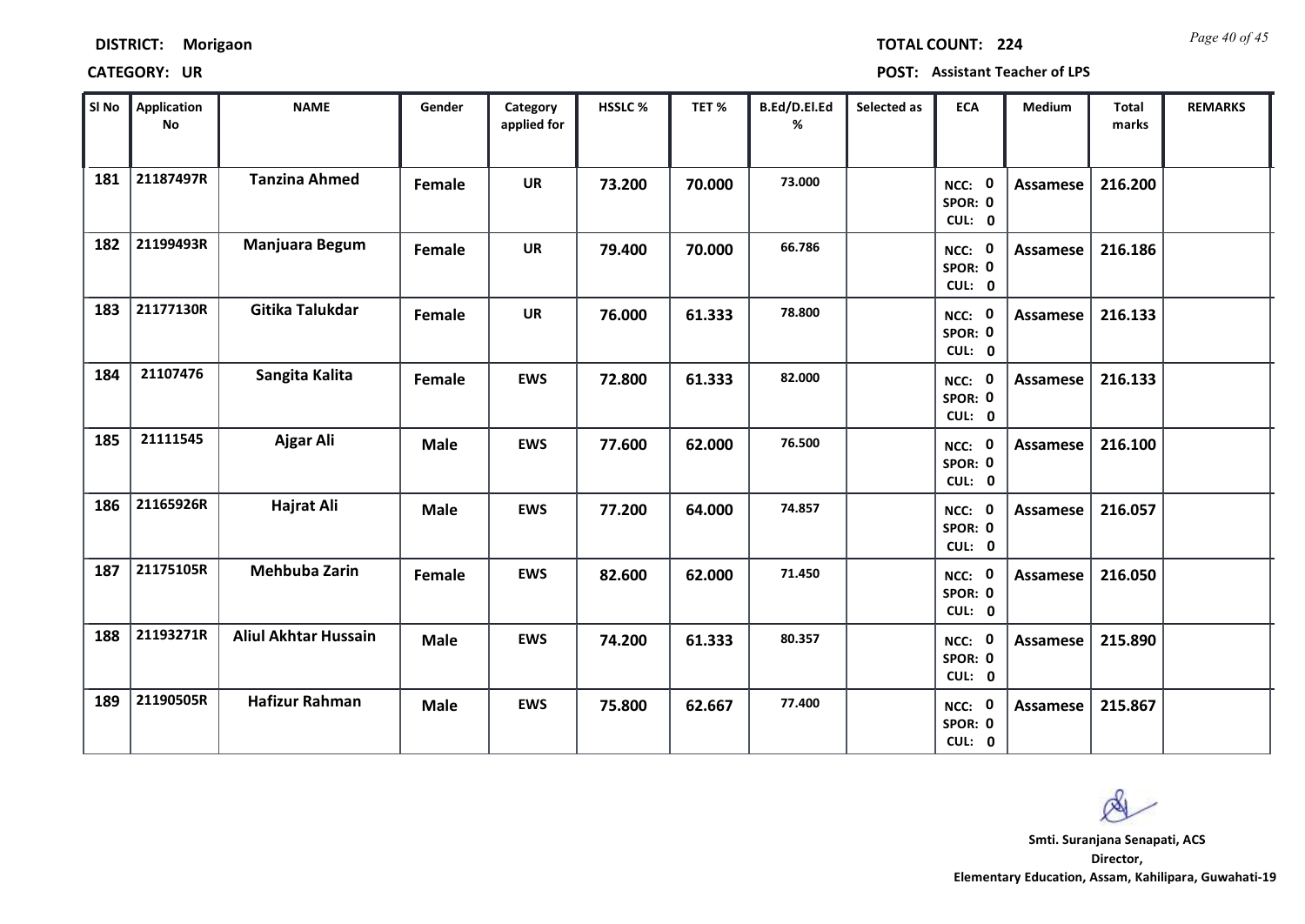| <b>DISTRICT:</b> | Morigaon |
|------------------|----------|
|------------------|----------|

*Page 41 of 45* **TOTAL COUNT: 224**

| SI No | Application<br>$\mathop{\mathsf{No}}$ | <b>NAME</b>              | Gender      | Category<br>applied for | HSSLC % | TET%   | B.Ed/D.El.Ed<br>% | Selected as | <b>ECA</b>                  | <b>Medium</b>   | <b>Total</b><br>marks | <b>REMARKS</b> |
|-------|---------------------------------------|--------------------------|-------------|-------------------------|---------|--------|-------------------|-------------|-----------------------------|-----------------|-----------------------|----------------|
| 190   | 21185227R                             | <b>Ekramul Ali</b>       | <b>Male</b> | <b>EWS</b>              | 79.800  | 60.000 | 76.000            |             | NCC: 0<br>SPOR: 0<br>CUL: 0 | <b>Assamese</b> | 215.800               |                |
| 191   | 21178417R                             | <b>Umme Rumman Aktar</b> | Female      | <b>UR</b>               | 76.200  | 66.000 | 73.600            |             | NCC: 0<br>SPOR: 0<br>CUL: 0 | Assamese        | 215.800               |                |
| 192   | 21165521R                             | Alpana Ray               | Female      | OBC/MOBC                | 71.200  | 61.333 | 83.267            |             | NCC: 0<br>SPOR: 0<br>CUL: 0 | <b>Assamese</b> | 215.800               |                |
| 193   | 21166264R                             | Nazifa Aktara            | Female      | <b>UR</b>               | 78.000  | 62.667 | 75.100            |             | NCC: 0<br>SPOR: 0<br>CUL: 0 | Assamese        | 215.767               |                |
| 194   | 21171544R                             | <b>Bhanita Deka</b>      | Female      | <b>EWS</b>              | 73.400  | 64.000 | 78.357            |             | NCC: 0<br>SPOR: 0<br>CUL: 0 | Assamese        | 215.757               |                |
| 195   | 21181810R                             | <b>Lovely Bora</b>       | Female      | <b>UR</b>               | 75.400  | 65.333 | 75.000            |             | NCC: 0<br>SPOR: 0<br>CUL: 0 | Assamese        | 215.733               |                |
| 196   | 21165420R                             | <b>Hiranmayee Dewri</b>  | Female      | <b>STP</b>              | 68.800  | 71.333 | 75.571            |             | NCC: 0<br>SPOR: 0<br>CUL: 0 | Assamese        | 215.705               |                |
| 197   | 21175721R                             | Dhanjita Deka            | Female      | <b>UR</b>               | 69.600  | 68.667 | 77.429            |             | NCC: 0<br>SPOR: 0<br>CUL: 0 | <b>Assamese</b> | 215.695               |                |
| 198   | 21173761R                             | <b>Akbar Ali</b>         | <b>Male</b> | <b>UR</b>               | 85.000  | 63.333 | 67.357            |             | NCC: 0<br>SPOR: 0<br>CUL: 0 | Assamese        | 215.690               |                |

 $\infty$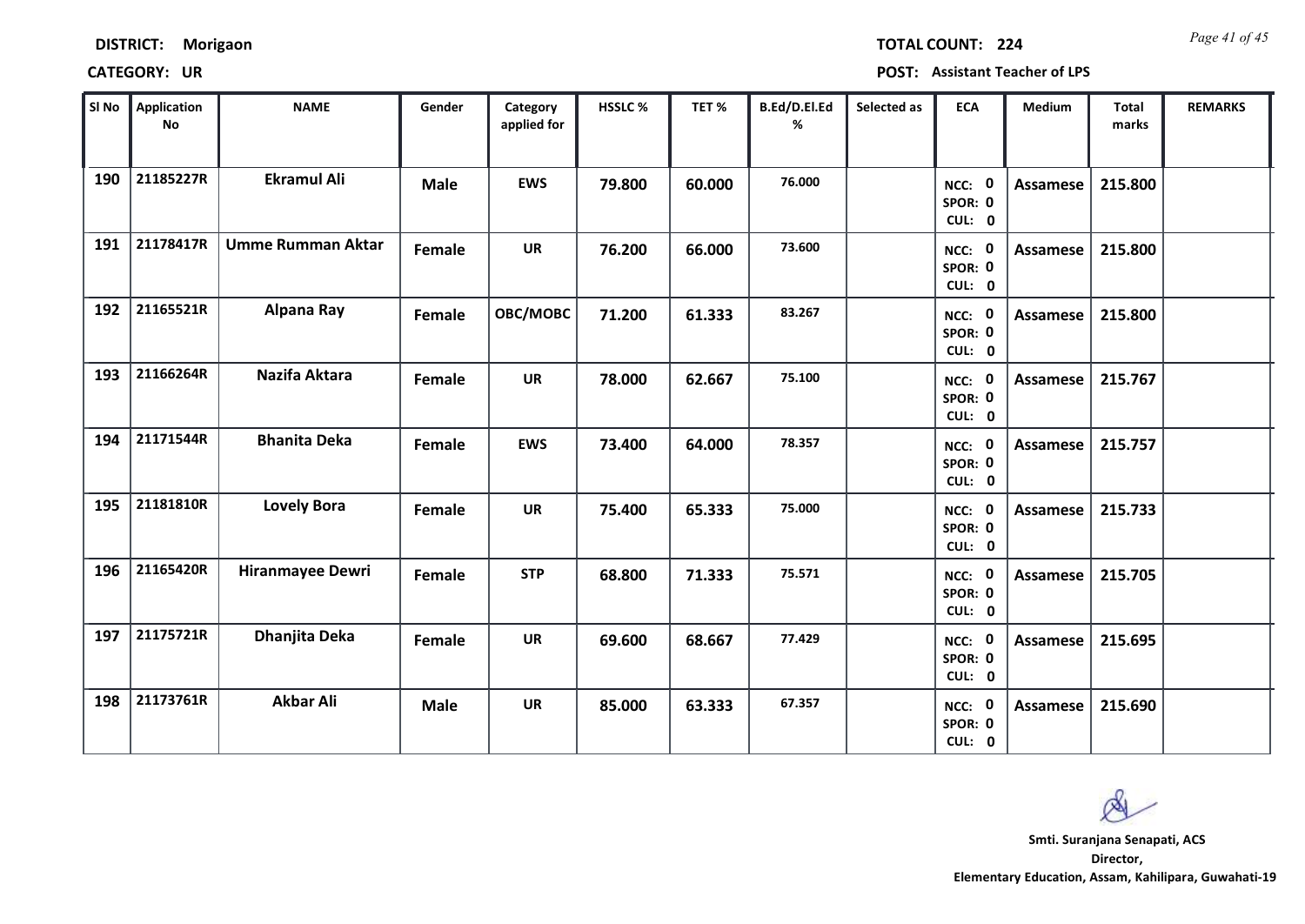*Page 42 of 45* **TOTAL COUNT: 224**

| SI No | <b>Application</b><br>No | <b>NAME</b>           | Gender      | Category<br>applied for | HSSLC% | TET%   | B.Ed/D.El.Ed<br>% | Selected as | <b>ECA</b>                  | Medium          | Total<br>marks | <b>REMARKS</b> |
|-------|--------------------------|-----------------------|-------------|-------------------------|--------|--------|-------------------|-------------|-----------------------------|-----------------|----------------|----------------|
| 199   | 21150965                 | Gitumoni Mahanta      | Female      | <b>UR</b>               | 72.000 | 68.667 | 75.000            |             | NCC: 0<br>SPOR: 0<br>CUL: 0 | Assamese        | 215.667        |                |
| 200   | 21173057R                | Pallavi Bhattacharyya | Female      | <b>EWS</b>              | 68.600 | 65.333 | 81.714            |             | NCC: 0<br>SPOR: 0<br>CUL: 0 | Assamese        | 215.648        |                |
| 201   | 21167259R                | <b>Rubina Sultan</b>  | Female      | <b>EWS</b>              | 73.600 | 62.667 | 79.357            |             | NCC: 0<br>SPOR: 0<br>CUL: 0 | <b>Assamese</b> | 215.624        |                |
| 202   | 21199217R                | Kabita Kalita         | Female      | <b>UR</b>               | 74.000 | 66.000 | 75.500            |             | NCC: 0<br>SPOR: 0<br>CUL: 0 | Assamese        | 215.500        |                |
| 203   | 21194452R                | <b>Alakesh Kalita</b> | <b>Male</b> | <b>UR</b>               | 80.400 | 62.667 | 72.429            |             | NCC: 0<br>SPOR: 0<br>CUL: 0 | Assamese        | 215.495        |                |
| 204   | 21169537R                | Priyanka Barman       | Female      | <b>UR</b>               | 78.600 | 60.000 | 76.857            |             | NCC: 0<br>SPOR: 0<br>CUL: 0 | <b>Assamese</b> | 215.457        |                |
| 205   | 21168635R                | <b>Marina Sultana</b> | Female      | <b>UR</b>               | 74.000 | 64.667 | 76.750            |             | NCC: 0<br>SPOR: 0<br>CUL: 0 | <b>Assamese</b> | 215.417        |                |
| 206   | 21187442R                | Saptami Saikia        | Female      | OBC/MOBC                | 80.000 | 63.333 | 72.071            |             | NCC: 0<br>SPOR: 0<br>CUL: 0 | <b>Assamese</b> | 215.405        |                |
| 207   | 21182998R                | <b>Sikha Das</b>      | Female      | <b>UR</b>               | 63.800 | 72.667 | 78.929            |             | NCC: 0<br>SPOR: 0<br>CUL: 0 | Assamese        | 215.395        |                |

 $\infty$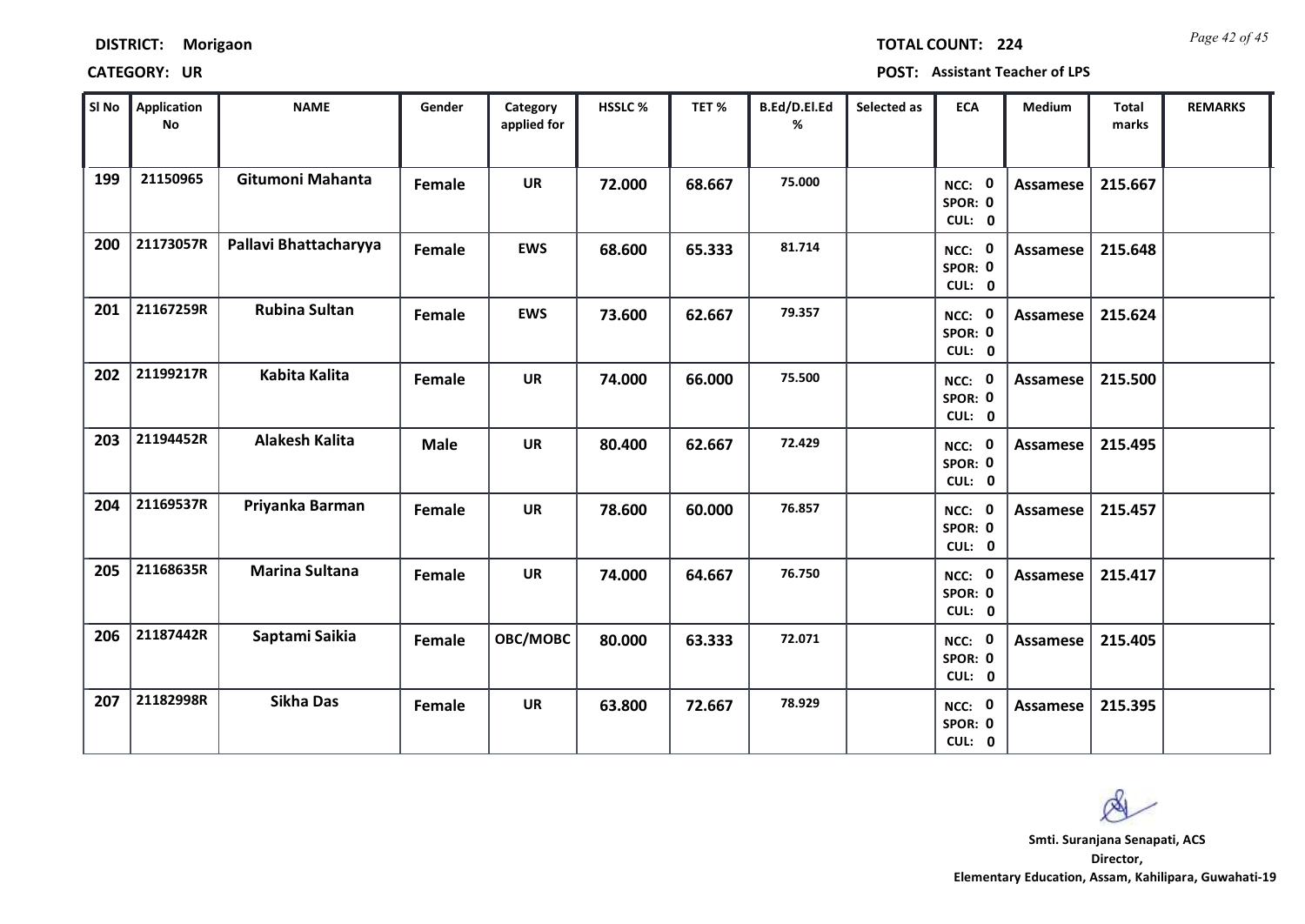*Page 43 of 45* **TOTAL COUNT: 224**

| SI No | <b>Application</b><br>No | <b>NAME</b>          | Gender      | Category<br>applied for | <b>HSSLC%</b> | TET %  | B.Ed/D.El.Ed<br>% | Selected as | <b>ECA</b>                          | <b>Medium</b>   | <b>Total</b><br>marks | <b>REMARKS</b> |
|-------|--------------------------|----------------------|-------------|-------------------------|---------------|--------|-------------------|-------------|-------------------------------------|-----------------|-----------------------|----------------|
| 208   | 21165939R                | Kashmiri Saharia     | Female      | <b>EWS</b>              | 72.000        | 62.667 | 80.700            |             | NCC: 0<br>SPOR: 0<br>CUL: 0         | Assamese        | 215.367               |                |
| 209   | 21177301R                | Arunima Bora         | Female      | OBC/MOBC                | 67.800        | 65.333 | 82.222            |             | NCC: 0<br>SPOR: 0<br>CUL: 0         | Assamese        | 215.356               |                |
| 210   | 21179018R                | Jahura Khatun        | Female      | <b>UR</b>               | 77.000        | 60.667 | 77.650            |             | NCC: 0<br>SPOR: 0<br>CUL: 0         | <b>Assamese</b> | 215.317               |                |
| 211   | 21183976R                | <b>Ritu Saikia</b>   | <b>Male</b> | <b>EWS</b>              | 75.600        | 60.000 | 79.700            |             | NCC: 0<br>SPOR: 0<br>CUL: 0         | <b>Assamese</b> | 215.300               |                |
| 212   | 21173713R                | Anupama Saikia       | Female      | <b>UR</b>               | 79.400        | 60.000 | 75.900            |             | NCC: 0<br>SPOR: 0<br>CUL: 0         | Assamese        | 215.300               |                |
| 213   | 21182551R                | <b>Muhmina Begum</b> | Female      | <b>EWS</b>              | 73.600        | 64.000 | 77.700            |             | NCC: 0<br>SPOR: 0<br>CUL: 0         | Assamese        | 215.300               |                |
| 214   | 21194312R                | Jiyaur Rahman        | <b>Male</b> | <b>EWS</b>              | 71.600        | 64.667 | 79.000            |             | NCC: 0<br>SPOR: 0<br>CUL: 0         | Assamese        | 215.267               |                |
| 215   | 21195217R                | <b>Birina Sarma</b>  | Female      | <b>UR</b>               | 72.800        | 66.000 | 76.450            |             | NCC: 0<br>SPOR: 0<br>CUL: 0         | <b>Assamese</b> | 215.250               |                |
| 216   | 21202763R                | Minakshi Baishya     | Female      | <b>EWS</b>              | 73.600        | 60.000 | 71.646            |             | NCC: 0<br>SPOR: 0<br><b>CUL: 10</b> | Assamese        | 215.246               |                |

 $\infty$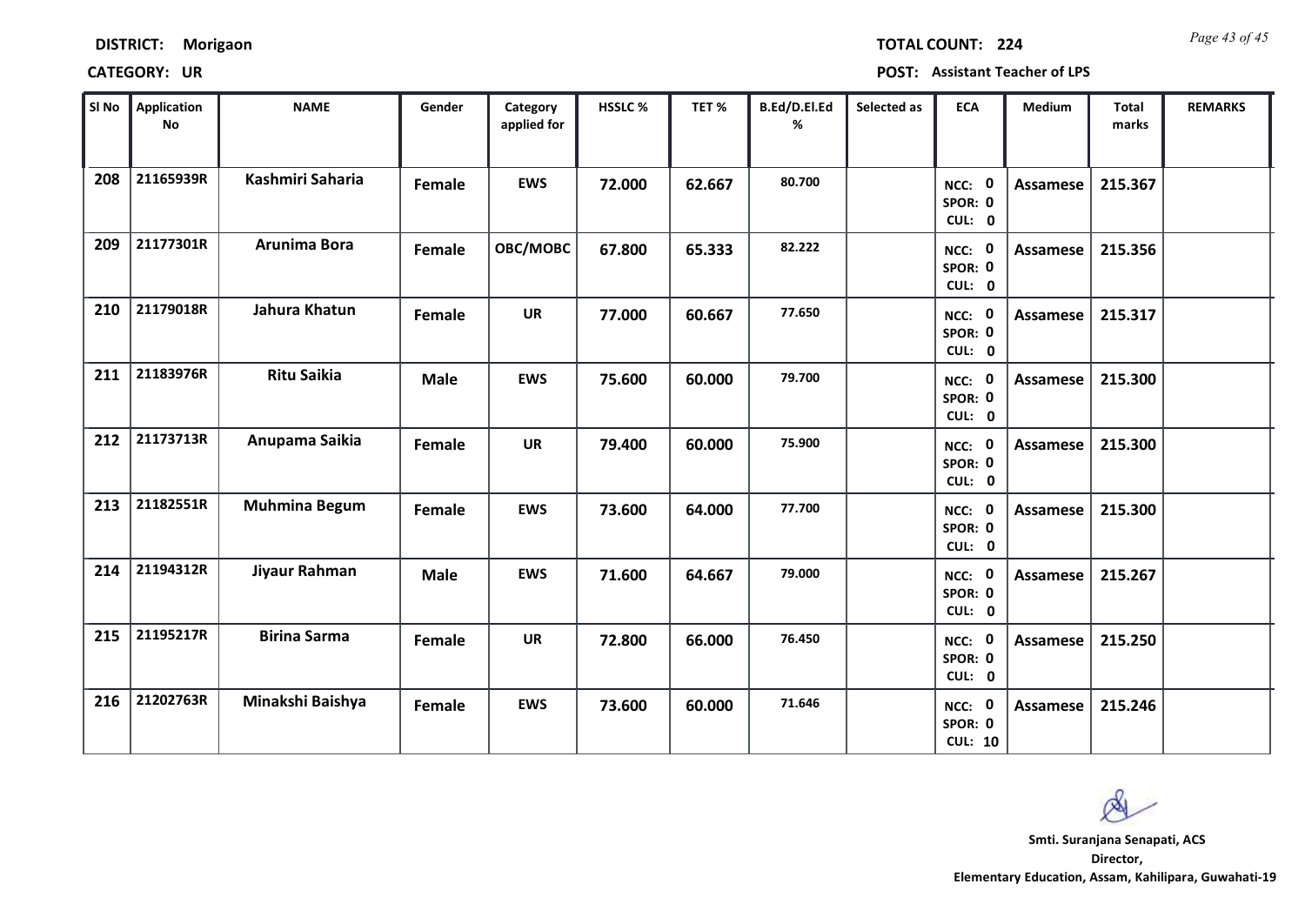| <b>DISTRICT:</b> | Morigaon |
|------------------|----------|
|------------------|----------|

*Page 44 of 45* **TOTAL COUNT: 224**

**CATEGORY: UR POST: Assistant Teacher of LPS**

| SI No | <b>Application</b><br>No | <b>NAME</b>             | Gender      | Category<br>applied for | HSSLC% | TET%   | B.Ed/D.El.Ed<br>% | Selected as | <b>ECA</b>                          | Medium          | <b>Total</b><br>marks | <b>REMARKS</b> |
|-------|--------------------------|-------------------------|-------------|-------------------------|--------|--------|-------------------|-------------|-------------------------------------|-----------------|-----------------------|----------------|
| 217   | 21187337R                | Sangita Deka            | Female      | <b>EWS</b>              | 66.400 | 64.000 | 74.786            |             | NCC: 0<br>SPOR: 0<br><b>CUL: 10</b> | Assamese        | 215.186               |                |
| 218   | 21186976R                | <b>Farhin Ahmed</b>     | Female      | <b>EWS</b>              | 73.200 | 63.333 | 78.643            |             | NCC: 0<br>SPOR: 0<br>CUL: 0         | Assamese        | 215.176               |                |
| 219   | 21207911R                | Suleman Ali             | <b>Male</b> | <b>EWS</b>              | 79.000 | 62.000 | 74.150            |             | NCC: 0<br>SPOR: 0<br>CUL: 0         | Assamese        | 215.150               |                |
| 220   | 21186580R                | Jeherul Islam           | <b>Male</b> | <b>EWS</b>              | 79.000 | 64.000 | 72.143            |             | NCC: 0<br>SPOR: 0<br>CUL: 0         | Assamese        | 215.143               |                |
| 221   | 21185839R                | Asma Begum              | Female      | <b>UR</b>               | 74.000 | 62.667 | 78.450            |             | NCC: 0<br>SPOR: 0<br>CUL: 0         | <b>Assamese</b> | 215.117               |                |
| 222   | 21184494R                | Pankhi Dutta            | Female      | <b>UR</b>               | 73.600 | 64.667 | 76.786            |             | NCC: 0<br>SPOR: 0<br>CUL: 0         | Assamese        | 215.052               |                |
| 223   | 21182235R                | <b>Shirajul Hoque</b>   | <b>Male</b> | <b>EWS</b>              | 79.200 | 60.667 | 75.150            |             | NCC: 0<br>SPOR: 0<br>CUL: 0         | Assamese        | 215.017               |                |
| 224   | 21174997R                | <b>Mufarsina Khatun</b> | Female      | <b>EWS</b>              | 79.600 | 61.333 | 74.050            |             | NCC: 0<br>SPOR: 0<br>CUL: 0         | Assamese        | 214.983               | Withheld       |

 $\infty$ 

**Director, Elementary Education, Assam, Kahilipara, Guwahati-19 Smti. Suranjana Senapati, ACS**